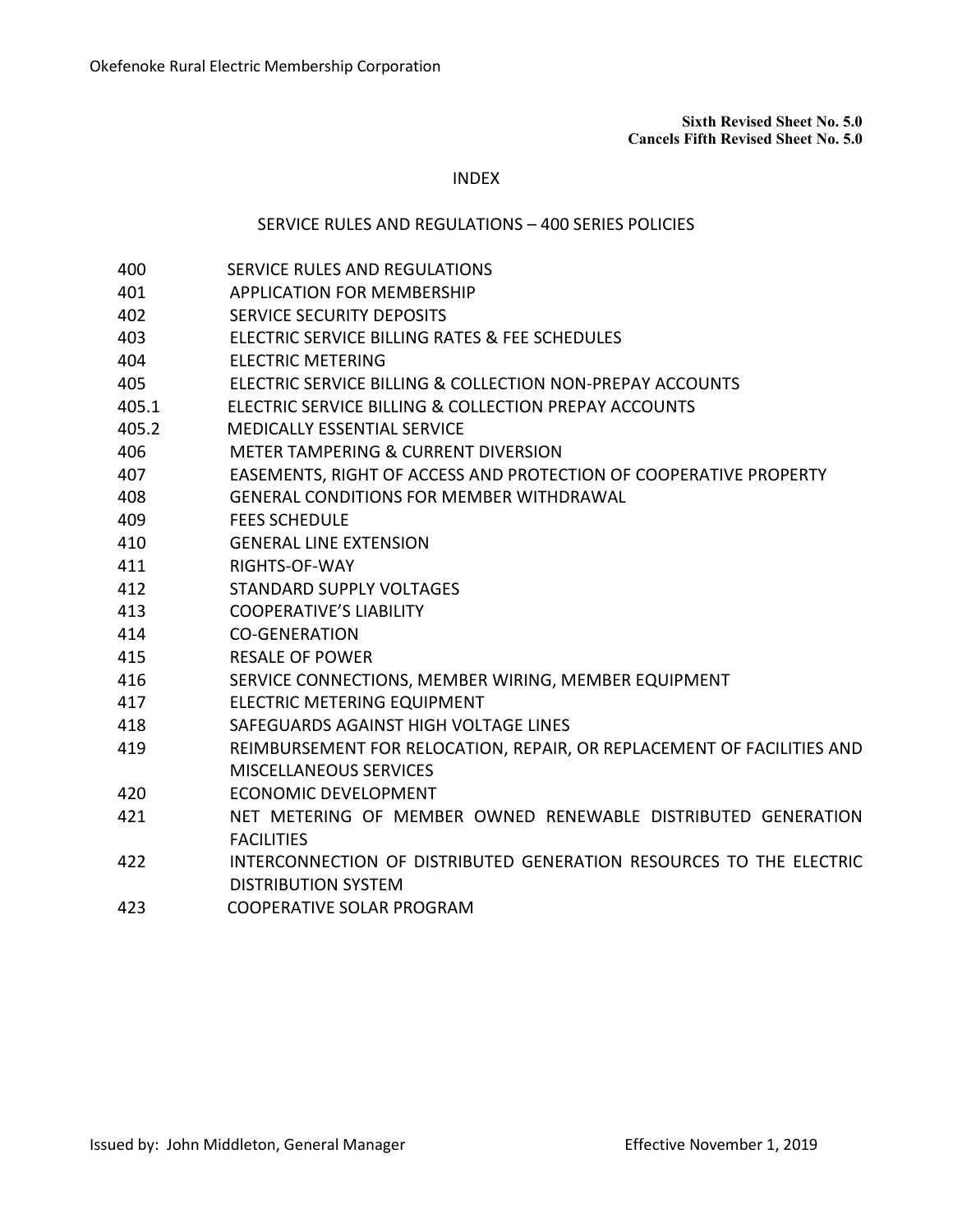## **POLICY 400**

## **OREMC SERVICE RULES & REGULATIONS**

## I. OBJECTIVE:

To establish service rules and regulations policies which help to define and clarify obligations and requirements of the cooperative, applicants and members regarding electric service, billing and fees.

## II. CONTENT

These Rules and Regulations apply to each and every member or applicant for membership and electric service. They are a part of every contract for service made by Okefenoke Rural Electric Membership Corporation, hereinafter referred to as the Cooperative, unless modified by special terms written therein, and govern all classes of service.

They may be revised, amended, supplemented, or otherwise changed from time to time by the Board of Directors, and such changes shall have the same force as the present ones.

The Cooperative reserves the right to apply or make proper and fitting exceptions to these provisions, particularly special charges, where unusual circumstances and conditions may warrant.

The failure of the Cooperative to enforce any of the terms of these Rules and Regulations shall not be deemed as a waiver of the right to do so.

A periodic review will be made of the amounts of special charges specified for the purpose of determining their appropriateness as related to the rights and interests of all members and their relation to actual costs of operations affected.

Whenever the context may require, any pronoun shall include the corresponding masculine, feminine and neuter forms.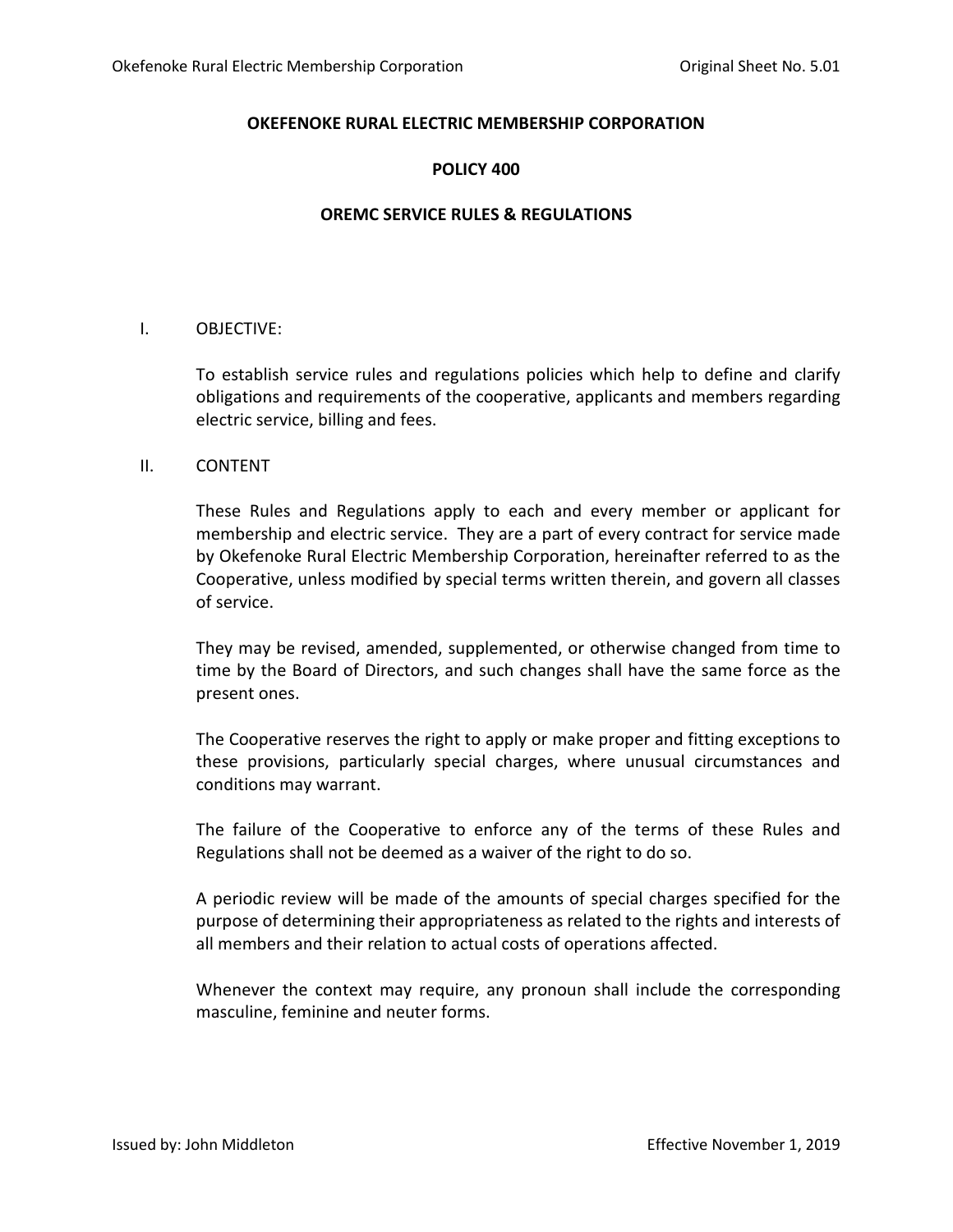## III. APPLICABILITY

The applicability of these policies to applicants and members is set forth in Policy 401.

## IV. RESPONSIBILITY

The General Manager will be responsible for carrying out the provisions of these policies.

Date Adopted: September 26, 2019 Effective Date: November 1, 2019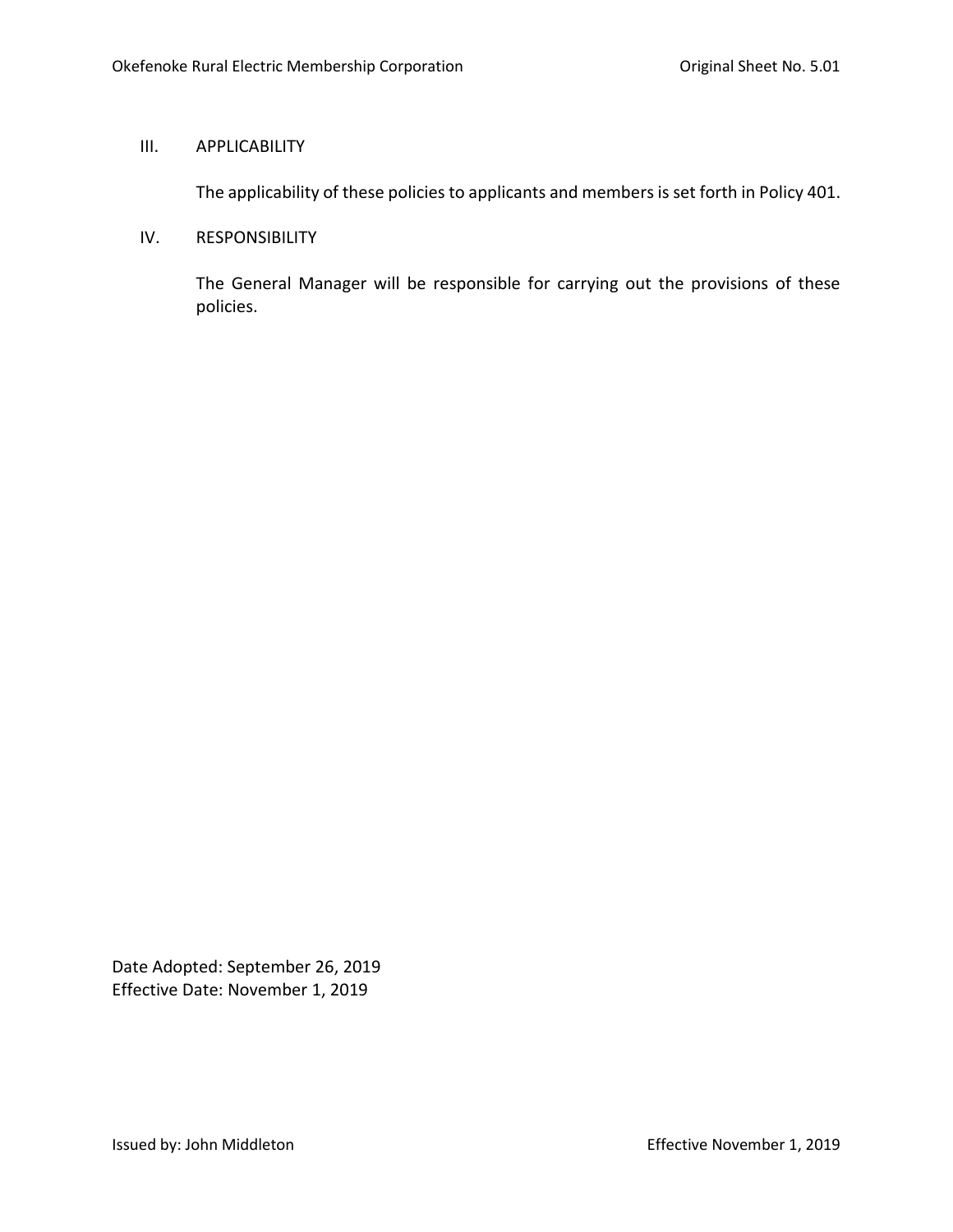### **POLICY NO. 401**

### **APPLICATION FOR MEMBERSHIP**

#### I. OBJECTIVE:

To establish policy to provide for establishment of membership with the Cooperative.

## II. CONTENT:

Any individual or entity ("Person") with the capacity to enter a legally binding contract with the Cooperative to receive electric service is eligible to apply to become a member of the Cooperative.

Any two or more natural Persons, each of whom is individually eligible to apply to become a member of the Cooperative, by jointly executing a Membership Application or otherwise jointly requesting in writing, shall be eligible to apply for joint membership. If one or more of these natural Persons is already a member, the Joint Membership Application or written notice may request that one or more of the individual memberships be converted to a joint membership.

Each Applicant must apply for membership in such form, substance and manner prescribed by the Cooperative from time to time. Such Membership Application shall include, without limitation, the member's agreement to:

- 1) Comply with and be bound by the Cooperative's Articles of Incorporation, Bylaws, rates, tariffs, Service Rules and Regulations, Membership Application and any other reasonable rules and regulations from time to time adopted or amended by the Cooperative, as well as any supplemental or separate contract between the Applicant(s) and Cooperative, (collectively, the "Membership Documents"); and
- 2) Take electric service from the Cooperative and pay for same based upon such rates and terms as the Cooperative may from time to time prescribe.

Each Applicant or member must:

- 1) Pay or make satisfactory arrangement for the payment of any past-due indebtedness owed by the Person to the Cooperative, plus accrued interest thereon;
- 2) Pay or make satisfactory arrangement for the payment of such security deposit, membership fee, contribution-in-aid-of-construction, connect/transfer fee, unpaid debt to the Cooperative plus accrued interest thereon, or any combination of the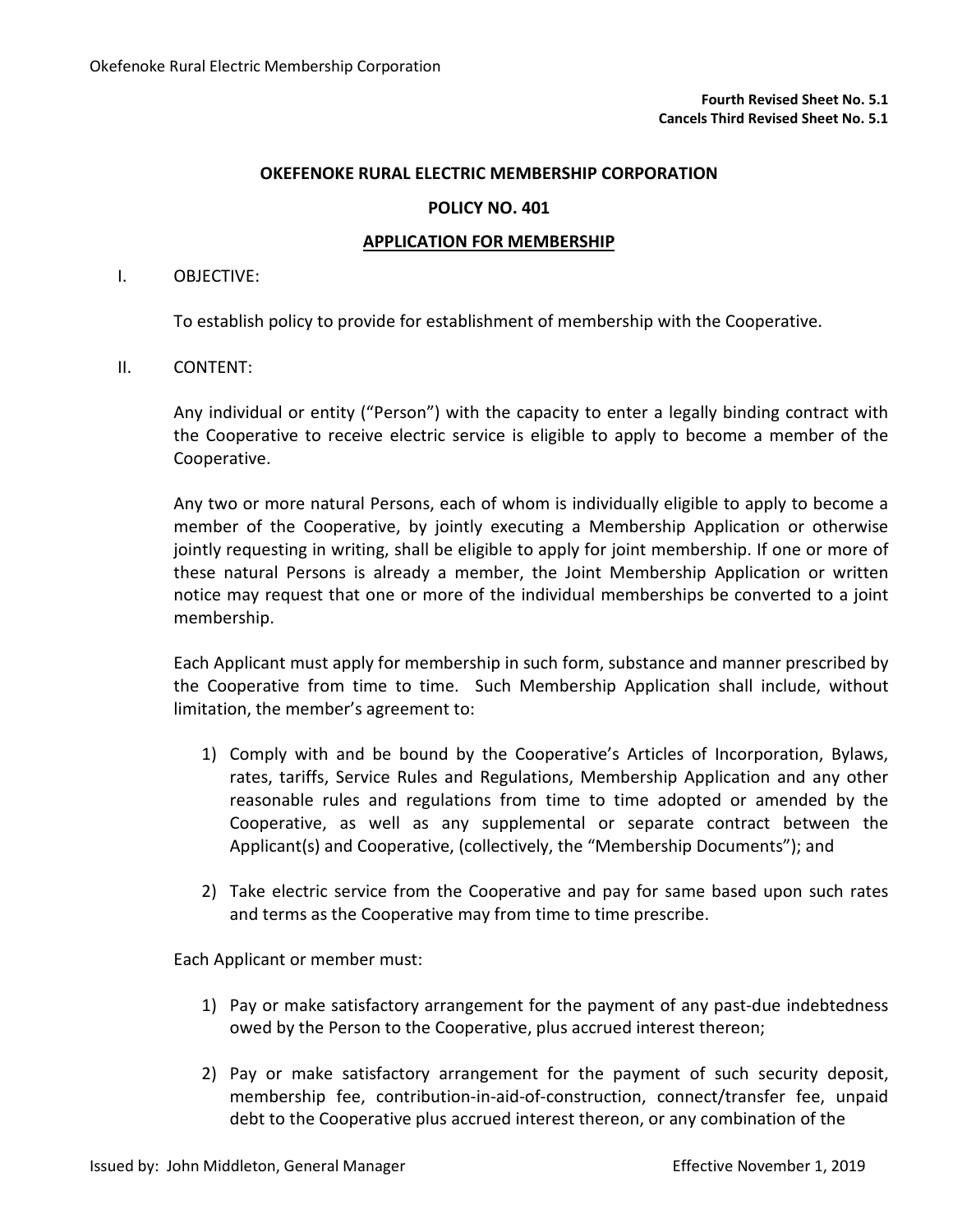same, and such other fees or charges as may be required pursuant to the Membership Documents in effect at the time application is made.

- 3) Satisfy all other reasonable conditions and requirements established for membership from time to time.
- 4) Each additional service connection request shall be subject to the same requirements as outlined in the foregoing.

Upon termination of membership, the membership fee will be refunded or applied against any unpaid balance owed the Cooperative. Since the Cooperative members are owners of the Cooperative, no interest will be payable on membership fees except as may be required by State and Federal Laws.

III. APPLICABILITY:

This policy applies to all Persons, Applicants and members.

IV. RESPONSIBILITY:

The General Manager will be responsible for carrying out the provisions of this policy.

Date Adopted: September 26, 2019

Supersedes: July 25, 2006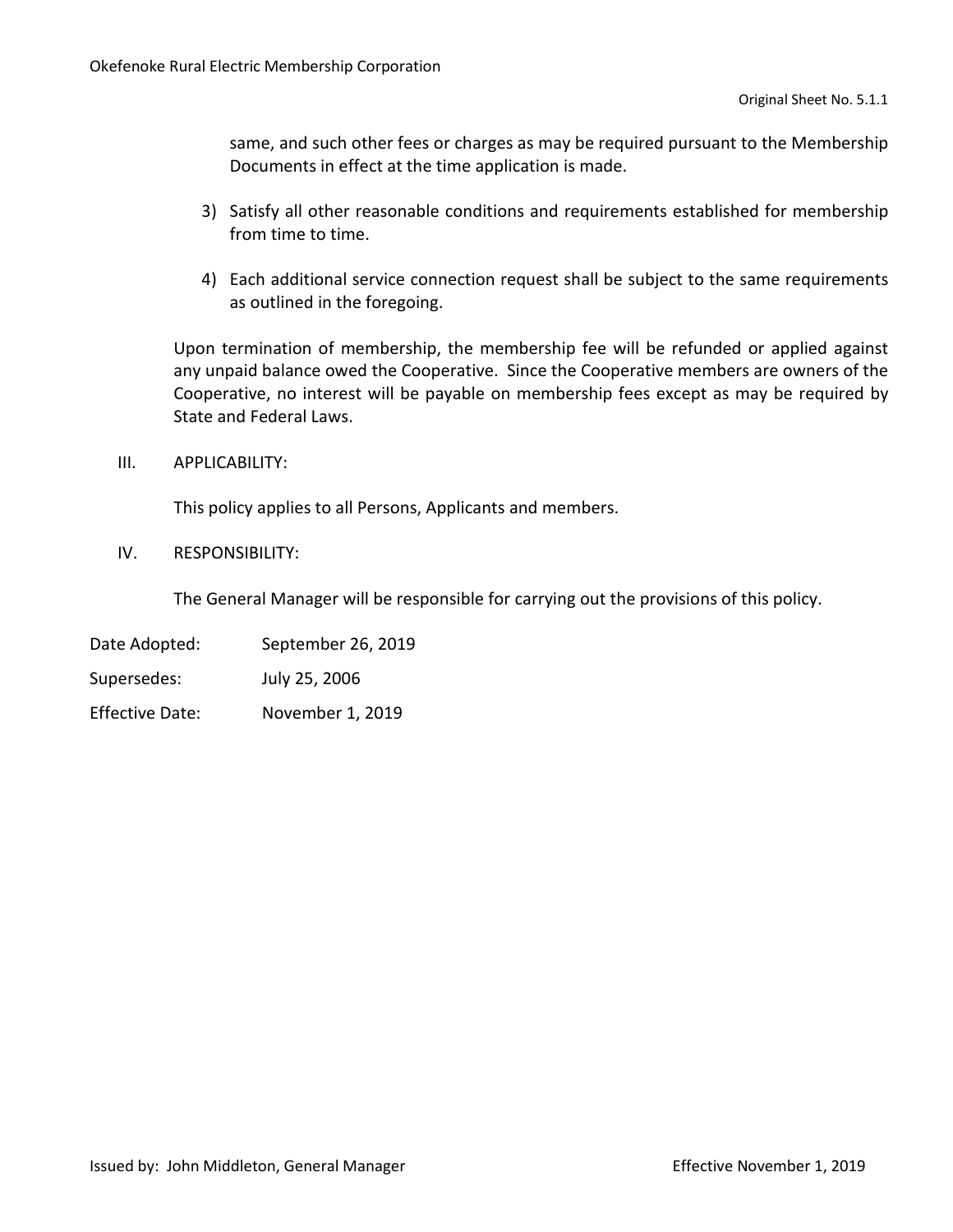## **POLICY NO. 402**

### **SERVICE SECURITY DEPOSITS**

## I. OBJECTIVE:

To establish policy to provide a uniform program for collection of security deposits.

### II. CONTENT:

A. A service security deposit shall be collected in advance of connecting any service with respect to which the Cooperative determines that such deposit is needed to assure payment of the bill and protection of the Cooperative's property on the member's premises.

In determining the need for service security deposits, and in fixing the amounts of such deposits, the Cooperative will give careful regard to the following credit factors:

- 1. Type of service involved;
- 2. Risk involved in a new business enterprise;
- 3. The credit rating of the member;
- 4. History of connects, disconnects, and reconnects at the involved premises or for the involved member;
- 5. Where no billing history is available, the Cooperative will estimate usage and bill amounts;
- 6. The member's payment history with the Cooperative;
- 7. Information received in a letter of credit from a previous utility;
- 8. Ability to provide satisfactory identification. (Satisfactory identification of person(s) proposing to transact business with the Cooperative is required. Employees may request identification from any applicant or current member. Failure to provide proper identification shall be grounds for withholding the service or not completing the business transaction.);
- 9. Any other factor having a realistic bearing on the member's financial dependability.
- B. Security Deposit Requirement
	- 1. Residential and Temporary Service for Residential Construction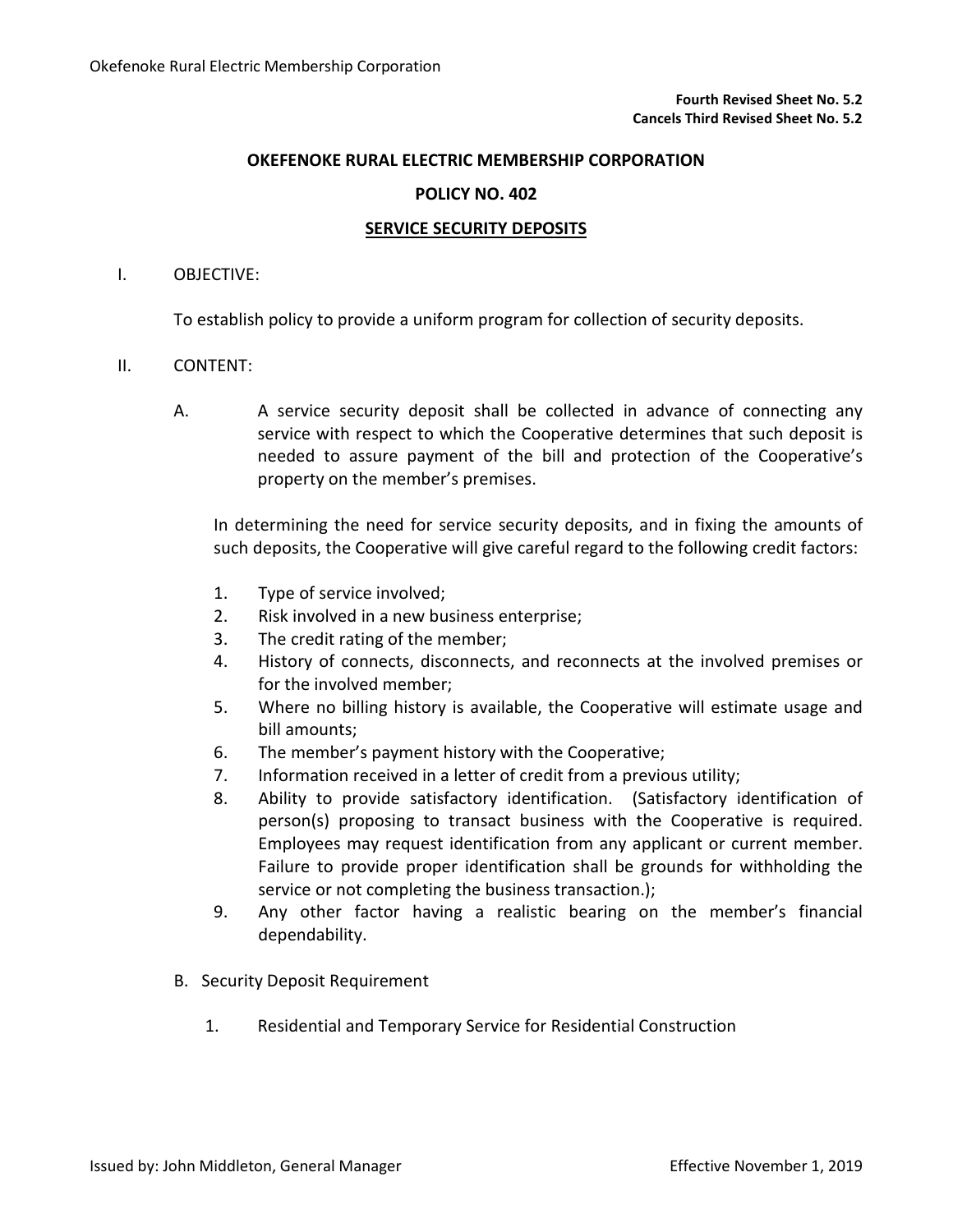The Cooperative may require a deposit not to exceed two and one-half times the highest estimated or actual monthly bill. The security deposit, or a portion thereof, may be waived based upon credit factors determined by management.

2. Small Commercial

The Cooperative may require a security deposit not to exceed two and one-half times the highest estimated or actual monthly bill for commercial services where the estimated load is less than 100 kW.

3. Political Subdivisions

The Cooperative will not require security deposits from political subdivisions of the Federal, State or local governments, unless credit factors indicate a deposit should be required.

4. Large Commercial and Industrial

Deposits for Commercial or Industrial services where the estimated or actual load exceeds 100 kW will be determined by management on a case by case basis.

5. Exceptions

When deposits exceed \$1,500.00, one of the following methods may also be used at management's discretion:

- a. A surety bond;
- b. The full amount of the security deposit may be deposited in a bank, mutually agreed upon between the Cooperative and the Member, with the bank as Escrow Agent.
- C. Additional Deposits

The Cooperative reserves the right to require a deposit, or increase the existing deposit, at any time, if in the judgment of the Cooperative, such deposit or increase in deposit is necessary for its full protection.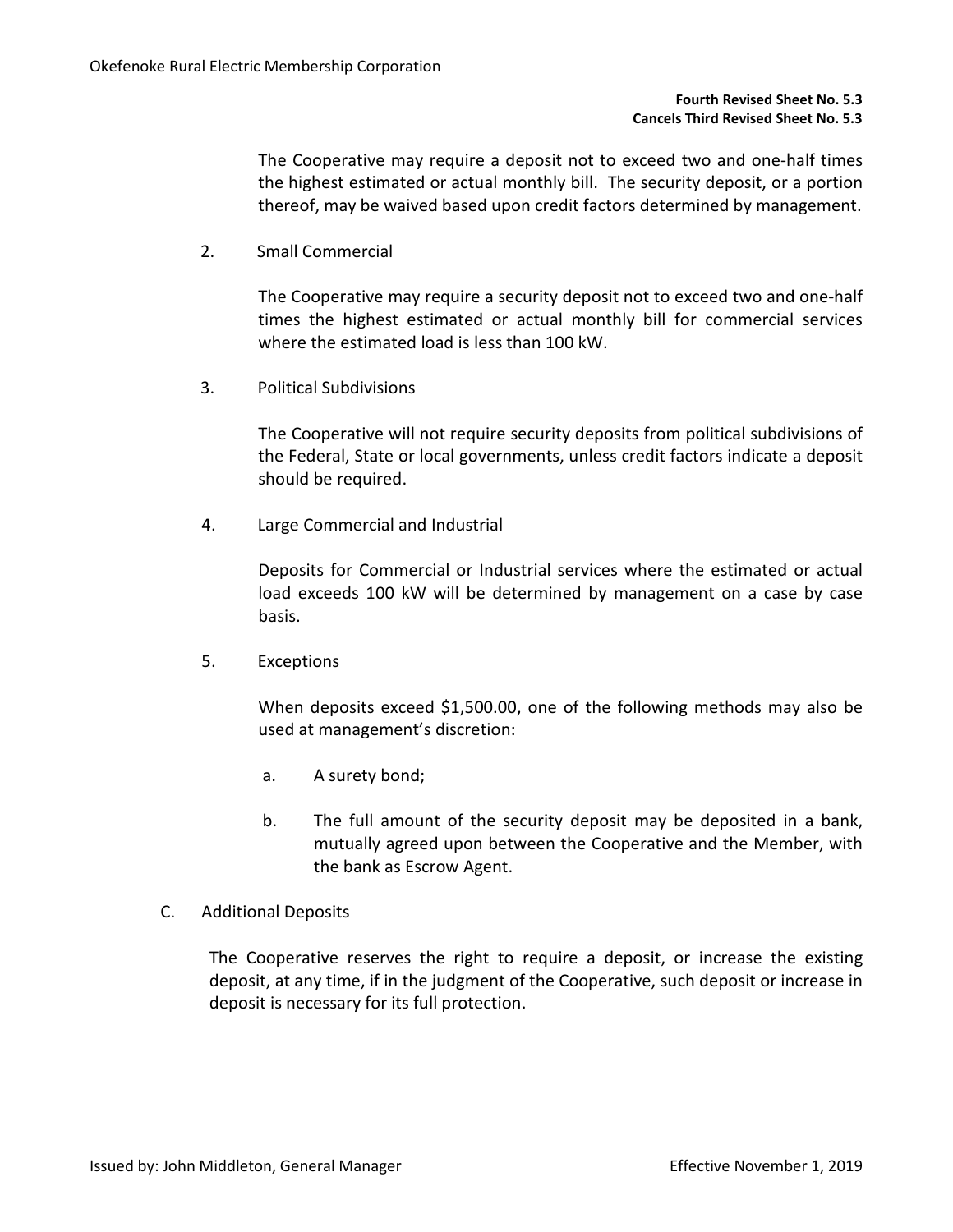#### **Fourth Revised Sheet No. 5.4 Cancels Third Revised Sheet No. 5.4**

D. Security Deposit Refunds

Refund of security deposits will be made without interest under the following conditions:

- 1. As provided for in the written contract for service.
- 2. Upon termination of service The security deposit shall be refunded by check; less any amounts the member may owe the Cooperative.
- 3. Prior to service termination Upon such other conditions as may be established by the Cooperative with respect to service risks of similar characteristics.

Because the Cooperative's members are owners of the Cooperative, no interest will be payable on security deposits, except as may be required by State or Federal laws.

Security deposits must be refunded in the same name as the member's electric service account and are not generally transferable. However, the transference of a security deposit may be permitted in order to facilitate transferring an account from the name of a deceased member to a succeeding spouse.

III. APPLICABILITY:

This policy applies to all members and services.

## IV. RESPONSIBILITY:

The General Manager will be responsible for carrying out the provisions of this policy.

| Date Adopted:          | September 26, 2019 |  |  |
|------------------------|--------------------|--|--|
| Supersedes:            | March 23, 2010     |  |  |
| <b>Effective Date:</b> | November 1, 2019   |  |  |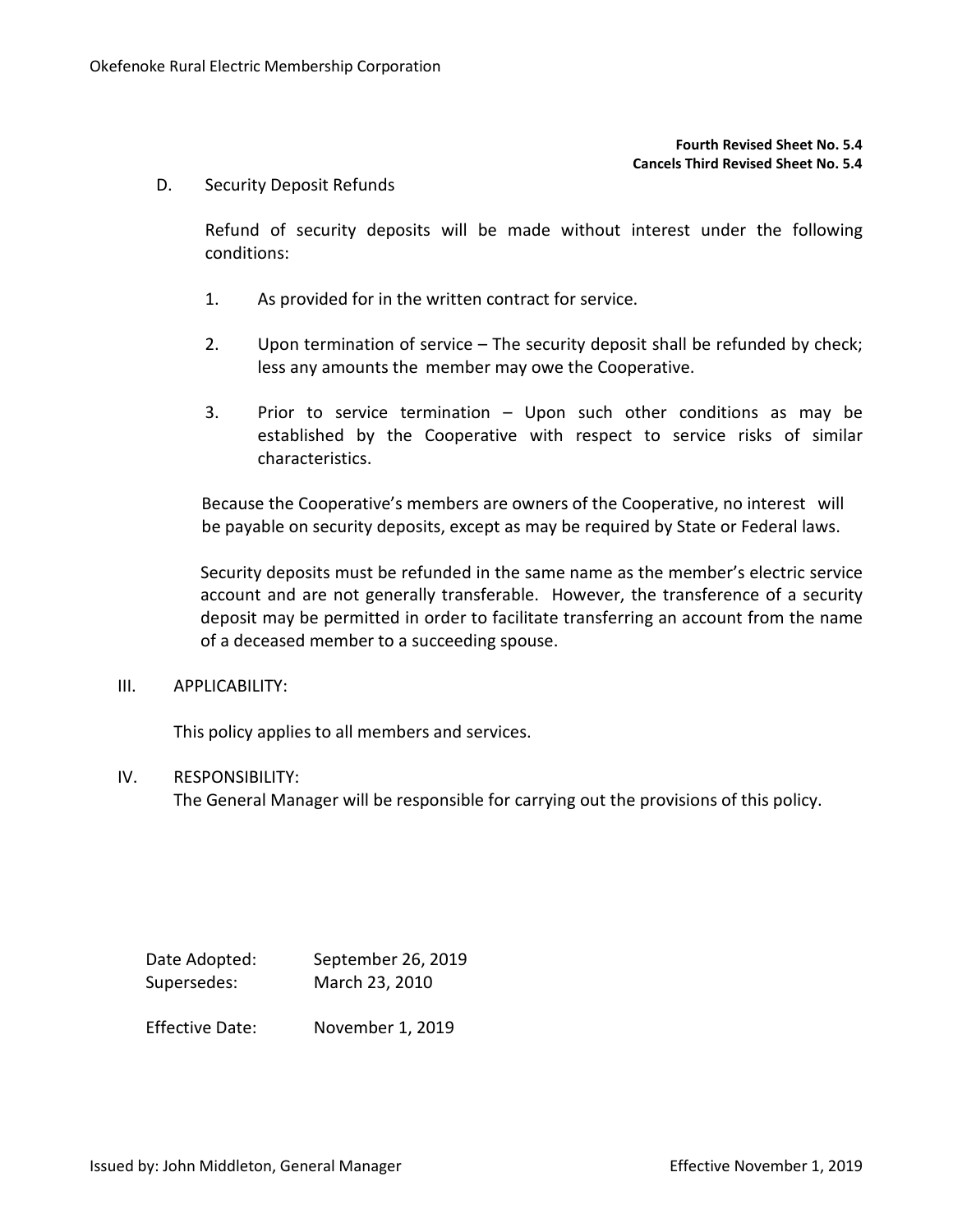**Third Revised Sheet No. 5.5 Cancels Second Revised Sheet No. 5.5**

Intentionally Left Blank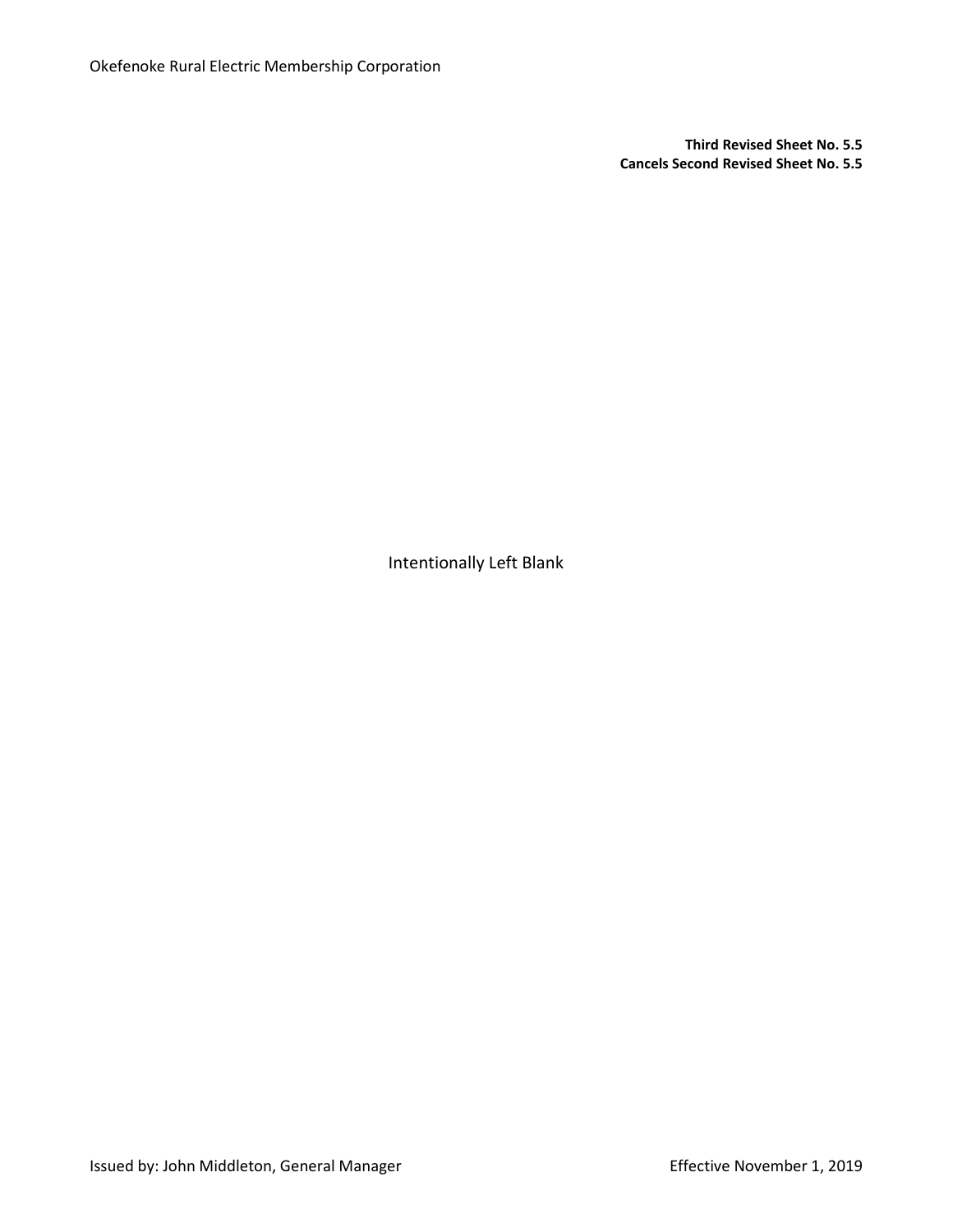**Third Revised Sheet No. 5.6 Cancels Second Revised Sheet No. 5.6**

Intentionally Left Blank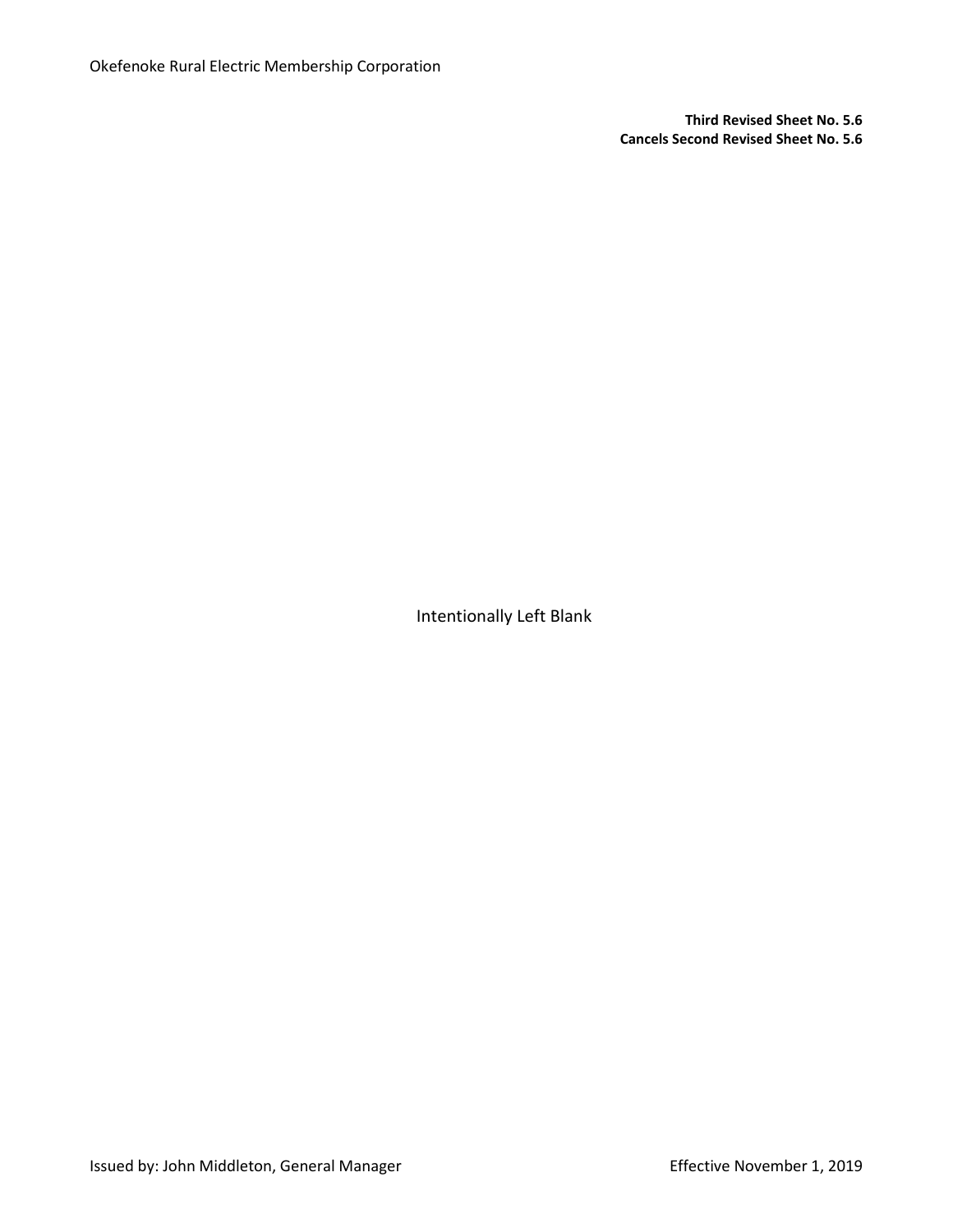# **Sixth Revised Sheet No. 5.7**

# **Cancels Fifth Revised Sheet No. 5.7**

# **OKEFENOKE RURAL ELECTRIC MEMBERSHIP CORPORATION**

## **POLICY NO. 403**

## **ELECTRIC SERVICE BILLING RATES & FEE SCHEDULES**

#### I. OBJECTIVE:

To establish policy to provide and maintain consumer classification definitions, a schedule of billing rates and service fees.

### II. CONTENT:

## A. Rate Schedules

All members shall be billed on the rate deemed applicable by the Cooperative. When two or more rates are available for certain classes or service, the conditions under which each is applicable to requirements for the individual member will be plainly set forth in the Cooperative's published rate schedules.

The Cooperative will, upon request, advise any member as to the rate best adapted to existing or anticipated service requirements, as defined by the member, but, the Cooperative does not assume responsibility for the selection of such a rate or for the continuance of the lower annual cost under the rate selected should the volume or character of service change.

A member having selected a rate adapted to his service may not change to another rate within a twelve-month period unless there is a substantial change in the character or conditions of this service. A new member will be given reasonable opportunity to determine his service requirements before definitely selecting the most favorable rate therefore.

A copy of the Cooperative's applicable rate schedules shall be on file at the Georgia Public Service Commission and the Florida Public Service Commission and will be provided at the offices of the Cooperative.

The rate schedules will be reviewed and approved on a periodic basis by the Board of Directors.

## B. Fee Schedules

The Board of Directors shall review and approve a Schedule of Fees on a periodic basis. These fees shall include, but not be limited to, such fees as, Reconnect for Non-Payment Fee, Returned Payment Fee, Overtime Reconnect for Non-Payment Fee, Meter Test Fee, Connection/Transfer Fee, Overtime Connection/Transfer Fee,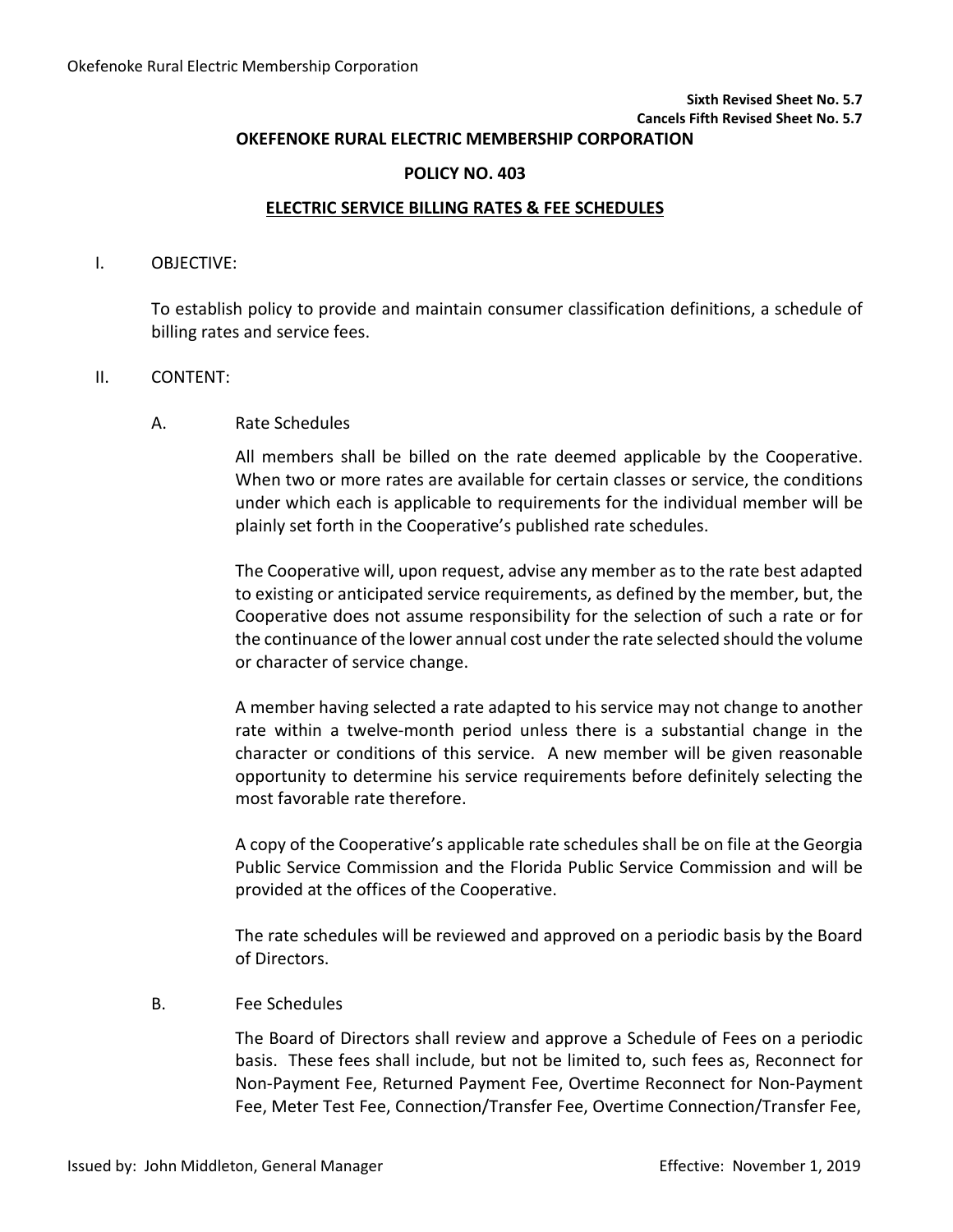Disconnect at Pole/Transformer Fee, E-Check Convenience Fee, PrePay Advance Credit Minimum, E-Billing with Automatic Payment (credit), Service Call Fee, Outdoor Lighting Installation Fee, Membership Fee, Meter Tampering/Current Diversion Fee and Underground Service Lateral Fees, Underground Primary Installation Fee, Underground Primary Extension Fee, Underground Multiphase Primary Installation Fee, Overhead/Underground Differential Fee, Cumberland Island Extension Fee, Overhead Line Extension Fee, Temporary Service Fee, Preliminary Engineering Review Deposit, OREMC Design Deposit, Special Equipment Fee, Distributed Generation Application Fee, Distributed Generation Protective Equipment Inspection Fee, Outdoor Lighting Fixture Installation Fee, Outdoor Lighting Underground Service Fee, Outdoor Lighting Pole Installation Fees, Outdoor Lighting Relocation Fees, Construction Mobilization Fee and Hourly Rates.

C. Consumer Classification

Residential Service – Service to a dwelling unit suitable for year-round family occupancy and occupied eight or more months per year as the permanent residence of the owner, or the principal place of residence of the occupant leased for a period of one month or more.

Miscellaneous Residential Service – Service to a separately metered point of service used exclusively for personal rather than business use that is not included in the definition of residential service (i.e., garages, pump, pools, boat docks, barns, etc.)

General Service – Any service to which no other rate schedule is applicable shall be considered a General Service Consumer. These may be commercial, or institutional such as nonprofit organizations, religious, philanthropic, fraternal, educational, governmental, or others not listed.

## III. APPLICABILITY:

This policy applies to all members and services.

## IV. RESPONSIBILITY:

The General Manager will be responsible for carrying out the provisions of this policy.

Date Adopted: September 26, 2019 Supersedes: July 26, 2016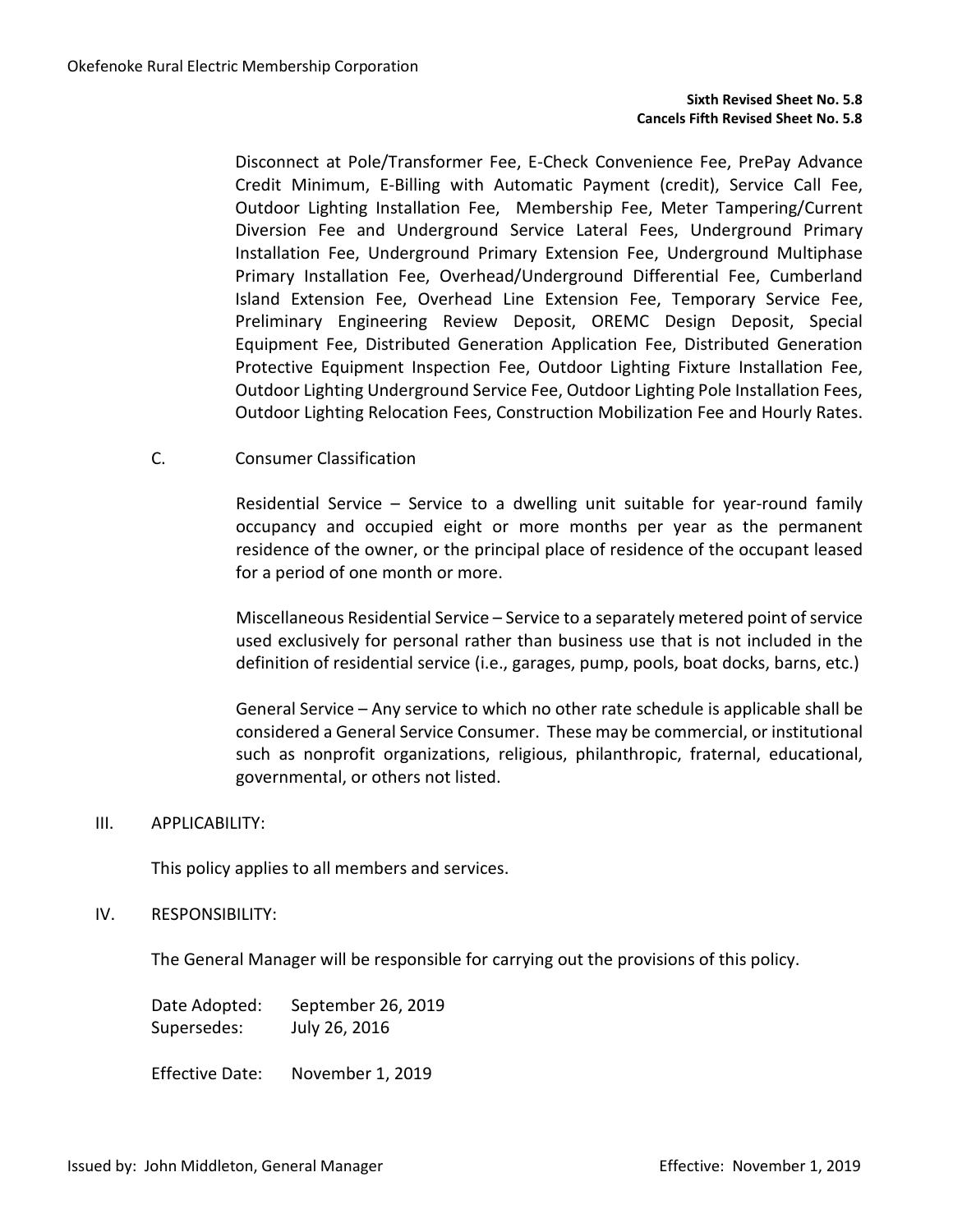## **POLICY NO. 404**

## **ELECTRIC METERING**

#### I. OBJECTIVE:

To establish policy to provide guidance in meter reading and metering of services.

### II. CONTENT:

### Electric Meters

All meters used to register member's electricity consumption will be owned and supplied by the Cooperative.

### Meter Reading

Meter**s** will be read by Cooperative. The Cooperative may estimate the billing when actual readings are unavailable. The Cooperative may prorate the accumulated consumption over the period of time from the last reading of the meter to the present reading, and render a correct statement.

## Incorrect Reading of Meter

Corrections shall be made whenevermeter readings are determined by the cooperative to have been inaccurate. The correct reading shall be ascertained whenever possible to reflect the correct usage.

## Failure of Meter to Register Correctly

If a meter fails to accurately register or report the correct consumption, the member's bill for the current billing period (or portion thereof) will be billed on an estimated consumption, which will be based on the previous usage of the member. Consideration will be given to consumption on months immediately preceding, consumption in similar period of other years, comparative uses and sizes of connected loads, and other relevant facts. Adjustments to prior billing periods will be done as specified in Policy 405 or Policy 405.1, as applicable, Adjustment of Bills.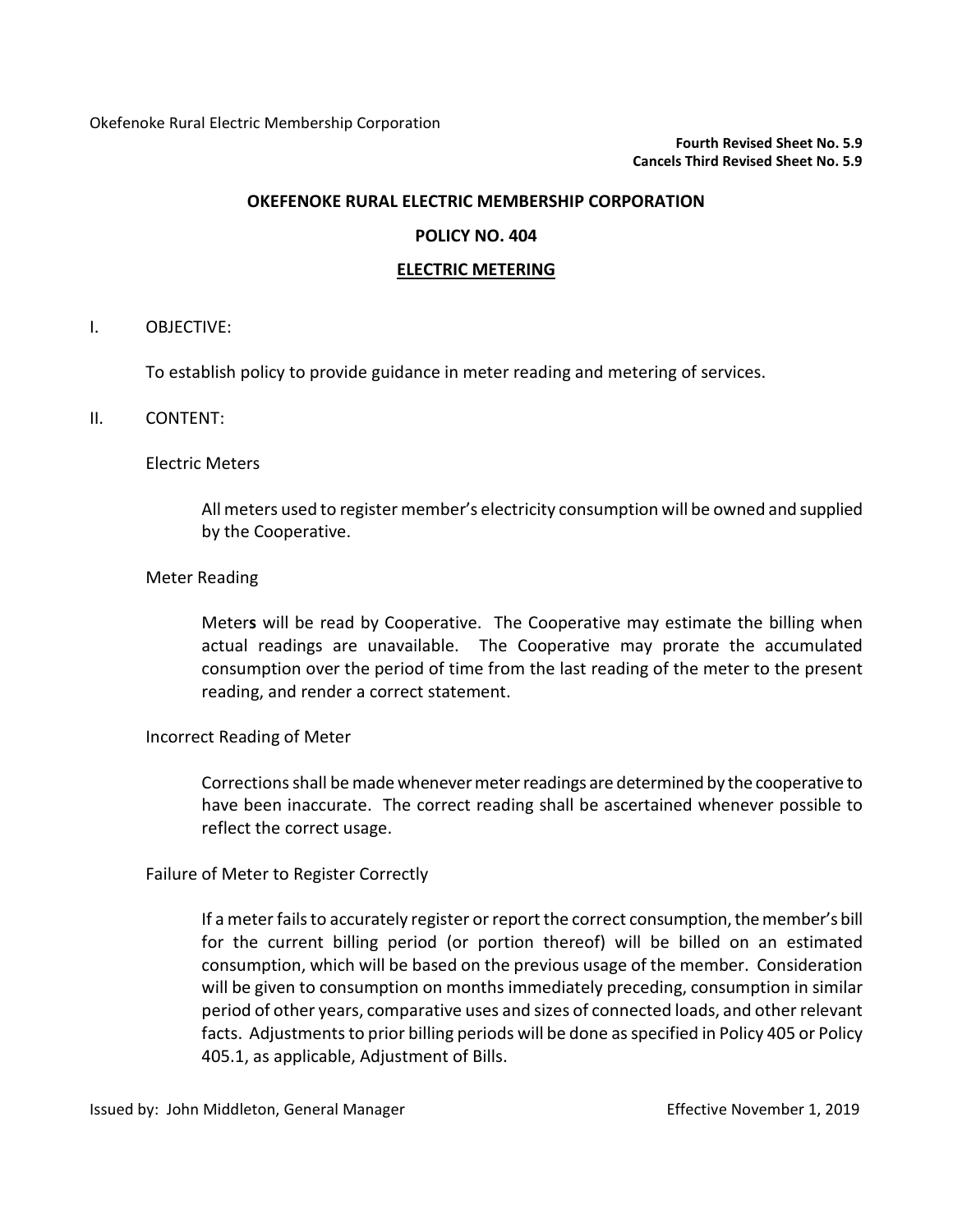If a meter is tested and found to have over-registered or under-registered by more than two percent due to calibration error, an adjustment will be made in the bill as described under Policy 405 or Policy 405.1, as applicable, Adjustment of Bills.

# Meter Tests

The Cooperative, at its expense, will make periodic tests and inspections of its meters in order to maintain them at a high standard of accuracy.

The Cooperative will, upon request, test the accuracy of a member's meter upon the member paying a deposit equal to the Meter Test Fee. If the meter, upon testing is found to be more than 2% (fast or slow) in error the deposit shall be refunded to the member.

The Cooperative shall have the right, at its option and at its expense, to place special meters or instruments on the premises of a member for the purpose of special test of all, or any part of the member's load.

III. APPLICABILITY:

This policy applies to all members and services.

IV. RESPONSIBILITY:

The General Manager will be responsible for carrying out the provisions of this policy.

Date Adopted: September 26, 2019 Supersedes: March 23, 2010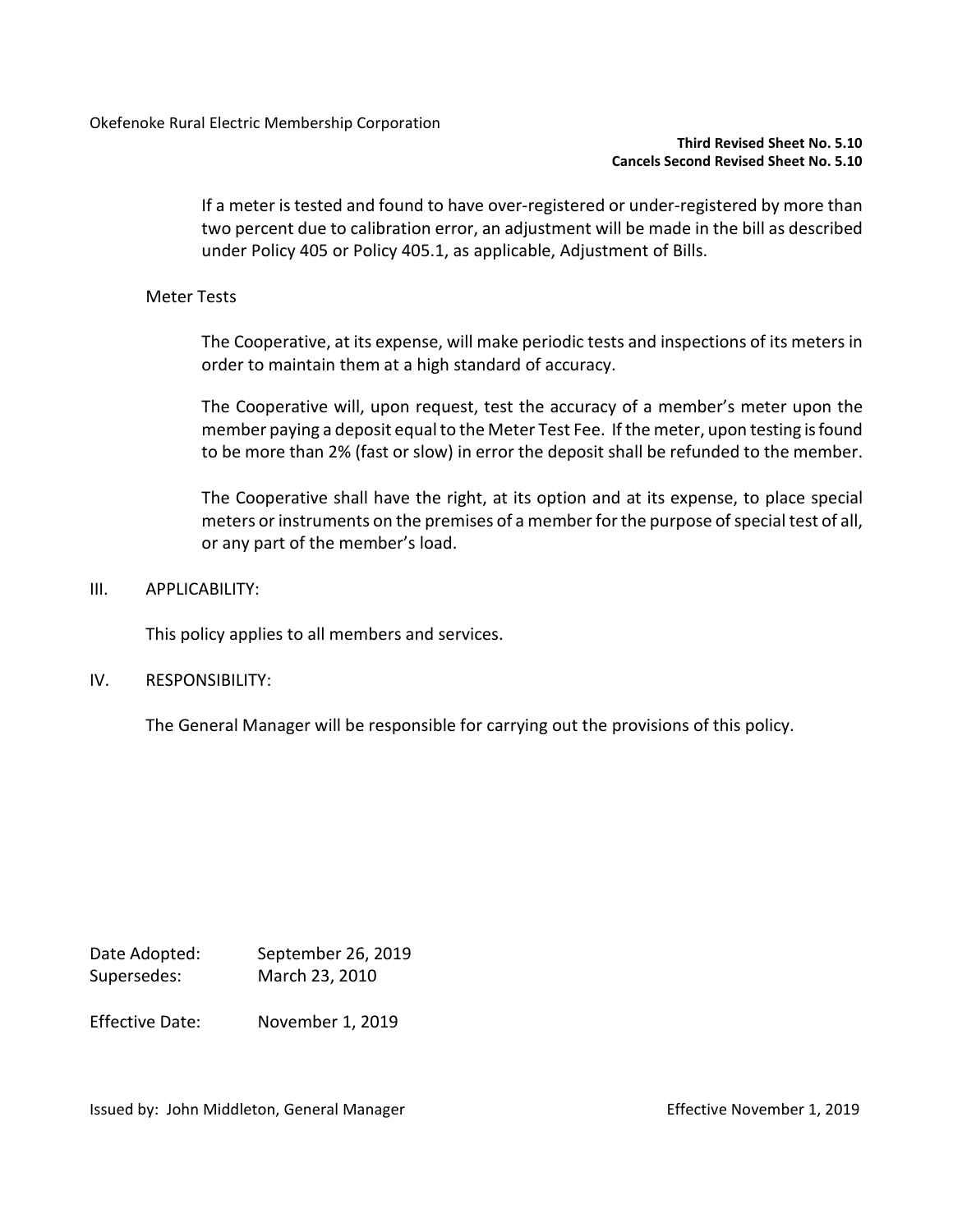# **Fourth Revised Sheet No. 5.11 Cancels Third Revised Sheet No. 5.11**

#### **OKEFENOKE RURAL ELECTRIC MEMBERSHIP CORPORATION**

#### **POLICY NO. 405**

#### **ELECTRIC SERVICE BILLING & COLLECTION**

#### **NON-PREPAY ACCOUNTS**

#### I. OBJECTIVE:

To establish policy to provide guidance on the billing and collection of electric service revenue of Cooperative members.

#### II. CONTENT:

#### A. Billing and Late Fees

All members shall be billed monthly at a time determined by the Cooperative. Bills are due and payable upon receipt of the bill. The bill shall be considered received by the member when the bill is placed in the mail of the United States Postal Service. If the member has requested e-mail billing, the bill shall be considered received by the member when the e-mail notification is sent. The Cooperative is not responsible if a member fails to receive an electric bill. Members are expected to promptly notify the Cooperative of change of address or if they fail to receive a bill. Failure to pay an electric bill for this reason will not exempt the member from having electric service disconnected or from paying a late charge.

If a bill is not paid (received in the Cooperative office) within fifteen days from the date of the bill, a late charge will be added, as prescribed by the Board of Directors, and a disconnect notice will be mailed to the member. This notice will advise the member that the account must be paid by a stated date to avoid disconnection of service. Failure to receive said notice will not exempt the member from disconnection.

If a bill is not paid (received in the Cooperative office) before the deadline stated on the disconnect notice, the account will be subject to disconnection.

Payments made through the U.S. Postal Service, a delivery service, a payment processing service, or the night deposit at a Cooperative office will not be considered paid until they are received and processed at the Cooperative office during regular office hours. E-Check payments will be assessed an E-Check Convenience Fee in an amount prescribed by the Board of Directors.

If a member requests e-mail billing and one of the Cooperative's automatic payment options, the member will receive a monthly credit in an amount prescribed by the Board of Directors. If the member subsequently discontinues e-billing or automatic payment, then no credit shall be given.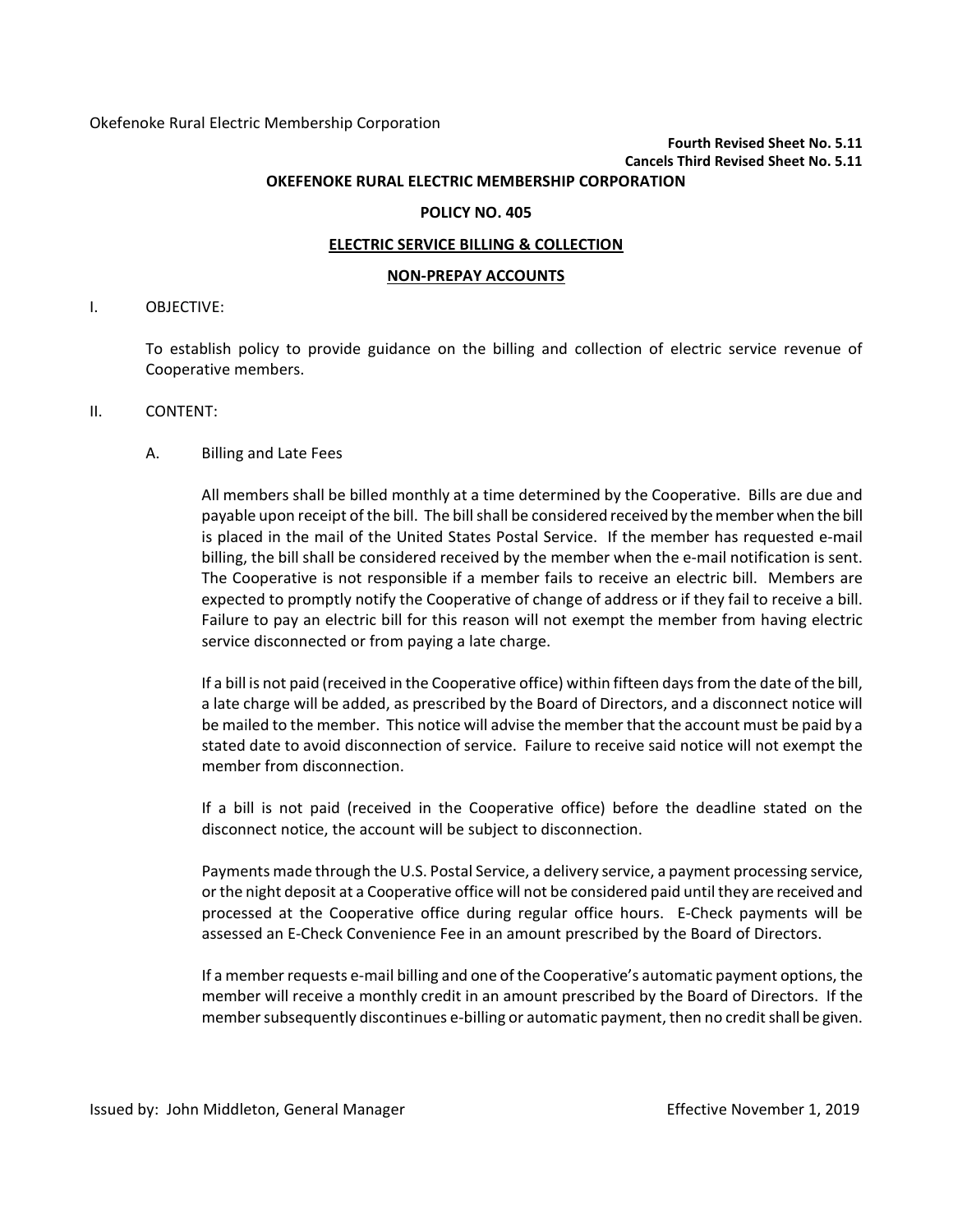#### **Fourth Revised Sheet No. 5.12 Cancels Third Revised Sheet No. 5.12**

Interest , in an amount prescribed by the Board of Directors, will be added to all bills left unpaid when a member's service is disconnected.

An extension may be granted to members for extenuating circumstances upon approval of the General Manager or other such employee as he may designate from time to time.

B. Disconnections for Failure to Pay and Reconnecting

Any member whose service has been disconnected for failure to pay their billshall be required to pay a reconnection fee prior to reconnection for any reconnects made during regular working hours. Normally, reconnections shall be made only during regular working hours. However, reconnection requested and made during other than regular working hours shall be made only upon the member's agreeing to pay an overtime reconnection fee. Any additional deposit required according to Policy 402, Service Security Deposit Policy, must be paid prior to reconnection.

When it is necessary to disconnect the service at the pole or transformer for non-payment, meter tampering, or unauthorized use of service and the service is subsequently reconnected, the member will be charged a Disconnect at Pole/Transformer Fee in addition to the applicable reconnect for non-payment fee. In the event that service is not reconnected for the same member at this location, the disconnected account will be charged the Disconnect at Pole/Transformer Fee.

All reconnection fees shall be in an amount prescribed by the Board of Directors.

The Cooperative may deviate from this policy on disconnection for delinquent bills only in accordance with the following standards:

- 1. When it is determined that enforcement of the policy will constitute an undue hardship in relation to the amount of the delinquent bill and that extension of credit for a Cooperative's ability to effectuate final collection of the bill; or
- 2. When the member involved establishes to the satisfaction of the Cooperative that member's failure to pay the bill has resulted from some mistake on the Cooperative's part or some mistake for which the member was not responsible (other than failure to receive a bill or disconnect notice); or
- 3. When the involved bill is a final bill covering service to a farm, house, or other residential account and the main building thereof has been destroyed by fire not caused by act of arson on the part of the member or member's family; or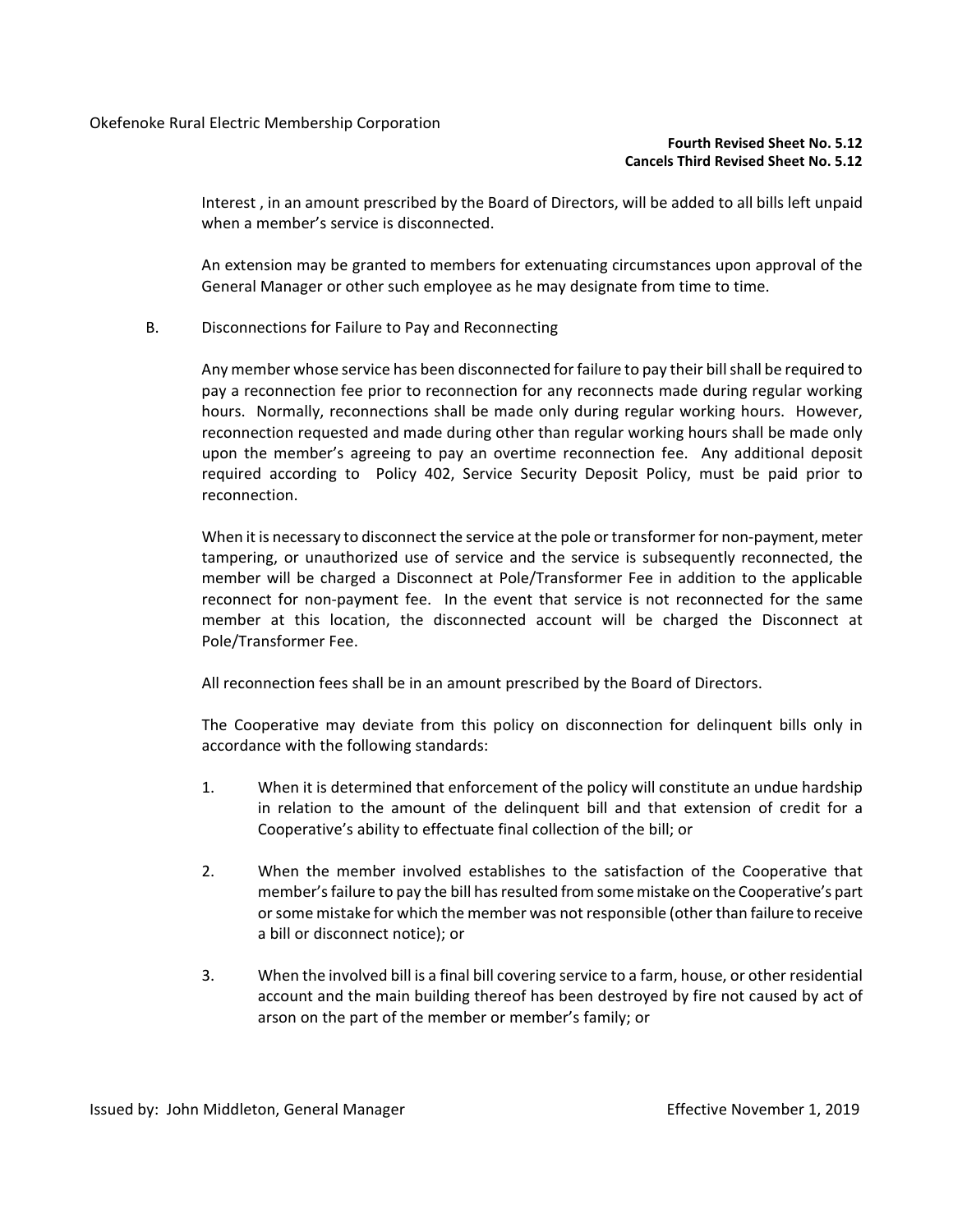## **Fourth Revised Sheet No. 5.13 Cancels Third Revised Sheet 5.13**

- 4. When to disconnect service might pose immediate danger to the member or other persons due to illness; or
- 5. When it is determined that the consumer has a good credit rating with the Cooperative and the risk involved in extending the credit will not unduly jeopardize the ability of the Cooperative to collect the full amount of the bill; or
- 6. When the provisions of Policy 405.2 are applicable.
- C. Returned Payments

If the payment for an electric bill or other indebtedness to the Cooperative is returned for insufficient funds, fraudulent transaction, hold on account, unavailable funds or no account, a notice of disconnection will be sent, unless one was previously sent for this past due bill

D. Connection/Transfer Fee

A connection/transfer fee, in an amount prescribed by the Board of Directors, will be charged each time a service is connected or transferred during regular working hours. An overtime connection/transfer fee, as prescribed by the Board of Directors, will be charged each time a service is connected or transferred outside normal working hours

- E. Other Reasons for Disconnecting Service
	- 1. The Cooperative reserves the right to discontinue the supply of electric service to any member or members **WITHOUT NOTICE** for any of the following reasons:
		- a. For fraudulent representation as to the use of electric service.
		- b. Where a member's equipment or wiring, or Okefenoke REMC equipment orlines are creating or contributing to an imminent hazardous condition.
		- c. For tampering with any service wires, meters, seal or any other facilities belonging to Okefenoke REMC.
		- d. For repairs or emergency operations.
		- e. For unavoidable shortage or interruption of Okefenoke REMC's source of supply.
		- f. When necessary to protect Okefenoke REMC from theft, fraud or abuse.
		- g. Upon cancellation of contract and vacating of the premises by the member.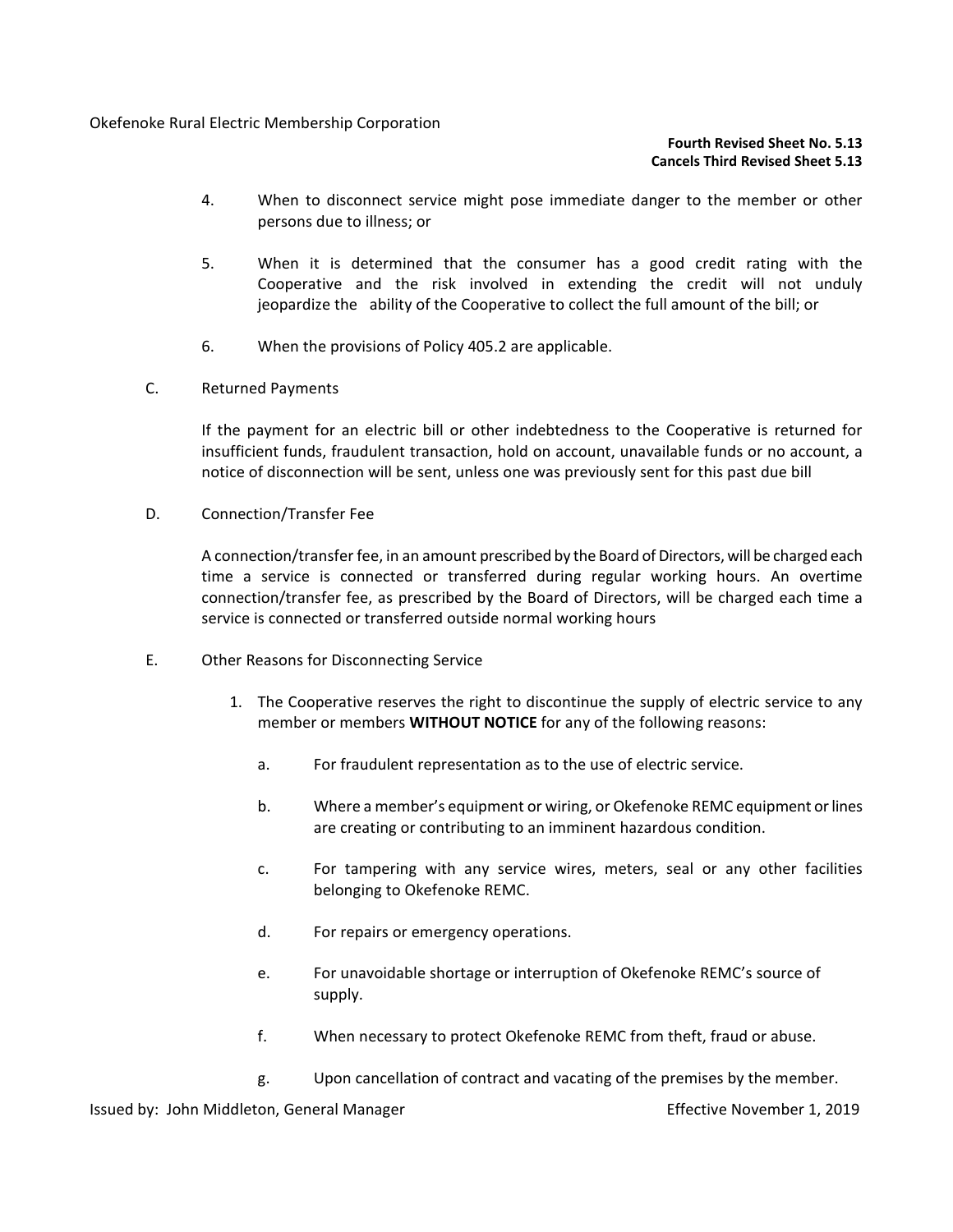### **Third Revised Sheet No. 5.14 Cancels Second Revised Sheet No. 5.14**

- h. For an unauthorized electrical connection.
- i. For the use of equipment which adversely affects Okefenoke REMC's service to its other members.
- 2. The Cooperative reserves the right to discontinue the supply of electric service to any member or members **WITH REASONABLE NOTICE** for any of the following reasons:
	- a. For non-payment of a bill for service rendered, including any late payment charge.
	- b. For refusal of access to Okefenoke REMC's equipment as defined in Policy 407.
	- c. For failure to install meter base on an outside wall of the structure being served to permit access to the meter at all times.
	- d. Where a member's equipment or wiring, or Okefenoke REMC's equipment or lines, are creating or contributing to hazardous condition.
	- e. For violation and or non-compliance with any applicable State or Local law, regulations and codes pertaining to electric service.
	- f. For non-compliance with bylaws, policies, rules and regulations of the Cooperative.

The discontinuance of service for any of these causes does not release the member from the obligation to pay for energy received, or the charges specified in any existing contract or policy.

F. Adjustment of Bills

Based on Members Request for Test:

An adjustment of past billsfor service will be made if the meter is tested and found to be excess of 102% average accuracy. The amount of adjustment shall be calculated on the basis that the metering equipment should be 100% accurate. For kilowatt and kilowatt-hours meters, the average shall be the weighted average of percent indicated at light load and at full load, giving the full load indication a weight of four.

The records of the member's energy usage and previous tests will be reviewed and a mutually acceptable agreement reached between the member and Cooperative as to when the error began.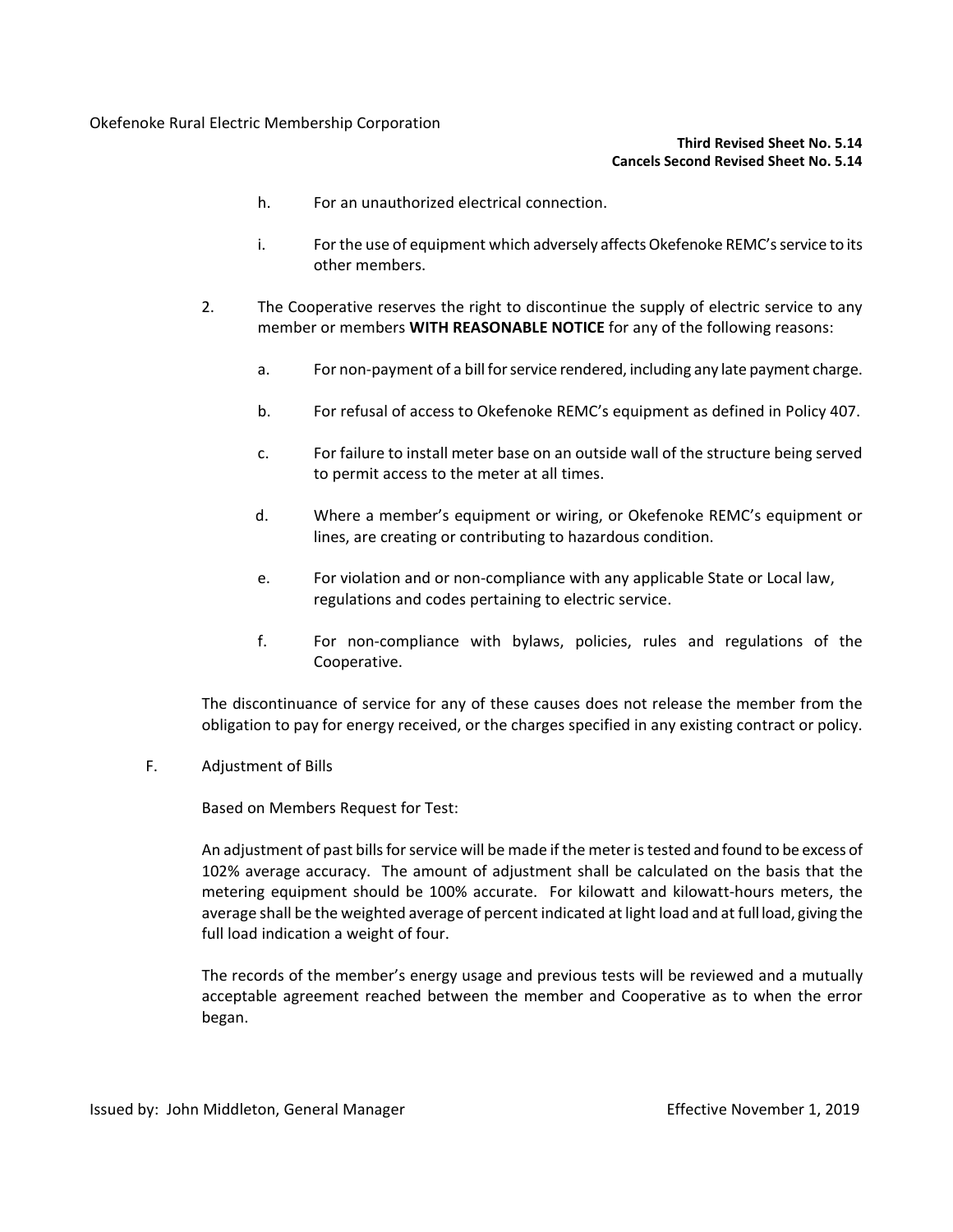#### **Second Revised Sheet No. 5.14.1 Cancels First Revised Sheet No. 5.14.1**

Meters testing below 98% average accuracy will be adjusted based on the above averaging method. The Cooperative will review the member's energy usage and all other pertinent information, but any adjustment made will be limited to the previous twelve months.

Other Adjustments:

Whenever it is found that for any reason other than incorrect calibration or meter tampering the meter apparatus has not registered or reported the true consumption or that the member was billed incorrectly due to an error in rate, fees or any other charges, the member's account will be adjusted.

If the Cooperative, after exercising due diligence, is unable to determine the exact date that the billing error began, the adjustment will be based on the period of time that it can reasonably confirm that the billing error occurred.

If the adjusted bills are less than billed to the consumer, the account will be adjusted throughout the entire period of incorrect billing. If the adjusted bills are more than the consumer was billed, the adjustment will be limited to the previous twelve months and the member will be allowed to pay this adjusted amount in installments. The number of installments will be no less than the number of months adjusted.

#### III. APPLICABILITY:

This policy applies to all members and accounts except those accounts enrolled in the PrePay Program.

#### IV. RESPONSIBILITY:

The General Manager will be responsible for carrying out the provisions of this policy.

Date Adopted: September 26, 2019 Supersedes: July 22, 2014

Effective Date: November 1, 2019

Issued by: John Middleton, General Manager **Effective November 1, 2019**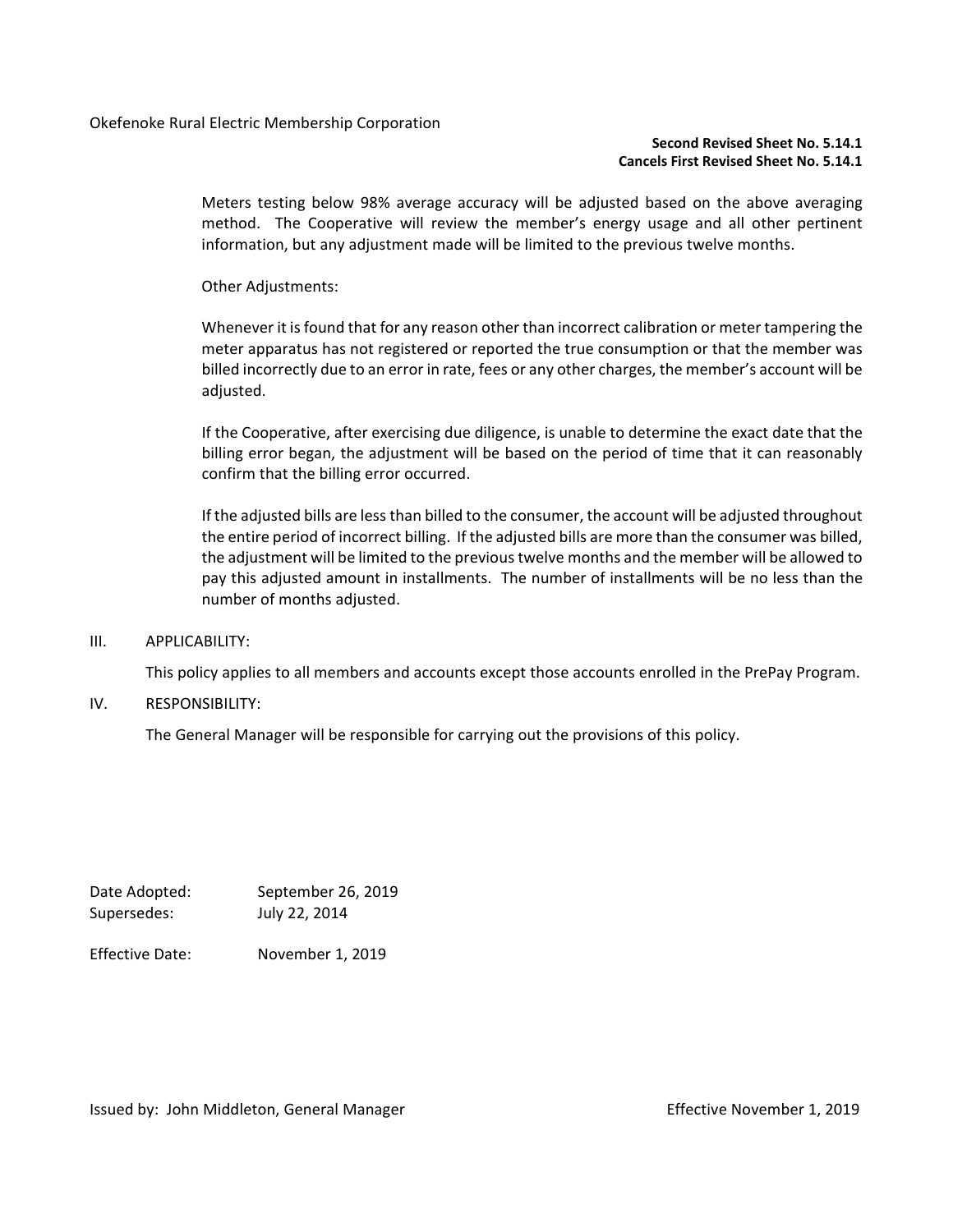Okefenoke Rural Electric Membership Corporation

**Third Revised Sheet No. 5.14.2 Cancels Second Revised Sheet No. 5.14.2**

## **OKEFENOKE RURAL ELECTRIC MEMBERSHIP CORPORATION**

## **POLICY NO. 405.1**

# **ELECTRIC SERVICE BILLING & COLLECTION PREPAY ACCOUNTS**

I. OBJECTIVE:

To establish policy to provide guidance on the billing and collection of electric service revenue of Cooperative members.

## II. CONTENT:

A. Eligibility

PrePay service is an option available to all accounts billed on Rate Schedules RS and GS, or mandatory in instances when the Cooperative considers it necessary, subject to the follow provisions:

- 1. The metering equipment at the location must be compatible with the Cooperative's PrePay metering equipment and software.
- 2. The member may be required to pay all applicable fees and equipment charges.
- 3. Member shall complete a "PrePay Service Agreement" unless the member has a Prepay Service Agreement currently in effect.
- 4. A Member who is certified under Policy 405.2 is not eligible for Prepay.
- B. Billing

PrePay accounts do not receive paper statements (bills). Billing and account information shall be available to the member online and through other automated technologies.

Issued by: John Middleton, General Manager **Effective November 1, 2019** Daily, the PrePay system calculates an estimated amount for the previous day's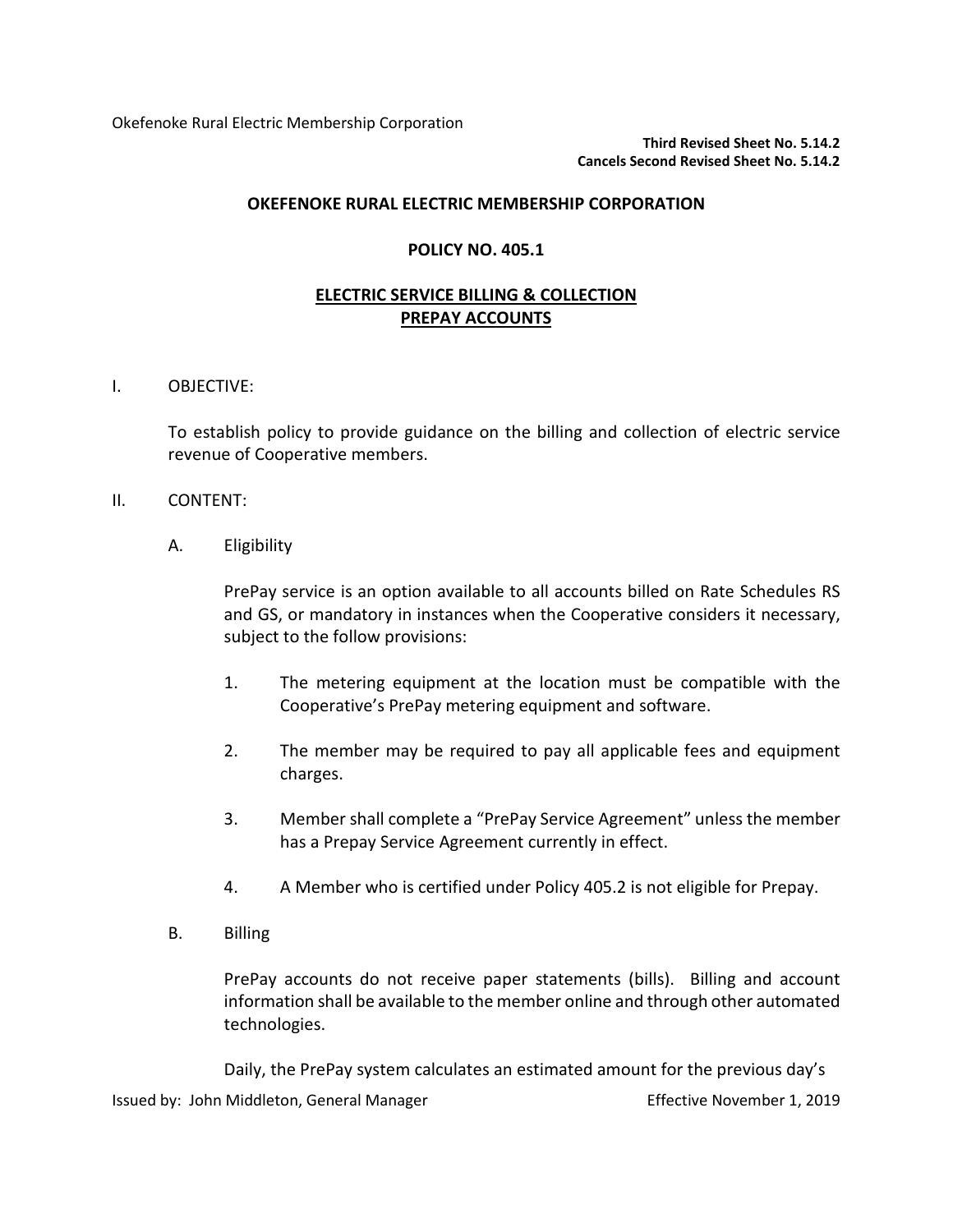Okefenoke Rural Electric Membership Corporation

## **Third Revised Sheet No. 5.14.3 Cancels Second Revised Sheet No. 5.14.3**

energy usage, prorated monthly charges, and estimated taxes. This amount is deducted from the available account balance.

PrePay accounts shall be billed monthly at a time determined by the Cooperative to true up the daily estimated billings to the actual charges as if the entire month had been billed under non-PrePay billing.

Members enrolled in PrePay billing are responsible for maintaining a credit balance on their account. The Cooperative may make available several methods for the member to inquire and receive notifications about their account. However, the failure of any of these inquiry or notification methods shall not relieve the member of their responsibility to maintain a credit balance thereby preventing disconnection of service. The member shall be responsible for maintaining accurate contact information.

Payments made through the U.S. Postal Service, a delivery service, a payment processing service, or the night deposit at a Cooperative office will not be considered paid until they are received and processed at the Cooperative office during regular business office hours. E-Check payments will be assessed an E-Check Convenience Fee in an amount as specified in Policy 409.

Accounts enrolled in prepaid billing are not subject to Late Payment Fees. Interest in an amount prescribed by the Board of Directors will be added to any balance left unpaid when a member's service is disconnected.

C. Disconnection for Failure to Maintain Credit Balance

PrePay accounts become delinquent immediately upon failure to maintain a credit balance. The Cooperative will provide account notifications, including but not limited to Low Balance Warning and Balance and Usage Alert. The Cooperative will provide multiple communications methods for the member to receive the account notifications. Notifications will be sent based on the contact information and communication methods provided by the member. The member is responsible for maintaining contact information and notification methods through the Cooperative website or notifying the Cooperative of the correct information.

Members whose service has been disconnected for failure to maintain a credit balance shall be required to pay any amounts owed the Cooperative plus the PrePay Advance Credit Minimum specified in Policy 409 before service is reconnected. The prorated Basic Facility Charge of OREMC's applicable rate and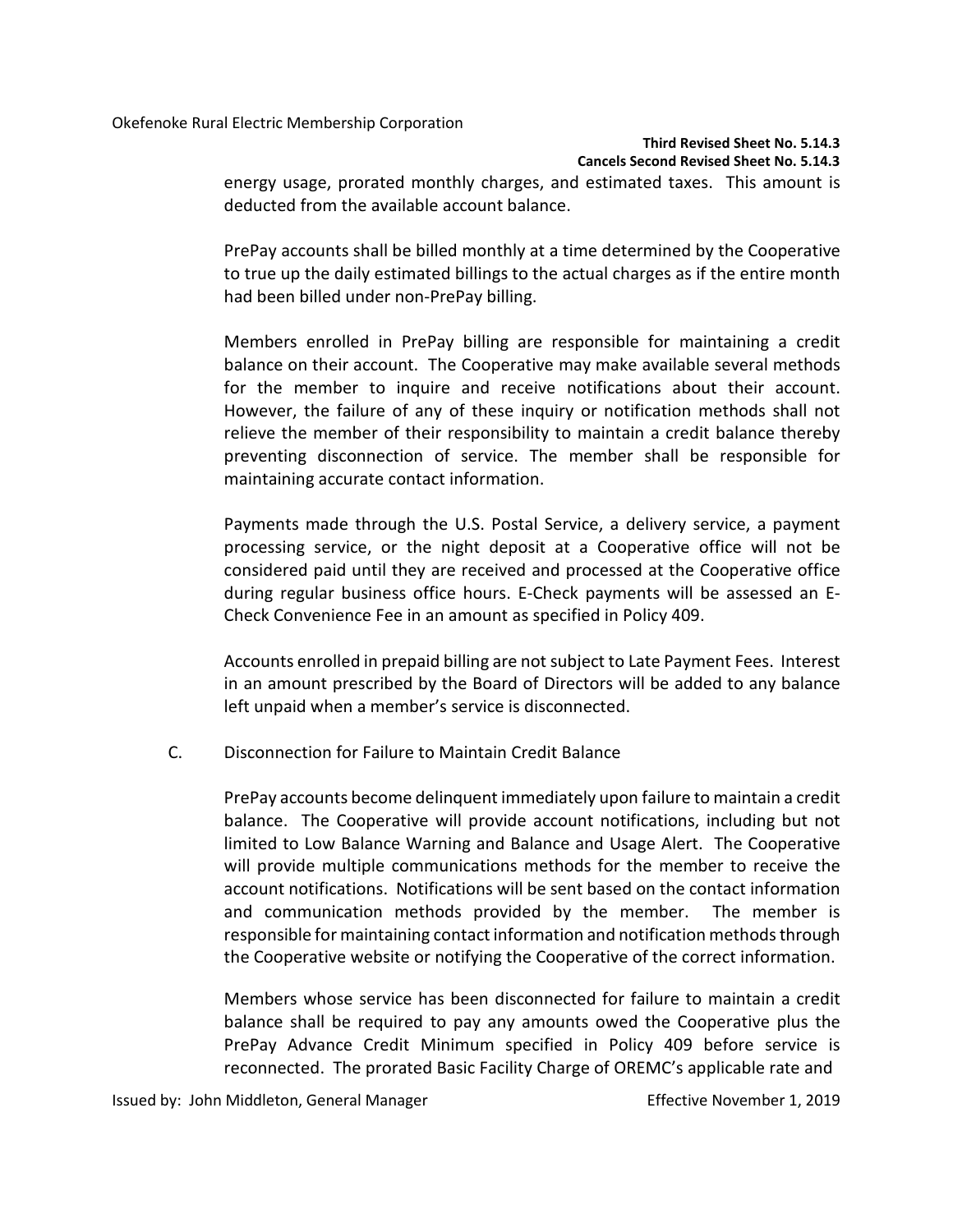any other prorated monthly fees are due for each day the prepay account is open regardless of whether service is connected or disconnected. When a PrePay account remains disconnected for a continuous period of 20 days because of failure to maintain a credit balance, the account will be closed.

Reconnect for Non-Payment fees are not charged to PrePay accounts except when it is necessary to dispatch a cooperative employee to disconnect or reconnect a service because of tampering or vandalism of the Cooperative's equipment at the member's location. Reconnection of service involving tampering or vandalism shall be made only during regular working hours.

When it is necessary to disconnect the service at the pole or transformer for nonpayment, meter tampering, or unauthorized use of service and the service is subsequently reconnected, the member will be charged a Disconnect at Pole/Transformer Fee in addition to the applicable reconnect for non-payment fee and any other fees that may apply. In the event that service is not reconnected for the same member at this location, the disconnected account will be charged the Disconnect at Pole/Transformer Fee.

All fees shall be in an amount prescribed by the Board of Directors in Policy 409.

The Cooperative may deviate from this policy of disconnection only when the member involved establishes to the satisfaction of the Cooperative that the member's failure to maintain a credit balance has resulted from a mistake on the Cooperative's part.

D. Returned Payments

If the payment for an electric bill or other indebtedness to the Cooperative is returned for insufficient funds, fraudulent transaction, hold on account, unavailable funds, no account or for any other reason, the amount shall be charged back to the member's account. A returned payment fee as specified in

Policy 409 shall also be charged to the account. If these charges result in the account not having a credit balance, the account will be subject to immediate disconnection for failure to maintain a credit balance.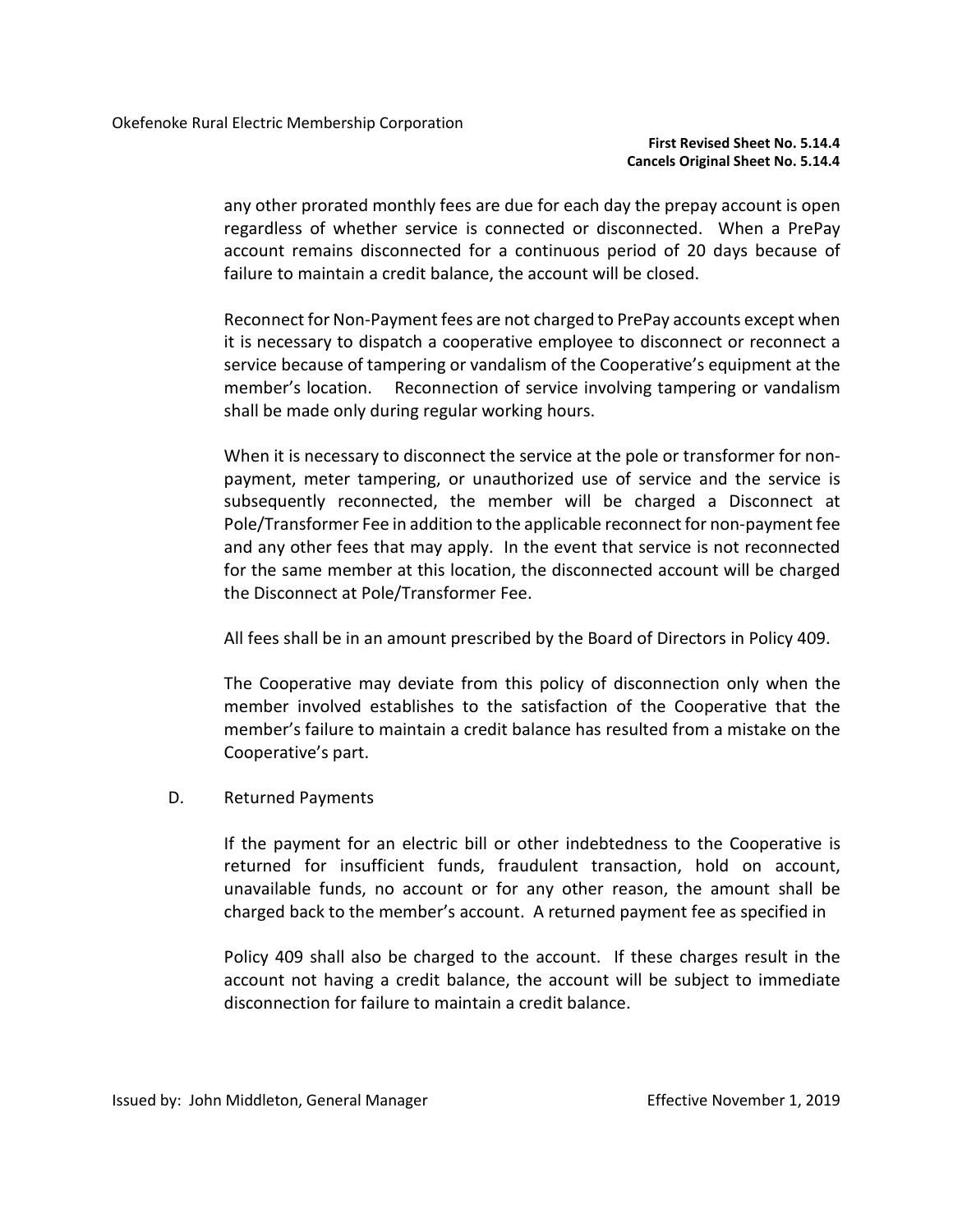# E. Connection/Transfer Fee

A connection/transfer fee, in an amount prescribed by the Board of Directors, will be charged each time a service is connected or transferred during regular working hours. An overtime connection/transfer fee, as prescribed by the Board of Directors, will be charged each time a service is connected or transferred outside normal working hours. Normally, these connections will be made only during regular working hours.

- F. Other Reasons for Disconnecting Service
	- 1. The Cooperative reserves the right to discontinue the supply of electric service to any member or members **WITHOUT NOTICE** for any of the following reasons:
		- a. For fraudulent representation as to the use of electric service.
		- b. Where a member's equipment or wiring, or Okefenoke REMC equipment or lines are creating or contributing to an imminent hazardous condition.
		- c. For tampering with any service wires, meters, seals or any other facilities belonging to Okefenoke REMC.
		- d. For repairs or emergency operations.
		- e. For unavoidable shortage or interruption of Okefenoke REMC's source of supply.
		- f. When necessary to protect Okefenoke REMC from theft, fraud or abuse.
		- g. Upon cancellation of contract and vacating of the premises by the member.
		- h. For an unauthorized electrical connection.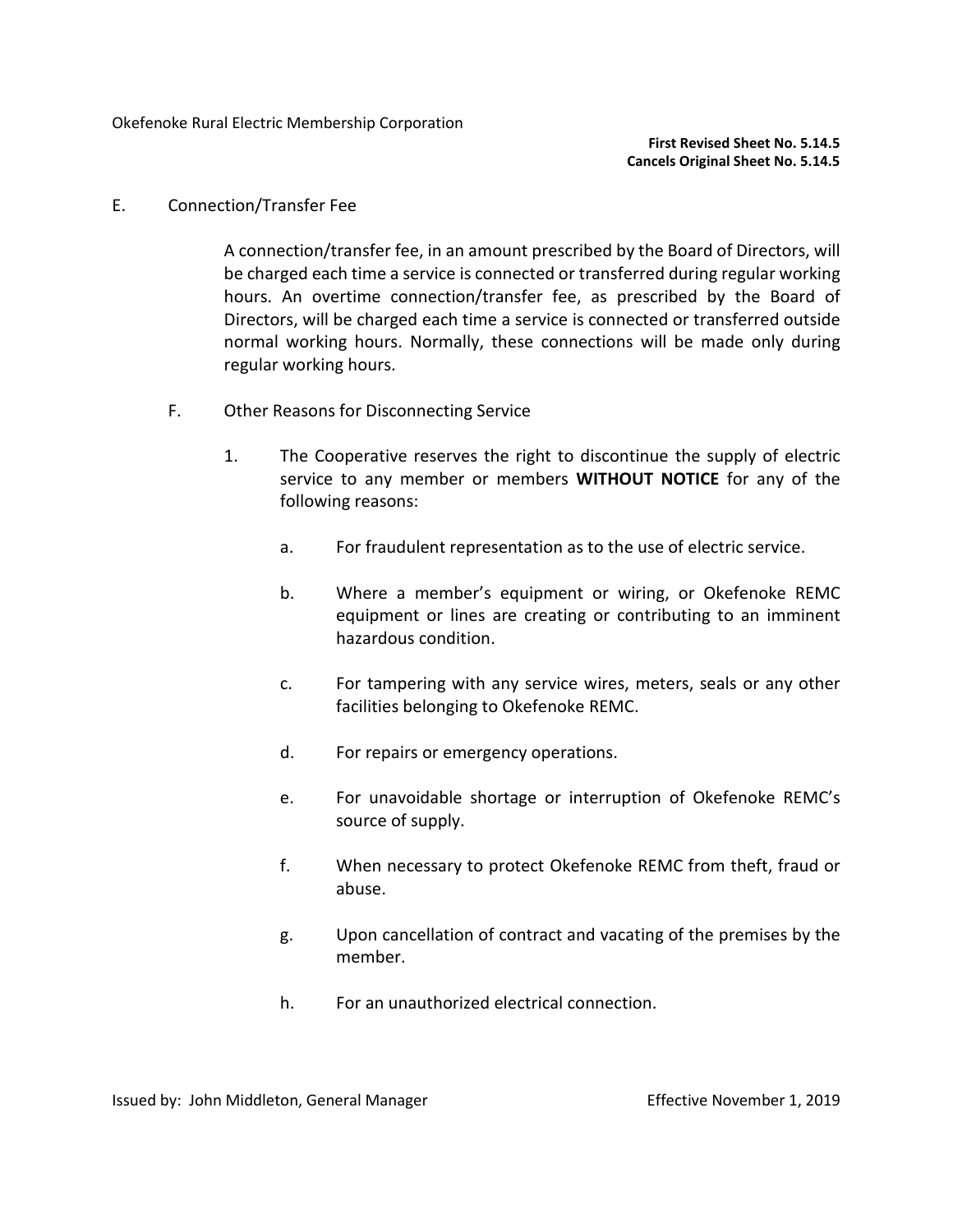- i. For the use of equipment which adversely affects Okefenoke REMC's service to its other members.
- 2. The Cooperative reserves the right to discontinue the supply of electric service to any member or members **WITH REASONABLE NOTICE** for any of the following reasons:
	- a. For refusal of access to Okefenoke REMC's equipment as defined in Policy 407.
	- b. For failure to install meter base on an outside wall of the structure being served to permit access to the meter at all times.
	- c. Where a member's equipment or wiring, or Okefenoke REMC's equipment or lines, are creating or contributing to a hazardous condition.
	- d. For violation and or non-compliance with any applicable State or Local law, regulations and codes pertaining to electric service.
	- e. For non-compliance with bylaws, policies, rules and regulations of the Cooperative.

The discontinuance of service for any of these causes does not release the member from the obligation to pay for energy received or the charges specified in any existing contract or policy.

G. Adjustment of Bills

Based on Members Request for Test:

An adjustment of past bills for service will be made if the meter is tested and found to be in excess of 102% average accuracy. The amount of adjustment shall be calculated on the basis that the metering equipment should be 100% accurate. For kilowatt and kilowatt-hours meters, the average shall be the weighted average of percent indicated at light load and at full load, giving the full load indication a weight of four.

The records of the member's energy usage and previous tests will be reviewed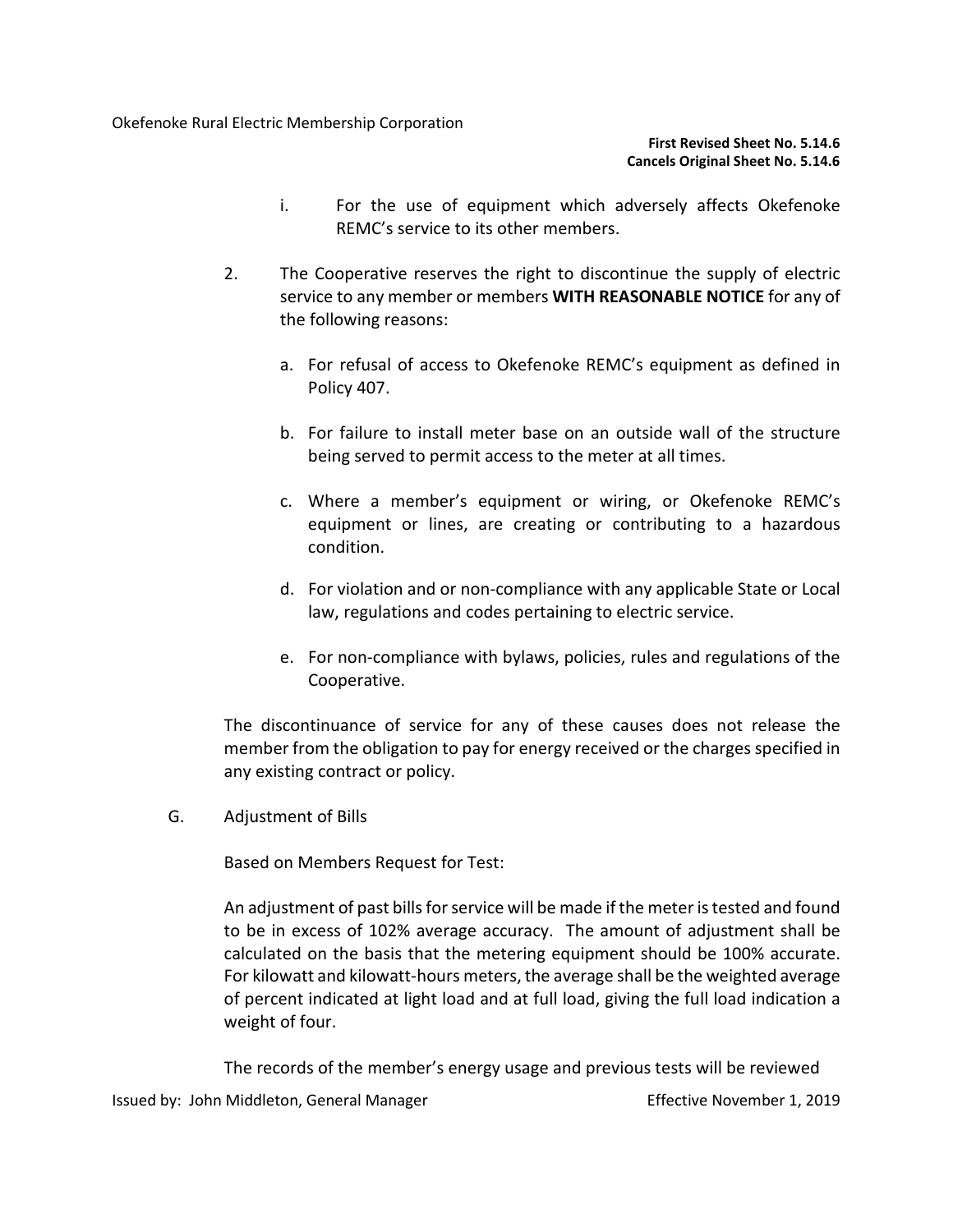and a mutually acceptable agreement reached between the member and Cooperative as to when the error began.

Meters testing below 98% average accuracy will be adjusted based on the above averaging method. The Cooperative will review the member's energy usage and all other pertinent information, but any adjustment made will be limited to the previous twelve months.

Other Adjustments:

Whenever it is found that for any reason other than incorrect calibration or meter tampering, the meter apparatus has not registered or reported the true consumption or that the member was billed incorrectly due to an error in rate, fees or any other charges, the member's account will be adjusted.

If the Cooperative, after exercising due diligence, is unable to determine the exact date that the billing error began, the adjustment will be based on the period of time that it can reasonably confirm that the billing error occurred.

If the adjusted bills are less than billed to the consumer, the account will be adjusted throughout the entire period of incorrect billing.

If the adjusted bills are more than the consumer was billed, the adjustment will be limited to the previous twelve months. If the member is unable to pay the full amount of this adjustment, the member may request that the Cooperative recover this adjusted amount by applying ten percent of each payment made toward this adjustment until the adjustment is paid in full.

## III. APPLICABILITY:

This policy applies to all accounts enrolled in PrePay billing.

## IV. RESPONSIBILITY:

The General Manager will be responsible for carrying out the provisions of this policy.

| Date Adopted:          | September 26, 2019 |  |  |
|------------------------|--------------------|--|--|
| Supersedes:            | July 26, 2016      |  |  |
| <b>Effective Date:</b> | November 1, 2019   |  |  |
|                        |                    |  |  |

Issued by: John Middleton, General Manager **Effective November 1, 2019**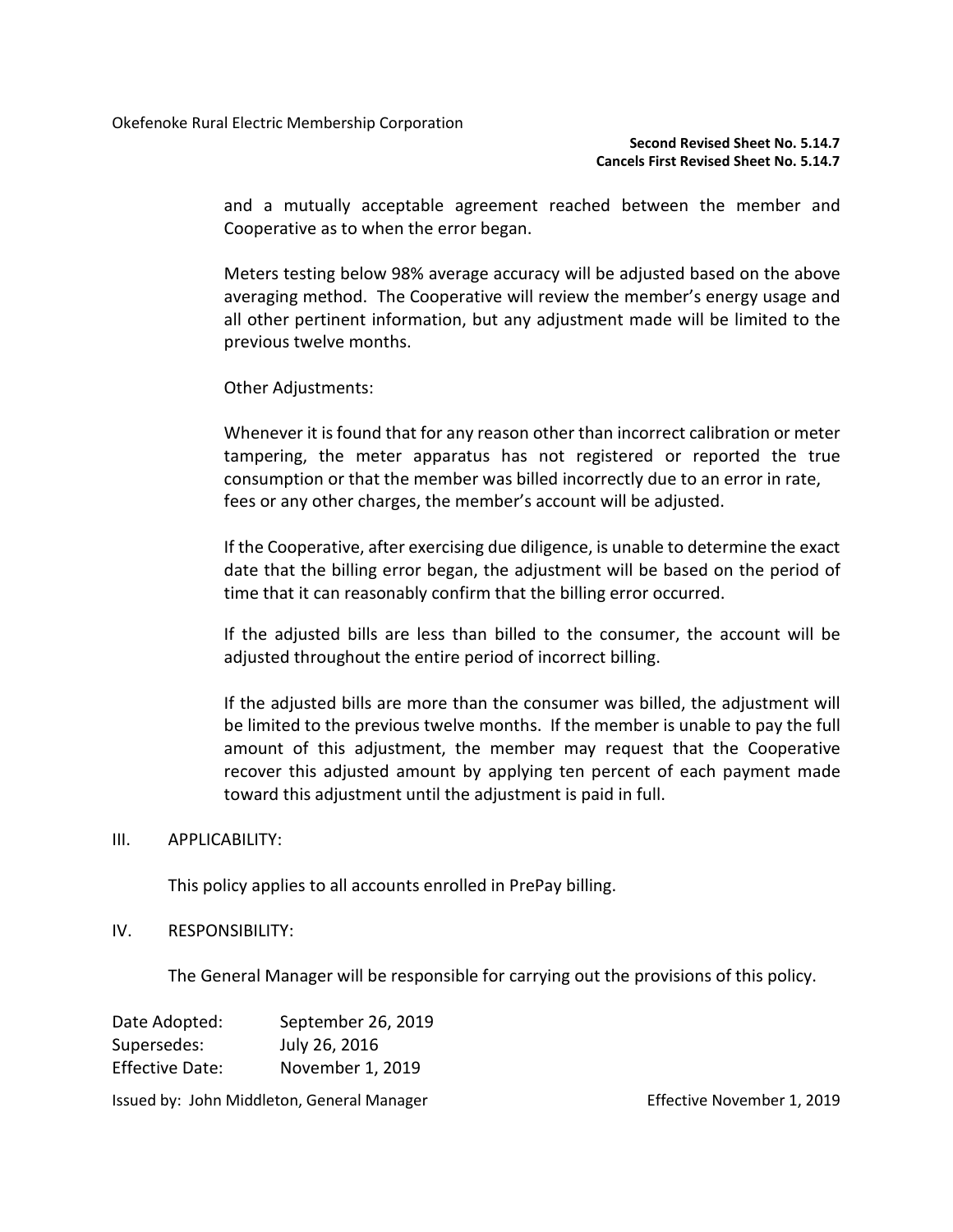## **POLICY NO. 405.2**

## **MEDICALLY ESSENTIAL SERVICE**

## OBJECTIVE:

To establish a corporate policy providing guidelines for identifying members with special medical needs and addressing service expectations.

## CONTENT:

- A. **Definition:** "Medically essential" means the medical dependence on electric-powered equipment that must be operated continuously, or as circumstances require, as specified by a physician to avoid the loss of life or immediate hospitalization of the member or another permanent resident at the residential service address.
- B. **Notification:** On an annual basis, Okefenoke REMC shall provide written notice to all members regarding the application process for medically essential service. Medical Essential Service status can be obtained by requesting and completing the required certification forms.
- C. **Certification:** Okefenoke REMC shall provide upon request a Physician's Certification Form which the member shall have completed by a physician licensed to practice in the State of Florida or State of Georgia, which describes in medical and nonmedical terms why electric service is medically essential.
	- a. The need for medically essential service shall be recertified every 12 months.
	- b. Okefenoke REMC will mail existing medically essential members recertification materials and forms at least 30 days prior to expiration. All recertification forms shall be completed and signed within 30 days after the expiration of the member's existing certification. If not returned within the 30-day period, Okefenoke REMC shall remove the member's medical essential service status.

# D. **Service Expectations for Medically Essential Service:**

- a. Certification for medically essential service does not guarantee uninterrupted service.
- b. Certified members are responsible for all backup equipment or power supplies necessary to sustain life and have a planned course of action in the event of a power outage.
- c. Okefenoke REMC will restore service as soon as feasible but cannot assure any preferential treatment in this process.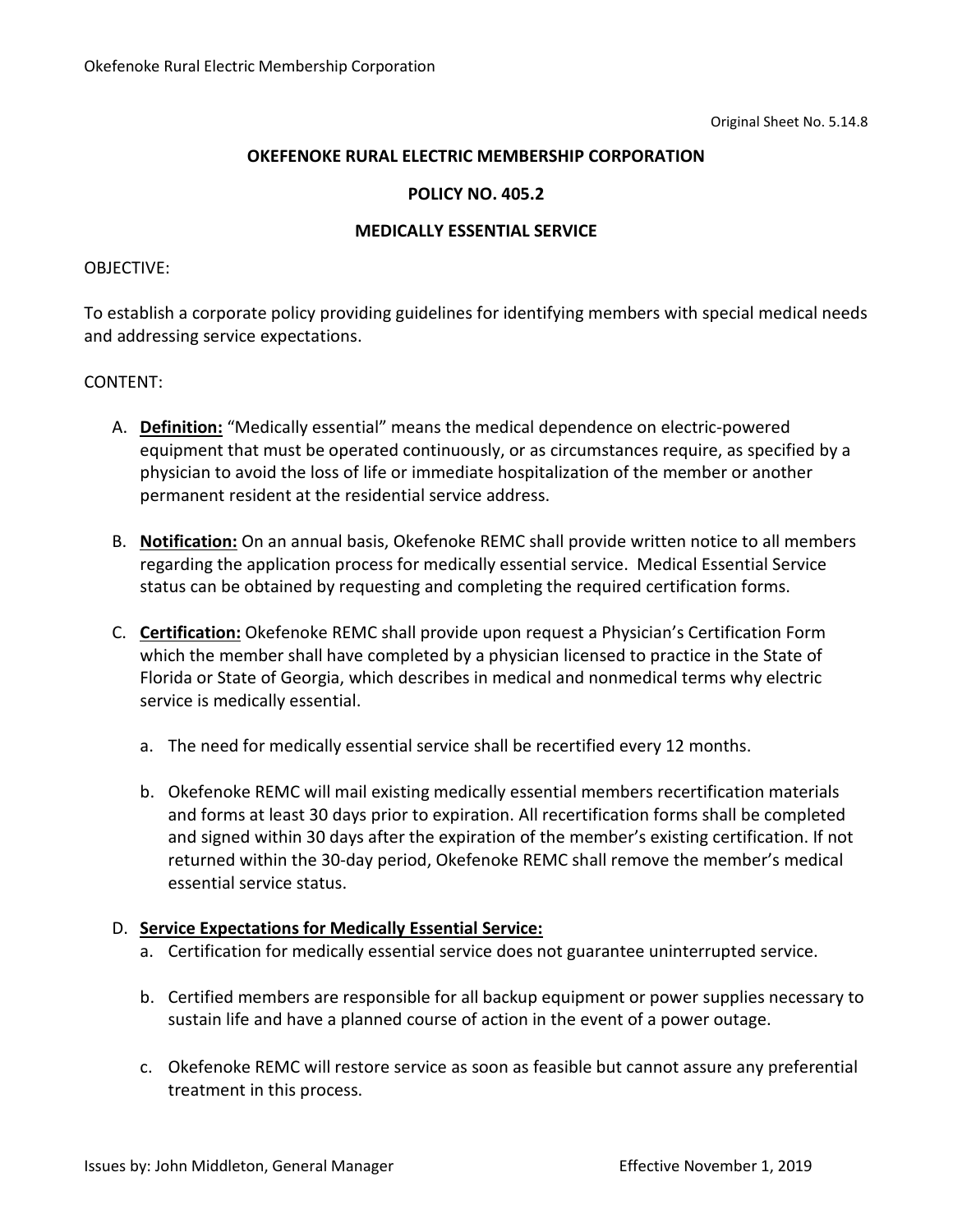- d. In the event of a planned outage, Okefenoke REMC will attempt to provide written or verbal notification of the service interruption.
- e. Members with certification for medically essential service are not exempt from paying their electric bill as established by other policies and procedures.
	- i. Should a certified member's bill become delinquent, Okefenoke REMC will notify the member by phone or in the field, personal contact or with written notification at the residence, 24 hours prior to disconnecting the service.
	- ii. If necessary, payment arrangements shall be initiated by the member and shall be consistent with applicable bylaws, policies and procedures. Okefenoke REMC is not obligated to make any special arrangements.
	- iii. Okefenoke REMC will provide information on sources of state or local agency funding which may provide financial assistance to members who require medically essential service.

# APPLICABILITY:

This policy applies to all Okefenoke REMC members and services.

## RESPONSIBILITY:

It is the responsibility of General Manager or designee to ensure this policy is followed.

Date Adopted: September 26, 2019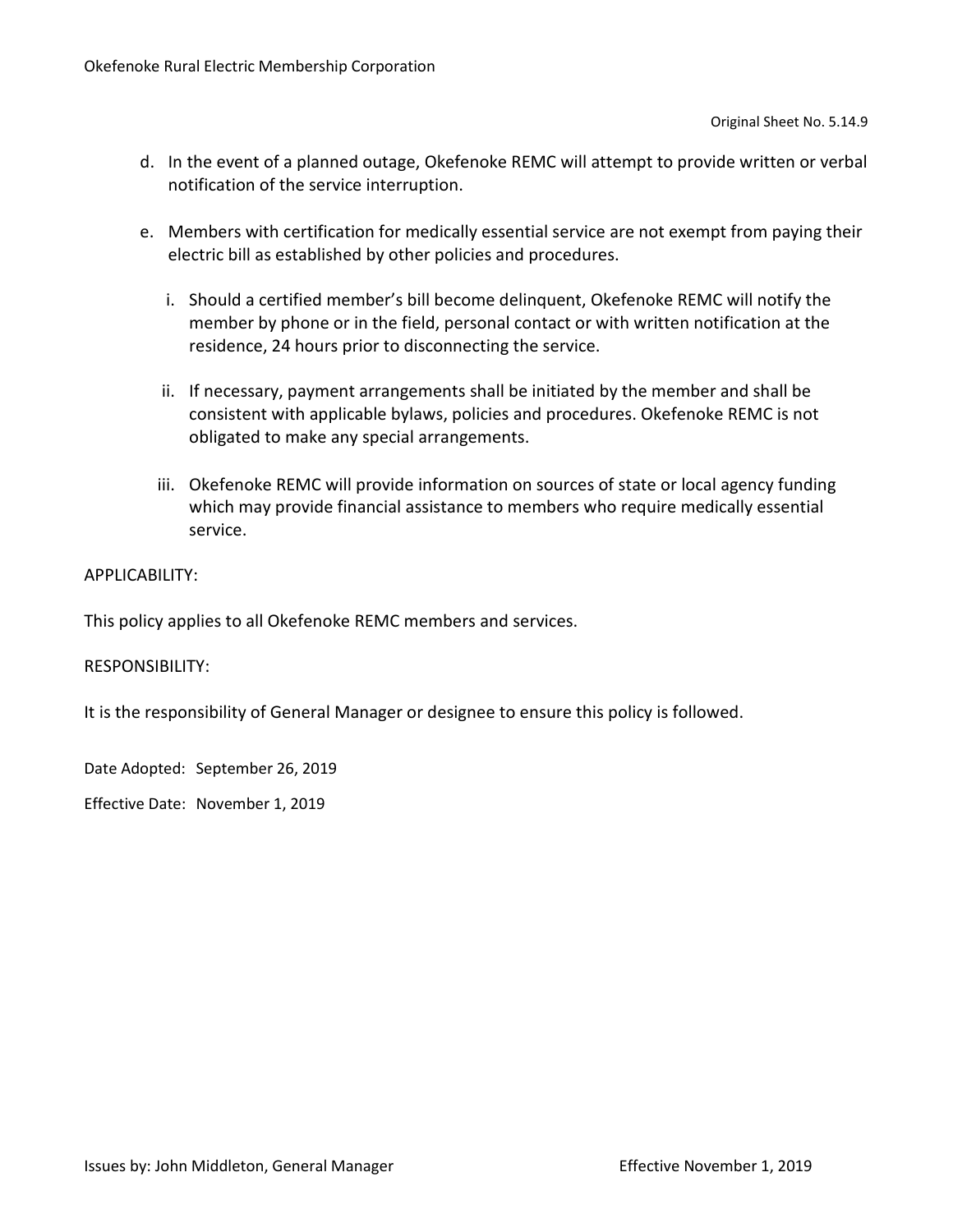**Fourth Revised Sheet No. 5.15**

**Cancels Third Revised Sheet No. 5.15**

**OKEFENOKE RURAL ELECTRIC MEMBERSHIP CORPORATION**

**POLICY NO. 406**

## **METER TAMPERING & CURRENT DIVERSION**

#### I. OBJECTIVE:

To establish policy to provide guidance in situations where meter tampering, current diversion or cut meter seals have been found.

## II. CONTENT:

### A. Meter Seals

All meters on lines of the Cooperative shall be sealed at all times and no seal shall be broken without permission from an employee of the Cooperative. Upon giving permission for any seal to be broken, a service order to reseal the meter shall be created and printed immediately.

It shall be the responsibility of each and every member to see that the meter seal at their premises is not broken or tampered with. Upon finding any seal broken, an investigation shall be made. Broken meter seals will constitute grounds for questioning the accuracy of meter registration and the possibility of meter tampering. If it is determined that there was no valid reason for the seal to be cut, the member will be charged a Cut Seal Fee as prescribed by the Board of Directors.

## B. Meter Tampering and Current Diversion

When it becomes evident that a member has tampered with the Cooperative's metering or service equipment, it will be the policy of the Cooperative to disconnect the service immediately and without notice. The following conditions must be met before service will be restored:

- 1. Payment of a meter tampering/current diversion fee.
- 2. Payment of a reconnect for non-payment fee during regular working hours.
- 3. Payment for all kWh used and any other amounts owed to the Cooperative.
- 4. The Cooperative reserves the right to collect the difference between what the member has paid and the recalculated bill before service is restored. The Cooperative reserves the exclusive right to recalculate the billing on the account based on past billing history, the highest twelve-months' usage for this type service, and/or any other factors deemed appropriate by the Cooperative.
- 5. The member must agree to comply with reasonable requirements to protect the Cooperative against further infractions.
- 6. The member's deposit will be reviewed in accordance with the Cooperative's deposit policy. Any additional increase in deposit is due prior to reconnecting the service.
- 7. The member must pay or make satisfactory payment arrangements of all amounts required for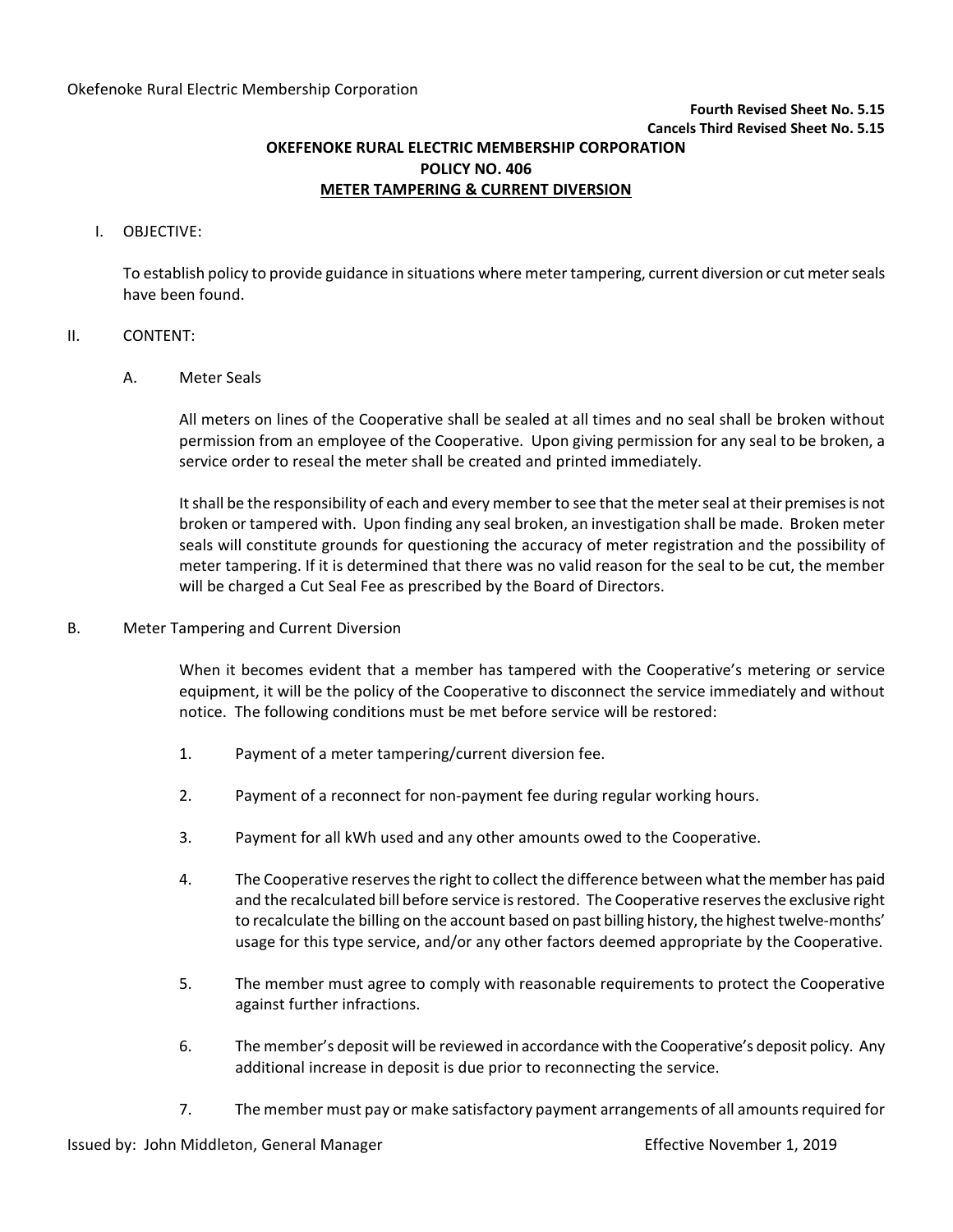#### **Fifth Revised Sheet No. 5.16 Cancels Fourth Revised Sheet No. 5.16**

reconnection at one of the Cooperative's office before the service is reconnected. The only acceptable form of payment is cash or money order.

- C. When service is disconnected at the pole or transformer for meter tampering or unauthorized use of service and is subsequently reconnected, the member will be charged a Disconnect at Pole/Transformer Fee in addition to the fees specified in Section B and C. In the event that service is not reconnected for the same member at this location, the disconnected account will be charged the Disconnect at Pole/Transformer Fee.
- D. The meter tampering fee, unauthorized service connection fee, disconnect at pole/transformer fee, reconnect fee and overtime reconnect fee will be in an amount as prescribed by the Board of Directors.

The Cooperative reserves the right to take any legal action it deems appropriate.

### III. APPLICABILITY:

This policy applies to all members and services.

IV. RESPONSIBILITY:

The General Manager will be responsible for carrying out the provisions of this policy.

Date Adopted: September 26, 2019

Supersedes: July 25, 2006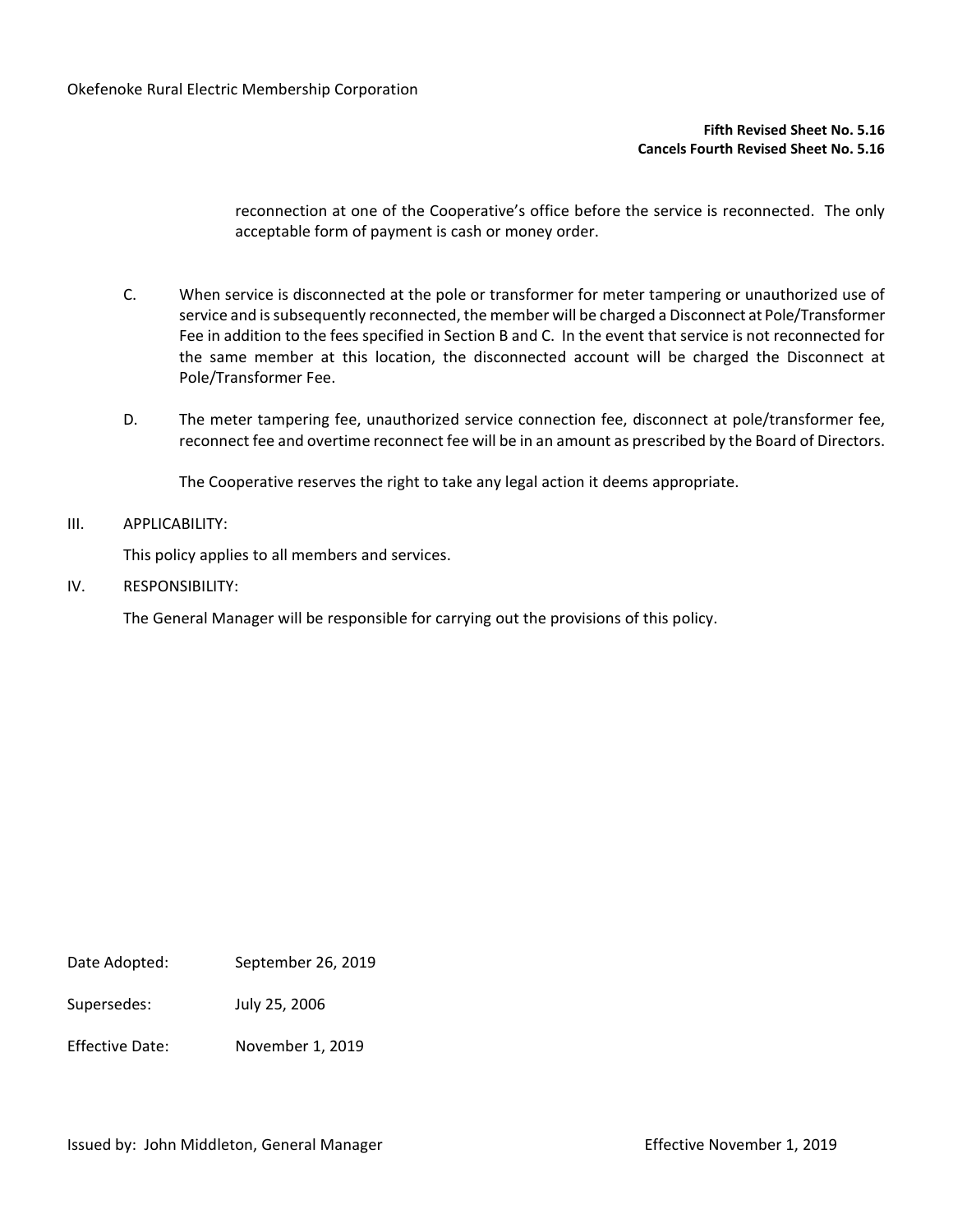## **POLICY NO. 407**

## **EASEMENTS, RIGHT OF ACCESS AND PROTECTION OF COOPERATIVE PROPERTY**

## I. OBJECTIVE:

To establish policy to provide guidance for acquiring easements, right-of-way, right of access to member's premises, and protection of Cooperative property on member's premises.

## II. CONTENT:

A. Member to Grant Easements to Cooperative if Required:

Each member, upon being requested to do so by the Cooperative, shall execute and deliver to the Cooperative grants of easement or rights-of-way over as defined in Policy 411, on and under such lands owned by the member in accordance with such reasonable terms and conditions as the Cooperative shall require, forthe furnishing of electric service to the member or other members or for the construction, operation, maintenance or relocation of the Cooperative's electric facilities.

B. Right of Access:

The Cooperative's authorized employees, agents and independent contractorsshall have the right of safe access, without interference from any hostile source, to the member's premises at all times for the purpose of reading meters, collecting bills, disconnection of service, testing, repairing, removing, maintaining or exchanging any or all equipment and facilities which are the property of the Cooperative.

C. Protection of Cooperative Property on Member Premises:

The member shall protect the equipment of the Cooperative on the premises and shall not interfere with, alter, or permit interference with, or alteration of meters or other property including load management devices except by duly authorized representatives of the Cooperative.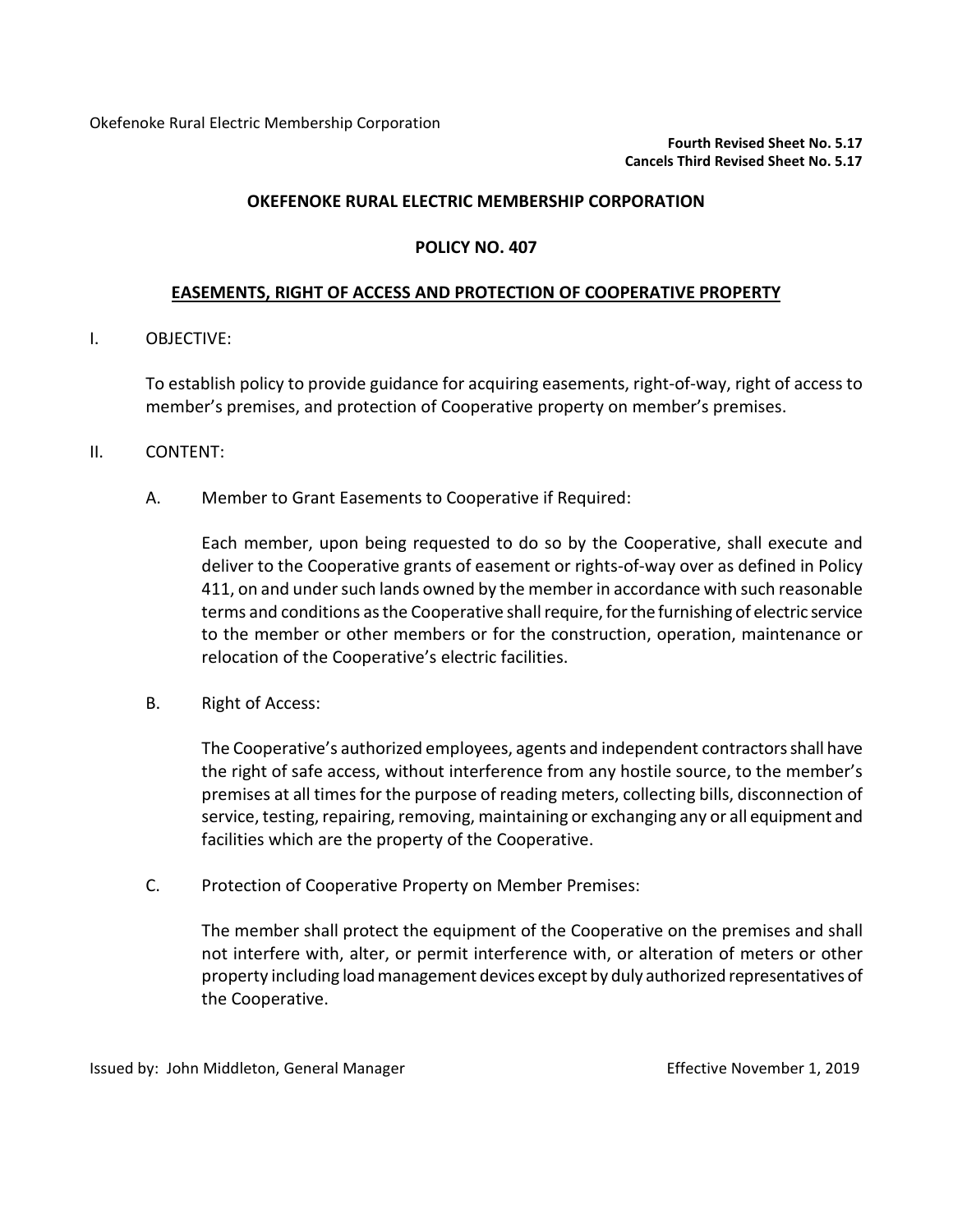## **Fourth Revised Sheet No. 5.18 Cancels Third Revised Sheet No. 5.18**

The cost of the necessary replacements and repairs to correct damage to the property of the Cooperative due to, caused by, or arising from carelessness, neglect, or misuse by unauthorized persons, shall be payable by the member.

The member shall pay the replacement cost of Cooperative metering equipment damaged by rising water.

## III. APPLICABILITY:

This policy applies to all members and services.

## IV. RESPONSIBILITY:

The General Manager will be responsible for carrying out the provisions of this policy.

| Date Adopted:     | September 26, 2019 |
|-------------------|--------------------|
| <b>Supersedes</b> | March 23, 2010     |
|                   |                    |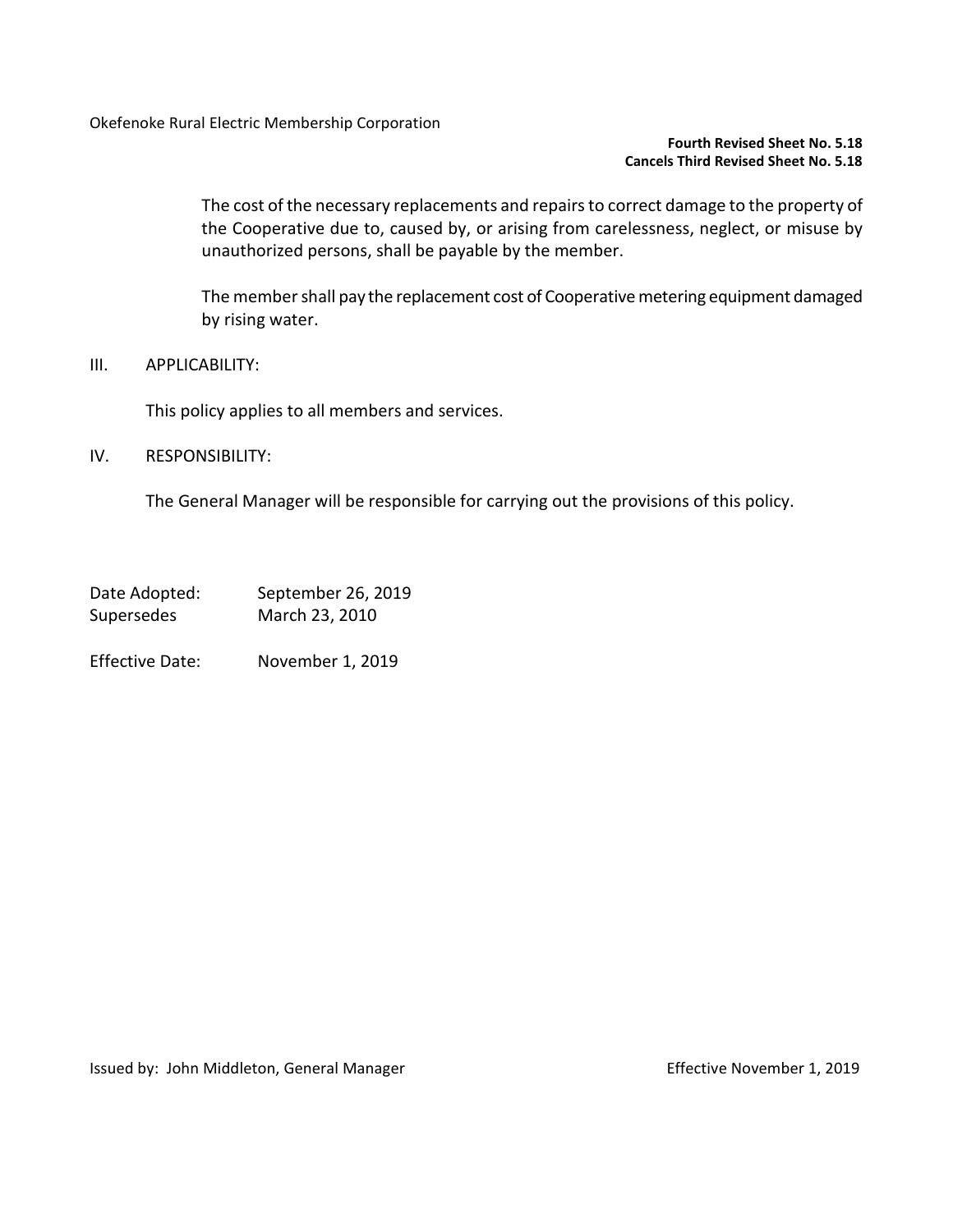## **POLICY NO. 408**

## **GENERAL CONDITIONS FOR MEMBER WITHDRAWAL**

### I. OBJECTIVE:

To establish policy to provide conditions for member withdrawal.

## II. CONTENT:

- A. A member may voluntarily withdraw in good standing from membership upon compliance with the generally applicable conditions set forth following:
	- 1. Payment of any and all amounts due the Cooperative, and cessation of and noncompliance with his membership obligations; all as of the effective date of withdrawal; and either
		- a. Removal to other premises not furnished service by the Cooperative; or
		- b. Ceasing to use any central station electric service whatsoever at any of the premises to which such service has been furnished by the Cooperative pursuant to his membership; or
		- c. resigning his membership in favor of another applicant who shall own or directly occupy or use the same premises to which the Cooperative has furnished service pursuant to the resigning member's membership.
- B. Upon such withdrawal, the member shall be entitled to refund of his membership fee and of any service connection or security deposit then held by the Cooperative.

### III. APPLICABILITY:

This policy applies to all members and services.

## IV. RESPONSIBILITY:

The General Manager will be responsible for carrying out the provisions of this policy.

| Date Adopted:          | September 26, 2019 |
|------------------------|--------------------|
| Supersedes:            | April 26, 1994     |
| <b>Effective Date:</b> | November 1, 2019   |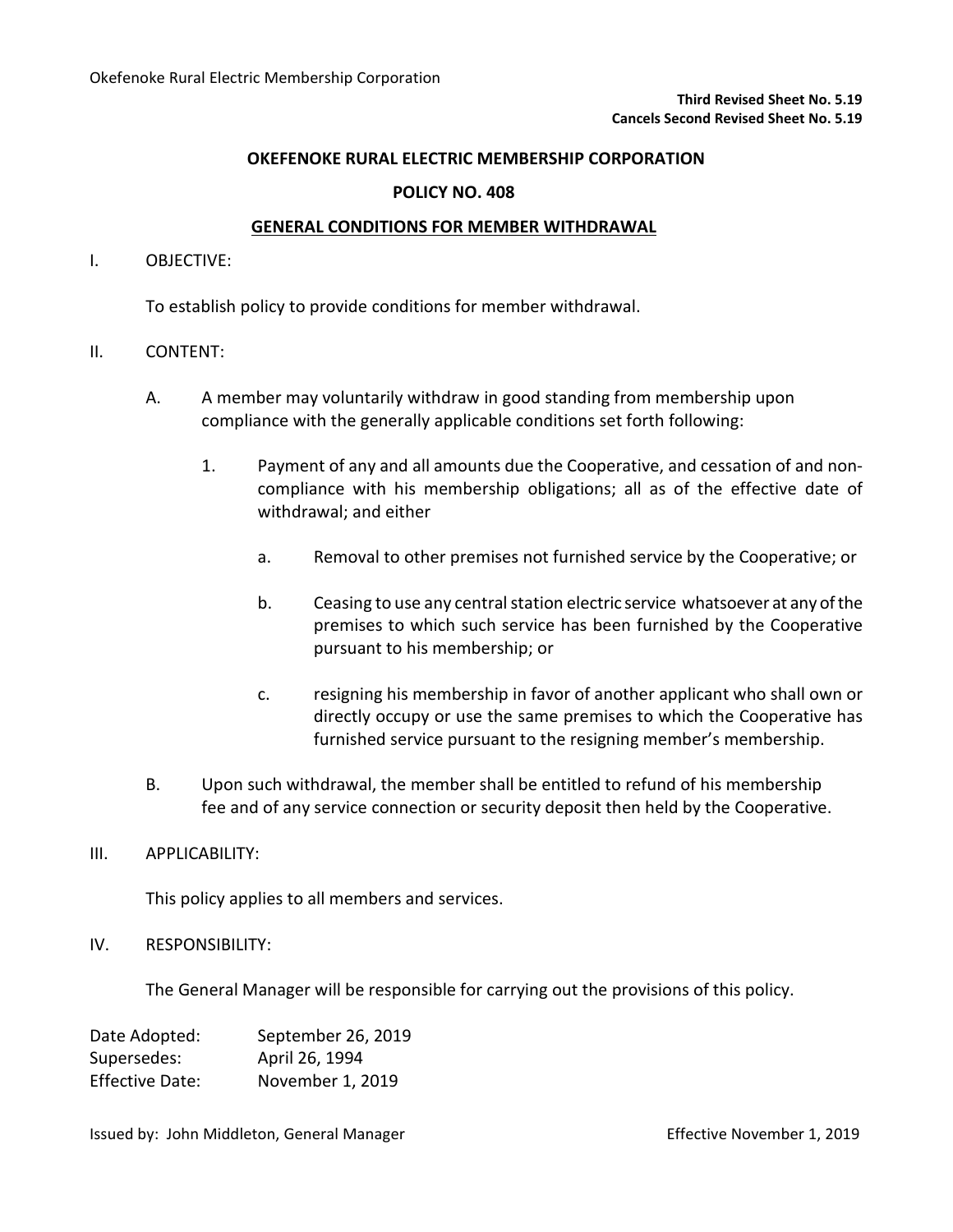## **POLICY NO. 409**

## **FEES SCHEDULE**

## I. OBJECTIVE:

To establish policy to set fee amounts charged by the Cooperative.

## II. CONTENT:

| 25.00             |
|-------------------|
| 50.00             |
| 35.00             |
| 90.00             |
| 60.00             |
| 90.00             |
| 145.00            |
| 75.00             |
| 250.00 minimum or |
| actual cost       |
| 30.00             |
| 0.60              |
| 0.60              |
| 300.00 minimum or |
| actual cost of    |
| investigation     |
| 25.00             |
| 10.00             |
| <b>16% APR</b>    |
|                   |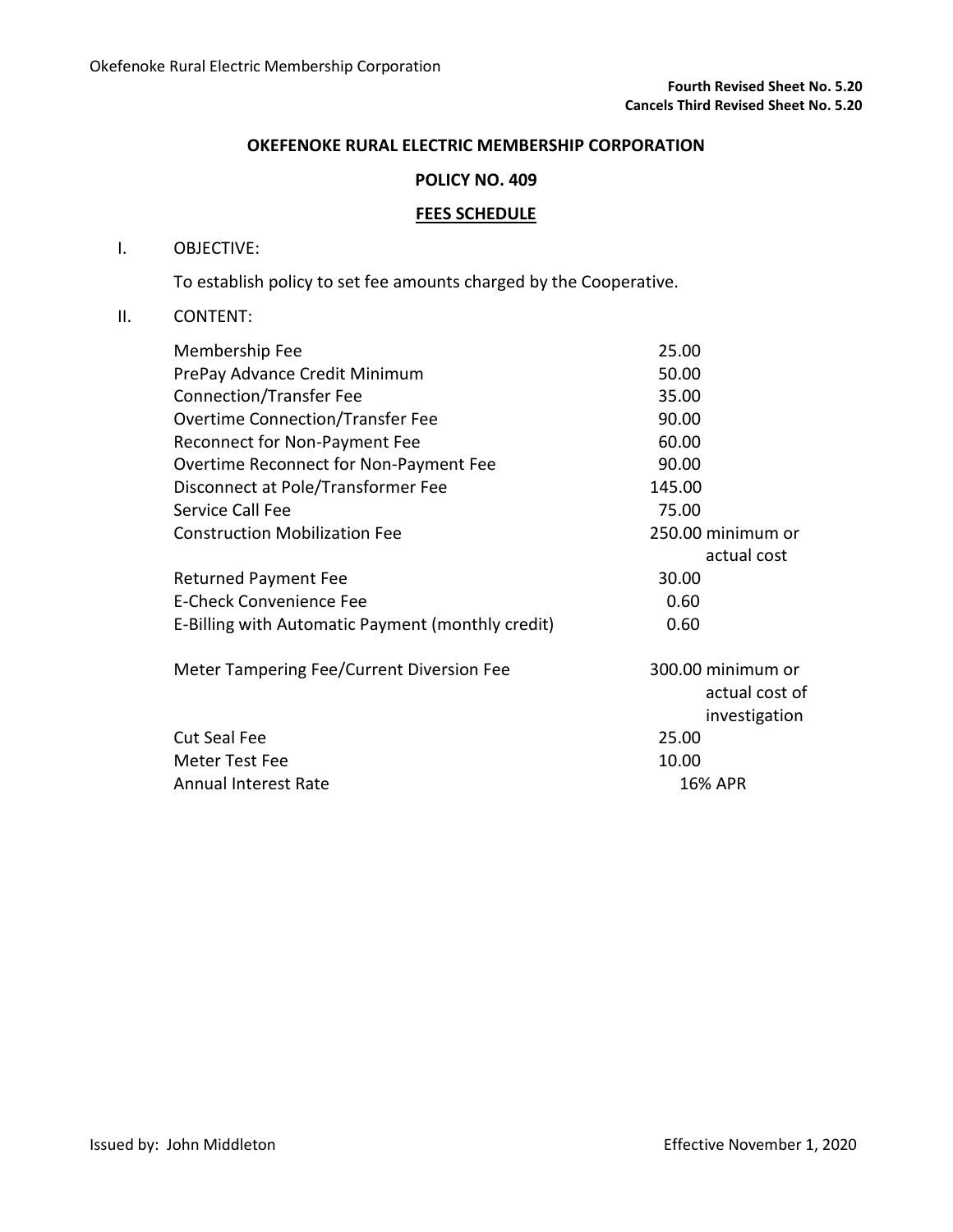### **Second Revised Sheet No. 5.20.1 Cancels First Revised Sheet No. 5.20.1**

| Schedule A<br>10, Overhead Service, Permanent Residence, Commercial, Industrial, Public Buildings and Installations,<br>Overhead Residential Developments<br>Total number of poles required for job<br>$\overline{2}$<br>3<br>5<br>$\overline{7}$<br>8<br>1<br>6<br>9<br>4<br>10<br>Required Aid In<br>\$0<br>\$0<br>\$4,400<br>Construction<br>\$0<br>\$1,200<br>\$2,300<br>\$3,400<br>\$5,300<br>\$6,100<br>\$7,100<br>Total number of poles required for job<br>17<br>11<br>12<br>18<br>19<br>13<br>14<br>15<br>16<br>20<br>Required Aid In<br>\$8,900 \$9,700 \$10,500 \$11,300 \$12,100 \$12,900 \$13,700 \$14,500 \$15,300<br>Construction<br>\$8,000<br>Greater than 20 Poles = (Number of Required Poles minus 3) X \$900<br>Schedule B<br>10, Overhead Service, Other Permanent Installations<br>Total number of poles required for job<br>$\overline{7}$<br>1<br>$\overline{2}$<br>3<br>8<br>9<br>4<br>5<br>6<br>10<br>Required Aid In<br>Construction<br>\$5,690<br>\$8,200<br>\$0<br>\$1,470<br>\$2,480<br>\$3,660<br>\$4,710<br>\$6,590<br>\$7,430<br>\$9,100<br>Total number of poles required for job<br>11<br>12<br>17<br>18<br>19<br>13<br>14<br>15<br>16<br>20<br>Required Aid In<br>\$9,985 \$10,830 \$11,660 \$12,460 \$13,240 \$13,995 \$14,727 \$15,425 \$16,340 \$17,250<br>Construction<br>Greater than 20 Poles = (Number of Required Poles minus 1) X \$900<br>Required Aid in Construction<br>Underground Primary Extension Fees<br>\$ per Lineal Foot per Phase of<br><b>Underground Primary Conductor</b><br>Member-Installed<br>Permanent Residences, Commercial, Industrial,<br><b>Public Buildings and Installations</b><br>\$1.50 per foot<br>Conduit to OREMC Specs.<br>(Policy No. 410.II.B.1 and 410.II.B.2)<br>\$4.00 per foot<br><b>OREMC - Direct Burial</b><br><b>Other Permanent Installations</b><br>Member-Installed<br>\$5.00 per foot<br>Conduit to OREMC Specs.<br>(Policy No. 410.II.B.3)<br>\$7.50 per foot<br><b>OREMC - Direct Burial</b><br><b>Underground Residential Developments</b><br>(Policy No. 410.II.B.4)<br>\$8.75 per foot<br>Plus Special Equipment Charge |            |  |  |  |  |  |  |  |
|---------------------------------------------------------------------------------------------------------------------------------------------------------------------------------------------------------------------------------------------------------------------------------------------------------------------------------------------------------------------------------------------------------------------------------------------------------------------------------------------------------------------------------------------------------------------------------------------------------------------------------------------------------------------------------------------------------------------------------------------------------------------------------------------------------------------------------------------------------------------------------------------------------------------------------------------------------------------------------------------------------------------------------------------------------------------------------------------------------------------------------------------------------------------------------------------------------------------------------------------------------------------------------------------------------------------------------------------------------------------------------------------------------------------------------------------------------------------------------------------------------------------------------------------------------------------------------------------------------------------------------------------------------------------------------------------------------------------------------------------------------------------------------------------------------------------------------------------------------------------------------------------------------------------------------------------------------------------------------------------------------------------------------------------------------------------------------------------------------------------------|------------|--|--|--|--|--|--|--|
|                                                                                                                                                                                                                                                                                                                                                                                                                                                                                                                                                                                                                                                                                                                                                                                                                                                                                                                                                                                                                                                                                                                                                                                                                                                                                                                                                                                                                                                                                                                                                                                                                                                                                                                                                                                                                                                                                                                                                                                                                                                                                                                           |            |  |  |  |  |  |  |  |
|                                                                                                                                                                                                                                                                                                                                                                                                                                                                                                                                                                                                                                                                                                                                                                                                                                                                                                                                                                                                                                                                                                                                                                                                                                                                                                                                                                                                                                                                                                                                                                                                                                                                                                                                                                                                                                                                                                                                                                                                                                                                                                                           |            |  |  |  |  |  |  |  |
|                                                                                                                                                                                                                                                                                                                                                                                                                                                                                                                                                                                                                                                                                                                                                                                                                                                                                                                                                                                                                                                                                                                                                                                                                                                                                                                                                                                                                                                                                                                                                                                                                                                                                                                                                                                                                                                                                                                                                                                                                                                                                                                           |            |  |  |  |  |  |  |  |
|                                                                                                                                                                                                                                                                                                                                                                                                                                                                                                                                                                                                                                                                                                                                                                                                                                                                                                                                                                                                                                                                                                                                                                                                                                                                                                                                                                                                                                                                                                                                                                                                                                                                                                                                                                                                                                                                                                                                                                                                                                                                                                                           |            |  |  |  |  |  |  |  |
|                                                                                                                                                                                                                                                                                                                                                                                                                                                                                                                                                                                                                                                                                                                                                                                                                                                                                                                                                                                                                                                                                                                                                                                                                                                                                                                                                                                                                                                                                                                                                                                                                                                                                                                                                                                                                                                                                                                                                                                                                                                                                                                           |            |  |  |  |  |  |  |  |
|                                                                                                                                                                                                                                                                                                                                                                                                                                                                                                                                                                                                                                                                                                                                                                                                                                                                                                                                                                                                                                                                                                                                                                                                                                                                                                                                                                                                                                                                                                                                                                                                                                                                                                                                                                                                                                                                                                                                                                                                                                                                                                                           |            |  |  |  |  |  |  |  |
|                                                                                                                                                                                                                                                                                                                                                                                                                                                                                                                                                                                                                                                                                                                                                                                                                                                                                                                                                                                                                                                                                                                                                                                                                                                                                                                                                                                                                                                                                                                                                                                                                                                                                                                                                                                                                                                                                                                                                                                                                                                                                                                           |            |  |  |  |  |  |  |  |
|                                                                                                                                                                                                                                                                                                                                                                                                                                                                                                                                                                                                                                                                                                                                                                                                                                                                                                                                                                                                                                                                                                                                                                                                                                                                                                                                                                                                                                                                                                                                                                                                                                                                                                                                                                                                                                                                                                                                                                                                                                                                                                                           |            |  |  |  |  |  |  |  |
|                                                                                                                                                                                                                                                                                                                                                                                                                                                                                                                                                                                                                                                                                                                                                                                                                                                                                                                                                                                                                                                                                                                                                                                                                                                                                                                                                                                                                                                                                                                                                                                                                                                                                                                                                                                                                                                                                                                                                                                                                                                                                                                           |            |  |  |  |  |  |  |  |
|                                                                                                                                                                                                                                                                                                                                                                                                                                                                                                                                                                                                                                                                                                                                                                                                                                                                                                                                                                                                                                                                                                                                                                                                                                                                                                                                                                                                                                                                                                                                                                                                                                                                                                                                                                                                                                                                                                                                                                                                                                                                                                                           |            |  |  |  |  |  |  |  |
|                                                                                                                                                                                                                                                                                                                                                                                                                                                                                                                                                                                                                                                                                                                                                                                                                                                                                                                                                                                                                                                                                                                                                                                                                                                                                                                                                                                                                                                                                                                                                                                                                                                                                                                                                                                                                                                                                                                                                                                                                                                                                                                           |            |  |  |  |  |  |  |  |
|                                                                                                                                                                                                                                                                                                                                                                                                                                                                                                                                                                                                                                                                                                                                                                                                                                                                                                                                                                                                                                                                                                                                                                                                                                                                                                                                                                                                                                                                                                                                                                                                                                                                                                                                                                                                                                                                                                                                                                                                                                                                                                                           |            |  |  |  |  |  |  |  |
|                                                                                                                                                                                                                                                                                                                                                                                                                                                                                                                                                                                                                                                                                                                                                                                                                                                                                                                                                                                                                                                                                                                                                                                                                                                                                                                                                                                                                                                                                                                                                                                                                                                                                                                                                                                                                                                                                                                                                                                                                                                                                                                           |            |  |  |  |  |  |  |  |
|                                                                                                                                                                                                                                                                                                                                                                                                                                                                                                                                                                                                                                                                                                                                                                                                                                                                                                                                                                                                                                                                                                                                                                                                                                                                                                                                                                                                                                                                                                                                                                                                                                                                                                                                                                                                                                                                                                                                                                                                                                                                                                                           |            |  |  |  |  |  |  |  |
|                                                                                                                                                                                                                                                                                                                                                                                                                                                                                                                                                                                                                                                                                                                                                                                                                                                                                                                                                                                                                                                                                                                                                                                                                                                                                                                                                                                                                                                                                                                                                                                                                                                                                                                                                                                                                                                                                                                                                                                                                                                                                                                           |            |  |  |  |  |  |  |  |
|                                                                                                                                                                                                                                                                                                                                                                                                                                                                                                                                                                                                                                                                                                                                                                                                                                                                                                                                                                                                                                                                                                                                                                                                                                                                                                                                                                                                                                                                                                                                                                                                                                                                                                                                                                                                                                                                                                                                                                                                                                                                                                                           |            |  |  |  |  |  |  |  |
|                                                                                                                                                                                                                                                                                                                                                                                                                                                                                                                                                                                                                                                                                                                                                                                                                                                                                                                                                                                                                                                                                                                                                                                                                                                                                                                                                                                                                                                                                                                                                                                                                                                                                                                                                                                                                                                                                                                                                                                                                                                                                                                           |            |  |  |  |  |  |  |  |
|                                                                                                                                                                                                                                                                                                                                                                                                                                                                                                                                                                                                                                                                                                                                                                                                                                                                                                                                                                                                                                                                                                                                                                                                                                                                                                                                                                                                                                                                                                                                                                                                                                                                                                                                                                                                                                                                                                                                                                                                                                                                                                                           |            |  |  |  |  |  |  |  |
|                                                                                                                                                                                                                                                                                                                                                                                                                                                                                                                                                                                                                                                                                                                                                                                                                                                                                                                                                                                                                                                                                                                                                                                                                                                                                                                                                                                                                                                                                                                                                                                                                                                                                                                                                                                                                                                                                                                                                                                                                                                                                                                           |            |  |  |  |  |  |  |  |
|                                                                                                                                                                                                                                                                                                                                                                                                                                                                                                                                                                                                                                                                                                                                                                                                                                                                                                                                                                                                                                                                                                                                                                                                                                                                                                                                                                                                                                                                                                                                                                                                                                                                                                                                                                                                                                                                                                                                                                                                                                                                                                                           |            |  |  |  |  |  |  |  |
|                                                                                                                                                                                                                                                                                                                                                                                                                                                                                                                                                                                                                                                                                                                                                                                                                                                                                                                                                                                                                                                                                                                                                                                                                                                                                                                                                                                                                                                                                                                                                                                                                                                                                                                                                                                                                                                                                                                                                                                                                                                                                                                           |            |  |  |  |  |  |  |  |
|                                                                                                                                                                                                                                                                                                                                                                                                                                                                                                                                                                                                                                                                                                                                                                                                                                                                                                                                                                                                                                                                                                                                                                                                                                                                                                                                                                                                                                                                                                                                                                                                                                                                                                                                                                                                                                                                                                                                                                                                                                                                                                                           |            |  |  |  |  |  |  |  |
|                                                                                                                                                                                                                                                                                                                                                                                                                                                                                                                                                                                                                                                                                                                                                                                                                                                                                                                                                                                                                                                                                                                                                                                                                                                                                                                                                                                                                                                                                                                                                                                                                                                                                                                                                                                                                                                                                                                                                                                                                                                                                                                           |            |  |  |  |  |  |  |  |
|                                                                                                                                                                                                                                                                                                                                                                                                                                                                                                                                                                                                                                                                                                                                                                                                                                                                                                                                                                                                                                                                                                                                                                                                                                                                                                                                                                                                                                                                                                                                                                                                                                                                                                                                                                                                                                                                                                                                                                                                                                                                                                                           |            |  |  |  |  |  |  |  |
|                                                                                                                                                                                                                                                                                                                                                                                                                                                                                                                                                                                                                                                                                                                                                                                                                                                                                                                                                                                                                                                                                                                                                                                                                                                                                                                                                                                                                                                                                                                                                                                                                                                                                                                                                                                                                                                                                                                                                                                                                                                                                                                           |            |  |  |  |  |  |  |  |
|                                                                                                                                                                                                                                                                                                                                                                                                                                                                                                                                                                                                                                                                                                                                                                                                                                                                                                                                                                                                                                                                                                                                                                                                                                                                                                                                                                                                                                                                                                                                                                                                                                                                                                                                                                                                                                                                                                                                                                                                                                                                                                                           |            |  |  |  |  |  |  |  |
|                                                                                                                                                                                                                                                                                                                                                                                                                                                                                                                                                                                                                                                                                                                                                                                                                                                                                                                                                                                                                                                                                                                                                                                                                                                                                                                                                                                                                                                                                                                                                                                                                                                                                                                                                                                                                                                                                                                                                                                                                                                                                                                           |            |  |  |  |  |  |  |  |
|                                                                                                                                                                                                                                                                                                                                                                                                                                                                                                                                                                                                                                                                                                                                                                                                                                                                                                                                                                                                                                                                                                                                                                                                                                                                                                                                                                                                                                                                                                                                                                                                                                                                                                                                                                                                                                                                                                                                                                                                                                                                                                                           |            |  |  |  |  |  |  |  |
|                                                                                                                                                                                                                                                                                                                                                                                                                                                                                                                                                                                                                                                                                                                                                                                                                                                                                                                                                                                                                                                                                                                                                                                                                                                                                                                                                                                                                                                                                                                                                                                                                                                                                                                                                                                                                                                                                                                                                                                                                                                                                                                           |            |  |  |  |  |  |  |  |
|                                                                                                                                                                                                                                                                                                                                                                                                                                                                                                                                                                                                                                                                                                                                                                                                                                                                                                                                                                                                                                                                                                                                                                                                                                                                                                                                                                                                                                                                                                                                                                                                                                                                                                                                                                                                                                                                                                                                                                                                                                                                                                                           |            |  |  |  |  |  |  |  |
|                                                                                                                                                                                                                                                                                                                                                                                                                                                                                                                                                                                                                                                                                                                                                                                                                                                                                                                                                                                                                                                                                                                                                                                                                                                                                                                                                                                                                                                                                                                                                                                                                                                                                                                                                                                                                                                                                                                                                                                                                                                                                                                           |            |  |  |  |  |  |  |  |
|                                                                                                                                                                                                                                                                                                                                                                                                                                                                                                                                                                                                                                                                                                                                                                                                                                                                                                                                                                                                                                                                                                                                                                                                                                                                                                                                                                                                                                                                                                                                                                                                                                                                                                                                                                                                                                                                                                                                                                                                                                                                                                                           |            |  |  |  |  |  |  |  |
|                                                                                                                                                                                                                                                                                                                                                                                                                                                                                                                                                                                                                                                                                                                                                                                                                                                                                                                                                                                                                                                                                                                                                                                                                                                                                                                                                                                                                                                                                                                                                                                                                                                                                                                                                                                                                                                                                                                                                                                                                                                                                                                           | Schedule C |  |  |  |  |  |  |  |
|                                                                                                                                                                                                                                                                                                                                                                                                                                                                                                                                                                                                                                                                                                                                                                                                                                                                                                                                                                                                                                                                                                                                                                                                                                                                                                                                                                                                                                                                                                                                                                                                                                                                                                                                                                                                                                                                                                                                                                                                                                                                                                                           |            |  |  |  |  |  |  |  |
|                                                                                                                                                                                                                                                                                                                                                                                                                                                                                                                                                                                                                                                                                                                                                                                                                                                                                                                                                                                                                                                                                                                                                                                                                                                                                                                                                                                                                                                                                                                                                                                                                                                                                                                                                                                                                                                                                                                                                                                                                                                                                                                           |            |  |  |  |  |  |  |  |
|                                                                                                                                                                                                                                                                                                                                                                                                                                                                                                                                                                                                                                                                                                                                                                                                                                                                                                                                                                                                                                                                                                                                                                                                                                                                                                                                                                                                                                                                                                                                                                                                                                                                                                                                                                                                                                                                                                                                                                                                                                                                                                                           |            |  |  |  |  |  |  |  |
|                                                                                                                                                                                                                                                                                                                                                                                                                                                                                                                                                                                                                                                                                                                                                                                                                                                                                                                                                                                                                                                                                                                                                                                                                                                                                                                                                                                                                                                                                                                                                                                                                                                                                                                                                                                                                                                                                                                                                                                                                                                                                                                           |            |  |  |  |  |  |  |  |
|                                                                                                                                                                                                                                                                                                                                                                                                                                                                                                                                                                                                                                                                                                                                                                                                                                                                                                                                                                                                                                                                                                                                                                                                                                                                                                                                                                                                                                                                                                                                                                                                                                                                                                                                                                                                                                                                                                                                                                                                                                                                                                                           |            |  |  |  |  |  |  |  |
|                                                                                                                                                                                                                                                                                                                                                                                                                                                                                                                                                                                                                                                                                                                                                                                                                                                                                                                                                                                                                                                                                                                                                                                                                                                                                                                                                                                                                                                                                                                                                                                                                                                                                                                                                                                                                                                                                                                                                                                                                                                                                                                           |            |  |  |  |  |  |  |  |
|                                                                                                                                                                                                                                                                                                                                                                                                                                                                                                                                                                                                                                                                                                                                                                                                                                                                                                                                                                                                                                                                                                                                                                                                                                                                                                                                                                                                                                                                                                                                                                                                                                                                                                                                                                                                                                                                                                                                                                                                                                                                                                                           |            |  |  |  |  |  |  |  |
|                                                                                                                                                                                                                                                                                                                                                                                                                                                                                                                                                                                                                                                                                                                                                                                                                                                                                                                                                                                                                                                                                                                                                                                                                                                                                                                                                                                                                                                                                                                                                                                                                                                                                                                                                                                                                                                                                                                                                                                                                                                                                                                           |            |  |  |  |  |  |  |  |
|                                                                                                                                                                                                                                                                                                                                                                                                                                                                                                                                                                                                                                                                                                                                                                                                                                                                                                                                                                                                                                                                                                                                                                                                                                                                                                                                                                                                                                                                                                                                                                                                                                                                                                                                                                                                                                                                                                                                                                                                                                                                                                                           |            |  |  |  |  |  |  |  |
|                                                                                                                                                                                                                                                                                                                                                                                                                                                                                                                                                                                                                                                                                                                                                                                                                                                                                                                                                                                                                                                                                                                                                                                                                                                                                                                                                                                                                                                                                                                                                                                                                                                                                                                                                                                                                                                                                                                                                                                                                                                                                                                           |            |  |  |  |  |  |  |  |
|                                                                                                                                                                                                                                                                                                                                                                                                                                                                                                                                                                                                                                                                                                                                                                                                                                                                                                                                                                                                                                                                                                                                                                                                                                                                                                                                                                                                                                                                                                                                                                                                                                                                                                                                                                                                                                                                                                                                                                                                                                                                                                                           |            |  |  |  |  |  |  |  |

# Underground Service Lateral Fees

| Single Phase Service Lateral 200 Ampere               | 160.00 |
|-------------------------------------------------------|--------|
| Single Phase Service Lateral in excess of 200 Amperes | 400.00 |
| Three Phase Service Lateral                           | 400.00 |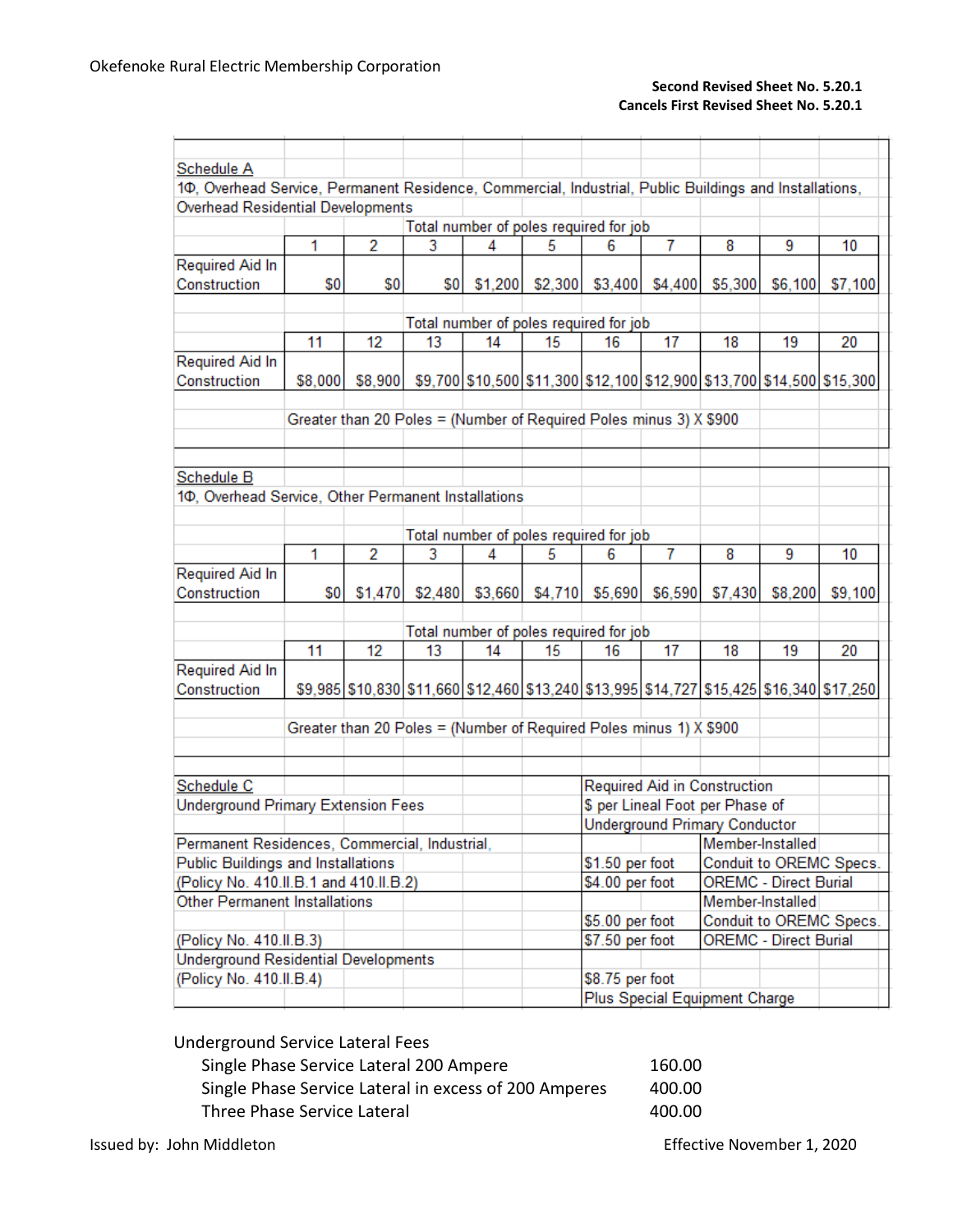| <b>Overhead Service Lateral Fees</b>                       |                          |
|------------------------------------------------------------|--------------------------|
| Three Phase Service Lateral 400 Amp or Less                | 400.00                   |
| Three Phase Service Lateral, Greater than 400 Amp          | <b>Feasibility Study</b> |
|                                                            |                          |
| <b>Cumberland Island Line Extension Fee</b><br>est.        | 15.00 per foot           |
|                                                            |                          |
| <b>Temporary Service Fee</b>                               | 50.00                    |
| <b>Distributed Generation Application Fee</b>              | 200.00                   |
| Distributed Generation Protective Equipment Inspection Fee | 100.00                   |
|                                                            |                          |
| <b>Customer Owned Light Fixture Connection Fee</b>         | 35.00                    |
| <b>Outdoor Lighting Fixture Installation Fee</b>           |                          |
| Area Lighting Small                                        | 85.00                    |
| Area Lighting Medium                                       | 140.00                   |
| Area Lighting Large                                        | 170.00                   |
| Roadway Lighting Small                                     | 85.00                    |
| Roadway Lighting Medium                                    | 145.00                   |
| Roadway Lighting Large                                     | 175.00                   |
| Roadway Lighting X-Large                                   | 190.00                   |
| Flood                                                      | 260.00                   |
| <b>Decorative Post Top</b>                                 | 185.00                   |
| Decorative Post Top - Acorn                                | 385.00                   |
| Deluxe Fixture - Tier 2                                    | 200.00                   |
| Deluxe Fixture - Tier 3                                    | 245.00                   |
| Deluxe Fixture - Tier 4                                    | 320.00                   |
| Deluxe Fixture - Tier 6                                    | 410.00                   |
| Premium Fixture - Tier 2                                   | 300.00                   |
| Premium Fixture - Tier 3                                   | 325.00                   |
| Premium Fixture - Tier 4                                   | 355.00                   |
| Premium Fixture - Tier 5                                   | 400.00                   |
| Premium Fixture - Tier 6                                   | 430.00                   |
| Premium Fixture - Tier 8                                   | 550.00                   |
| Outdoor Lighting Underground Service Fee                   | 1.50 per foot            |
| <b>Outdoor Lighting Construction Fee</b>                   | 280.00                   |
| <b>Outdoor Lighting Pole Installation Fee</b>              |                          |
| 20 Foot Fiberglass Pole (Decorative Post Top, URD Only)    | 215.00                   |
| 20 Foot Fluted Pole (Decorative Post Top, URD Only)        | 495.00                   |
| 35 Foot Fiberglass (URD Only)                              | 1632.00                  |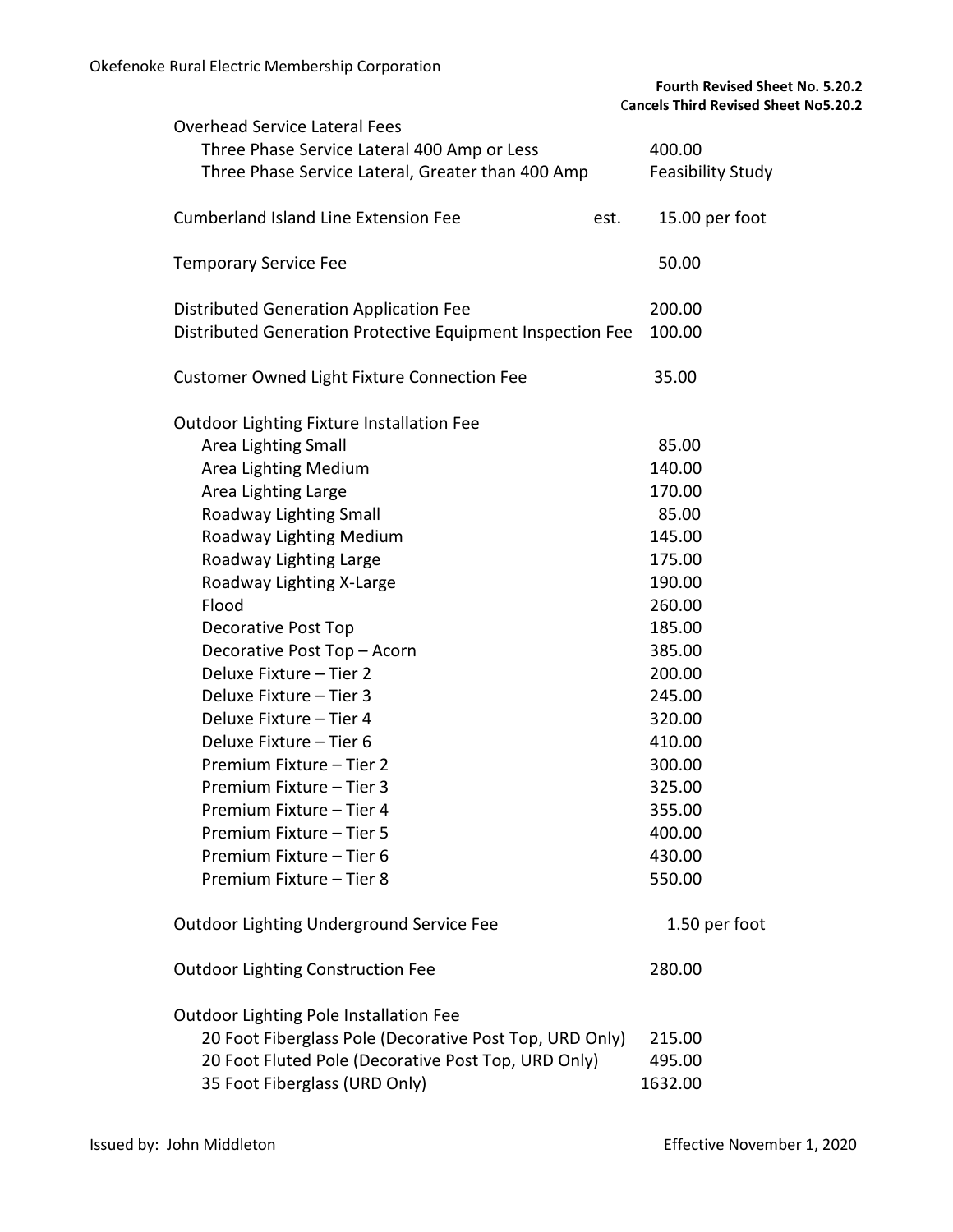| 30 Foot Wood Pole                         | 280.00  |
|-------------------------------------------|---------|
| 35 Foot Wood Pole                         | 338.00  |
| 40 Foot Wood Pole                         | 464.00  |
| 45 Foot Wood Pole                         | 604.00  |
| 50 Foot Wood Pole                         | 675.00  |
| 55 Foot Wood Pole                         | 785.00  |
| 30 Foot (MH) Steel Pole and Concrete Base | 1063.00 |

| <b>Outdoor Lighting Relocation Fees</b> |                      |
|-----------------------------------------|----------------------|
| Light Only                              | 200.00               |
|                                         |                      |
| Light and Pole                          | 200.00 Plus Outdoor  |
|                                         | <b>Lighting Pole</b> |
|                                         | Installation Fee     |
|                                         |                      |

Hourly Rates Labor 46.50 per man-hour Bucket/Derrick Truck 32.00 per hour Pickup 12.00 per hour

### III. APPLICABILITY:

This policy applies to all members and services.

### IV. RESPONSIBILITY:

The General Manager will be responsible for carrying out the provisions of this policy.

| Date Adopted: | September 24, 2020 |
|---------------|--------------------|
| Supersedes:   | September 26, 2019 |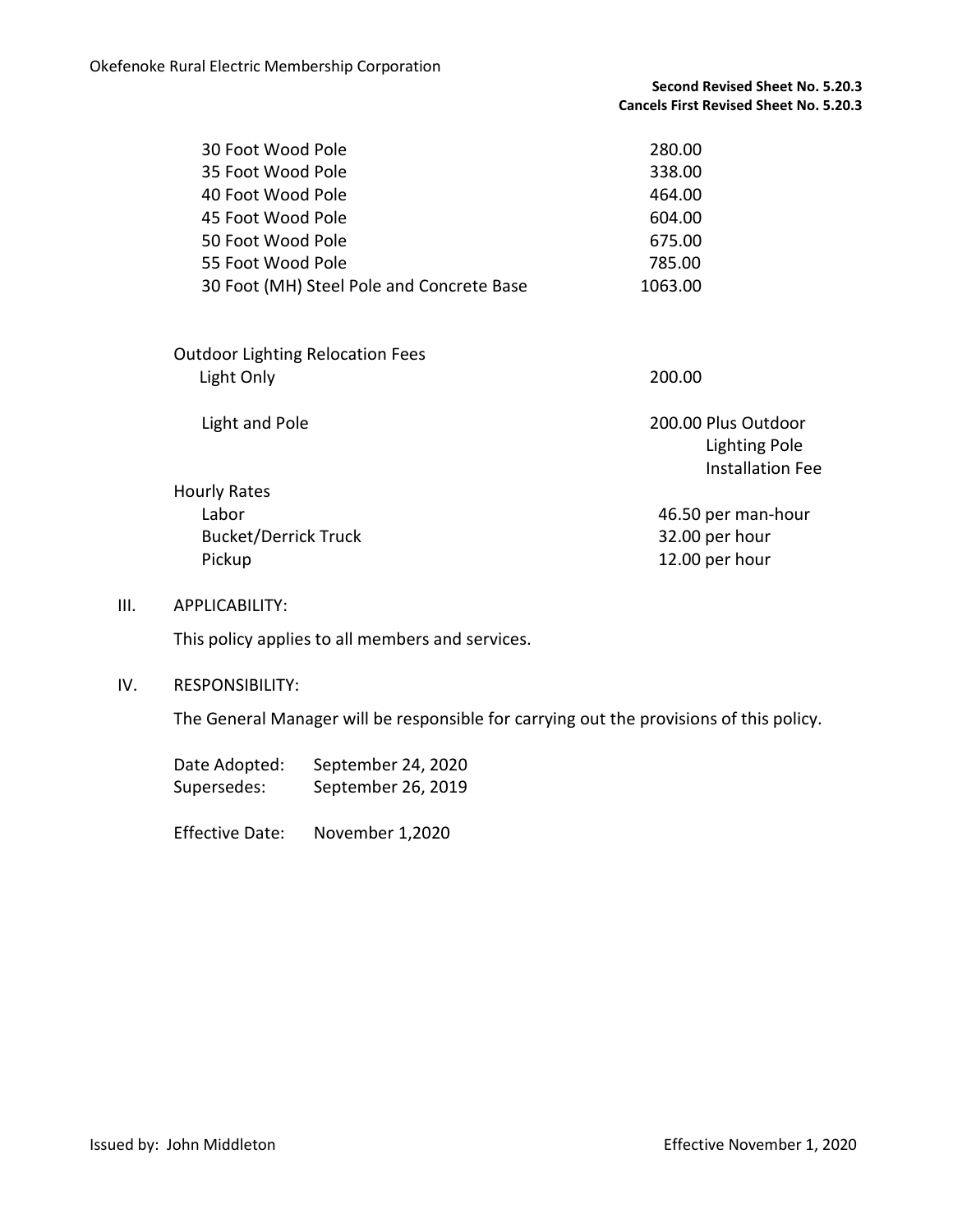**Third Revised Sheet No. 5.21 Cancels Second Revised Sheet No. 5.21**

## **OKEFENOKE RURAL ELECTRIC MEMBERSHIP CORPORATION**

#### **POLICY NO. 410**

#### **GENERAL LINE EXTENSION**

#### I. OBJECTIVE

To establish policy to provide for extension of electric service facilities.

#### II. CONTENT:

#### A. Overhead Line Extensions

1. Permanent Residences

The Cooperative shall extend single-phase, overhead electric service facilities to all permanent residences in the area served by the Cooperative at the regularly established rates in accordance with Schedule A of Policy No. 409. Necessary right-ofway easements must be secured at no cost to the Cooperative. A permanent residence is defined as one which will be the member's principal dwelling and occupied the majority of the year.

A mobile home shall be considered a permanent residence provided that it has a separate, individually utilized water and septic system and is the member's principal dwelling and occupied the majority of the year. A mobile home utilizing public or community water and septic systems shall qualify as a permanent residence provided that it is the member's principal dwelling and occupied the majority of the year.

2. Commercial, Industrial, Public Buildings and Installations

Single-phase, overhead electric service facilities shall be extended to commercial/industrial or public buildings at the regularly established rates in accordance with Schedule A of Policy No. 409. Necessary right-of-way easements must be secured at no cost to the Cooperative.

3. Other Permanent Installations

Single phase, overhead electric service shall be extended to all other installations not included in Section II.A.1 or II.A.2 of this Policy in accordance with Schedule B of Policy No. 409. Necessary right-of-way easements must be secured at no cost to the Cooperative.

4. Residential Developments (Overhead)

Single phase, overhead electric service shall be extended to residential developments in the area served by the Cooperative in accordance with Schedule A of Policy No. 409. A recorded utility easement is required prior to construction of any facilities.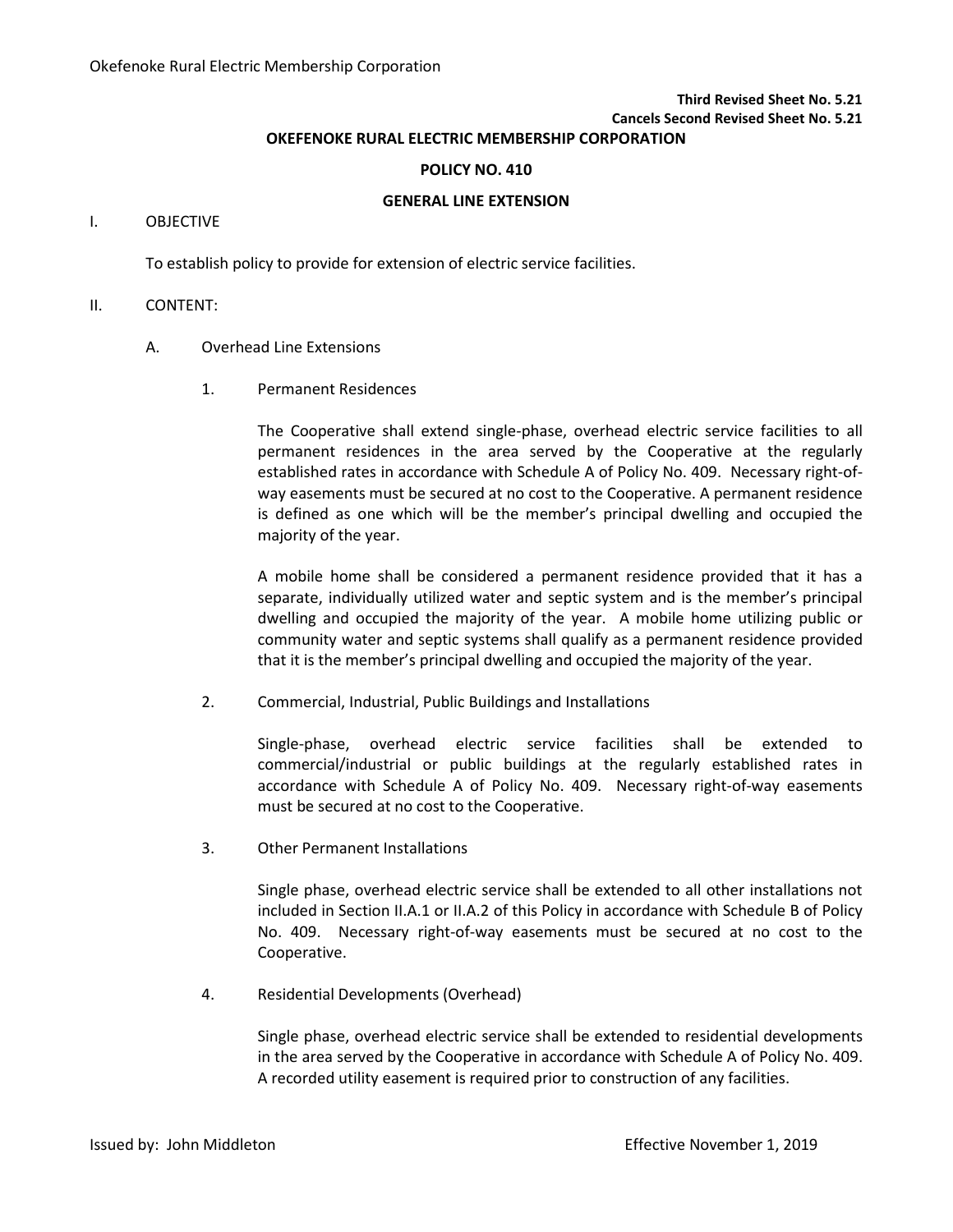### **Third Revised Sheet No. 5.22 Cancels Second Revised Sheet No. 5.22**

5. Outdoor Lighting (Overhead)

An outdoor lighting fixture may be installed on an appropriate existing pole where suitable secondary voltage is available, subject to payment of the Outdoor Lighting Fixture Installation Fee as specified in Policy 409.

An outdoor lighting fixture may be installed on an appropriate existing pole where suitable secondary voltage is not available, subject to payment of the Outdoor Lighting Fixture Installation Fee and payment of the Outdoor Lighting Construction Fee as specified in Policy 409.

An outdoor lighting fixture may be installed on a new pole, subject to payment of the Outdoor Lighting Fixture Installation Fee and payment of the Outdoor Lighting Pole Installation Fee as specified in Policy 409. Should the member request the installation of special types of poles not addressed in Policy 409, the member shall be responsible for the full cost of such special pole.

Primary line extensions shall not be built to serve outdoor lighting without a contribution in aid of construction for the full cost of the extension. No outdoor lighting shall be installed on rental property except in the property owner's name.

Should the member request relocation of outdoor lighting fixtures and/or poles, the Outdoor Lighting Relocation Fees in Policy No. 409 shall apply. The Outdoor Lighting Relocation Fees shall also apply for the installation of a new light if the member has requested the removal of outdoor lighting at the same general location in the previous twelve months.

Should the member request the replacement or upgrade of a functioning outdoor lighting fixture and/or pole, the member will be responsible for the appropriate Outdoor Lighting Fixture Installation Fee, as well as any applicable Outdoor Lighting Pole Installation Fees specified in Policy 409. Replacement and upgrade requests will be addressed as resources are available in the area.

Outdoor lighting service will be rendered only at locations that, solely in the opinion of the Cooperative, are readily accessible for construction and continue to remain accessible and feasible to maintain. The Cooperative reserves the right to remove or abandon in place to the member any lighting facilities which are, in the sole opinion of the Cooperative, no longer in a serviceable location. The Cooperative maintains the right to discontinue service and/or require the member to reimburse the estimated repair cost (including parts, labor, and transportation expenses) in the event of vandalism.

B. Underground Line Extensions

Underground electric service shall be available under the following terms and conditions: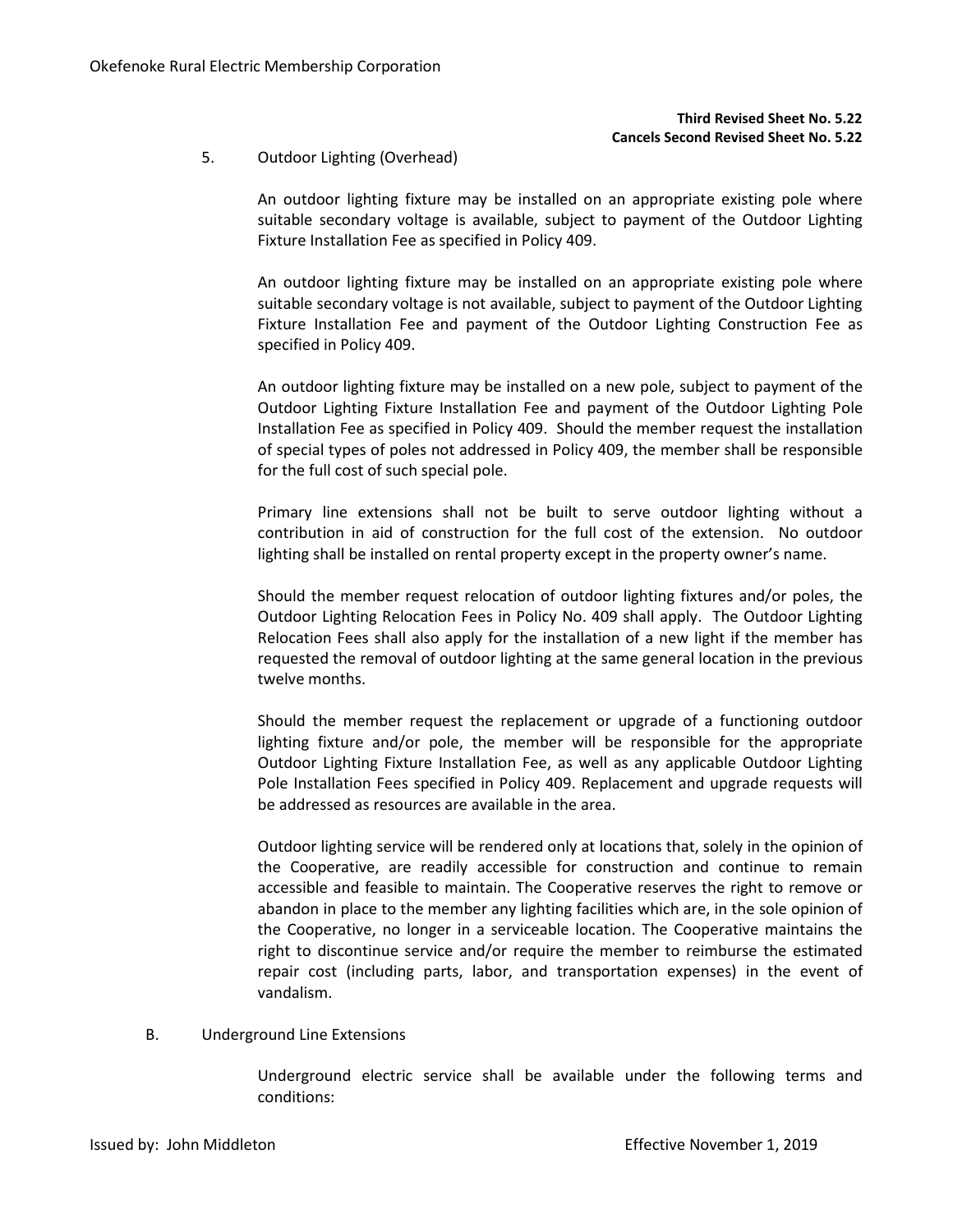### 1. Residential Services

For individually constructed new permanent residences where no primary construction is required, the Cooperative will extend single- phase, 120/240 Volt electric service facilities at the regularly established rates upon payment of Underground Service Lateral Fee as specified in Policy No. 409. The member or the member's electrical contractor shall be required to install conduit from point of source to member's meter base as specified by OREMC.

In addition to the above, extensions that require underground primary construction shall require a contribution in aid of construction in accordance with Schedule C of Policy No. 409. If deemed necessary by the Cooperative, the member or the member's contractor shall be required to install conduit for the primary conductor to the Cooperative's specifications. Necessary right-of-way easements must be secured at no cost to the Cooperative.

2. Commercial, Industrial, Public Buildings and Installations

Single-phase, 120/240 Volt underground electric service facilities shall be extended to commercial/industrial or public buildings at the regularly established rates upon payment of the appropriate Underground Service Lateral Fee as specified in Policy No. 409. The member or the member's electrical contractor shall be required to install conduit from point of source to member's meter base as specified by OREMC.

In addition to the above, extensions that require underground primary construction shall require a contribution in aid of construction is accordance with Schedule C of Policy No. 409. If deemed necessary by the Cooperative, the member or the member's contractor shall be required to install conduit for the primary conductor to the Cooperative's specifications. Necessary right-of-way easements must be secured at no cost to the Cooperative.

3. Other Permanent Installations

Single-phase, 120/240 Volt underground electric service facilities shall be extended to all other installations not included in Sections II.B.1 or II.B.2 of this policy as follows. Where no primary construction is required, the Cooperative will extend Single-phase, 120/240 Volt underground electric service facilities to these installations at the regularly established rates upon payment of Underground Service Lateral Fees as specified in Policy No. 409. The member or the member's electrical contractor shall be required to install conduit from point of source to member's meter base as specified by OREMC.

In addition to the above, extensions that require underground primary construction shall require a contribution in aid of construction in accordance with Schedule C of Policy No. 409. If deemed necessary by the Cooperative, the member or the member's contractor shall be required to install conduit for the primary conductor to the Cooperative's specifications. Necessary right-of-way easements must be secured at no cost to the Cooperative.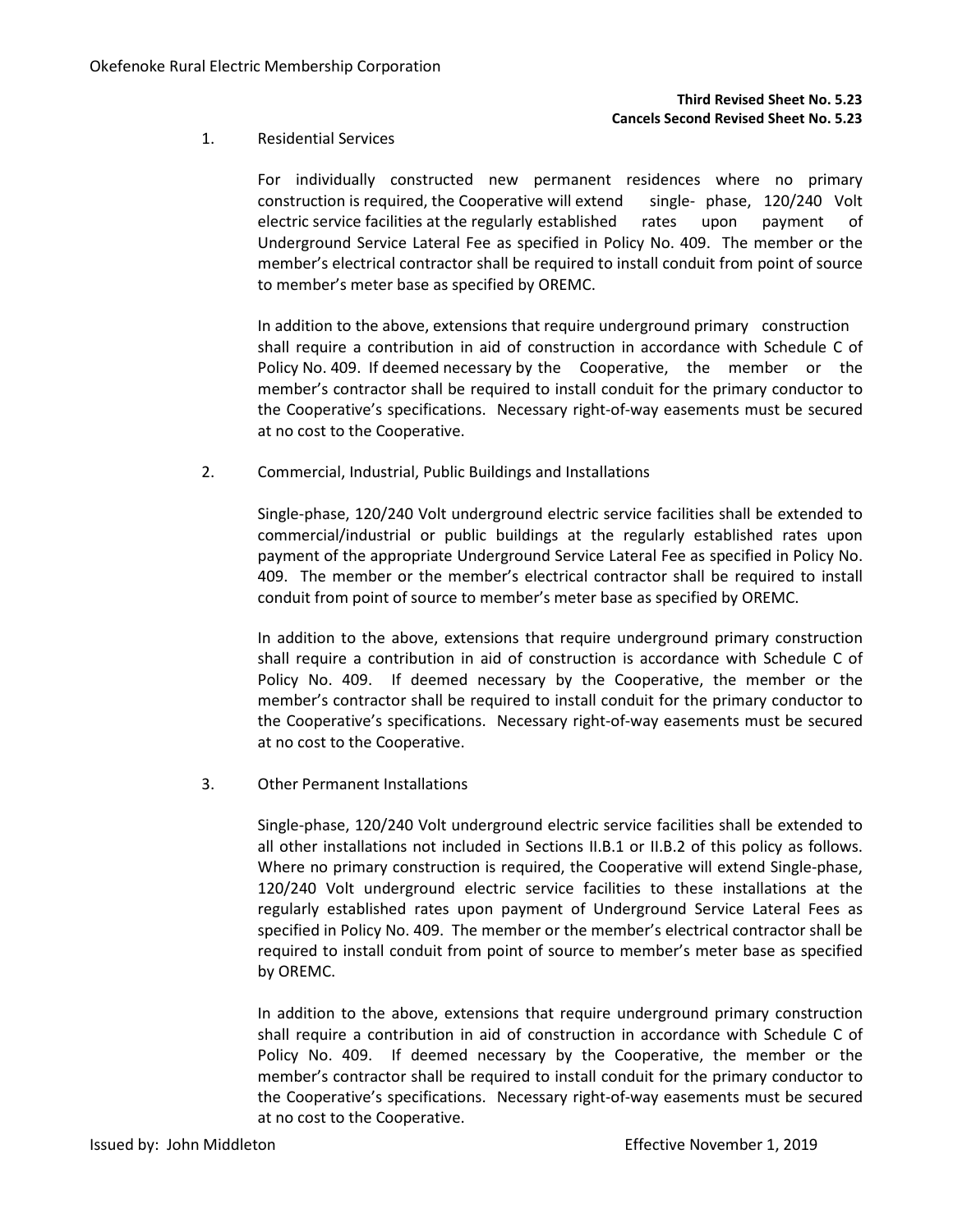### 4. Residential Developments (Underground)

For new residential developments requiring underground electrical service, the developer shall be required to install a total conduit system. The OREMC engineering department shall design the conduit system, and the developer's contractor shall install the conduit system in accordance with OREMC's design and specifications. A recorded utility easement will be required. The developer shall be responsible for obtaining the compliance with any required National Pollutant Discharge Elimination System ("NPDES") permits.

The manual, "Procedures, Standards, and Specifications for the Installation of Underground electrical Facilities for Residential/Commercial Developers", will be made available to the developer. This document outlines the process and procedures the developer must follow for the proper installation of the conduit system.

The developer shall be required to pay in advance of construction, a non-refundable contribution in aid of construction in accordance with Schedule C of Policy No. 409. Underground service lateral fees and temporary service fees will be required as appropriate for each service within the development.

In addition to the per-foot charges for underground primary conductor outlined in Schedule C of Policy No. 409, the developer will be required to submit a nonrefundable Special Equipment Fee equal to the installed cost of all special equipment (transformers, switchgear or sectionalizing equipment) to be installed in the development.

5. Outdoor Lighting (Underground)

Underground service to outdoor lighting will be installed at the Cooperative's discretion. An outdoor lighting fixture may be installed on an appropriate existing pole deemed by the Cooperative to be in a suitable location and where suitable secondary voltage is available at or immediately adjacent to the pole, subject to payment of the Outdoor Lighting Fixture Installation Fee specified in Policy 409.

An outdoor lighting fixture may be installed on a new pole where suitable secondary voltage is available immediately adjacent to the pole, subject to payment of the Outdoor Lighting Fixture Installation Fee and payment of the Outdoor Lighting Pole Installation Fee as specified in Policy 409. Should the member request the installation of special types of poles not addressed in Policy 409, the member shall be responsible for the full cost of such special poles.

An outdoor lighting fixture may be installed at a location other than immediately adjacent to Cooperative equipment providing suitable secondary voltage, subject to payment of the Outdoor Lighting Underground Service Fee as specified in Policy 409, in addition to any required Outdoor Lighting Fixture Installation or Outdoor Lighting Pole Installation Fees as specified above. The member or the member's contractor shall be required to install conduit for the outdoor lighting underground service conductor to the Cooperative's specifications.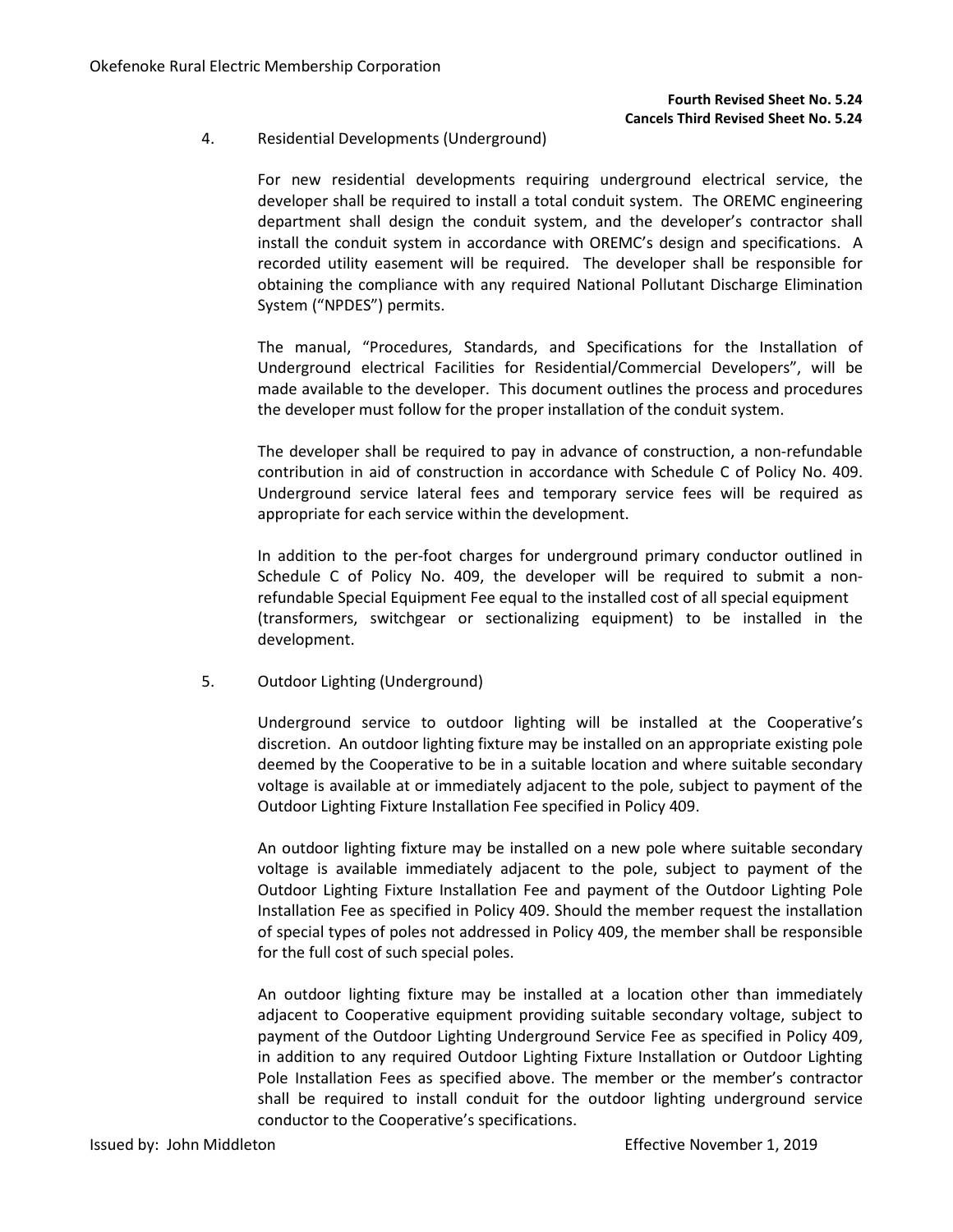Primary line extensions shall not be built to serve outdoor lighting without a contribution in aid of construction for the full cost of the extension. No outdoor lighting shall be installed on rental property except in the property owner's name.

Should the member request relocation of outdoor lighting fixtures and/or poles, the Outdoor Lighting Relocation Fees in Policy No. 409 shall apply. The Outdoor Lighting Relocation Fees shall also apply for the installation of a new light if the member has requested the removal of outdoor lighting at the same general location in the previous twelve months.

Should the member request the replacement or upgrade of a functioning outdoor lighting fixture and/or pole, the member will be responsible for the appropriate Outdoor Lighting Fixture Installation Fee, as well as any applicable Outdoor Lighting Pole Installation Fees specified in Policy 409. Replacement and upgrade requests will be addressed as resources are available in the area.

Outdoor lighting service will be rendered only at locations that, solely in the opinion of the Cooperative, are accessible for construction and continue to remain accessible and feasible to maintain. The Cooperative reserves the right to remove or abandon in place to the member any lighting facilities which are, in the sole opinion of the Cooperative, no longer in a serviceable location. The Cooperative maintains the right to discontinue service and/or require the member to reimburse the estimated repair cost (including parts, labor, and transportation expenses) in the event of vandalism.

6. Conversion of Overhead to Underground

Members requesting conversion of existing overhead electric facilities to underground distribution facilities shall be responsible for all costs associated with the conversion, including cost of removal for the overhead facilities and the cost of construction for the new underground facilities.

7. Cumberland Island

Members requesting electric service on Cumberland Island shall be required to make a contribution in aid of construction from point of source to point of service as determined by actual construction costs. Prior to construction by the Cooperative the member shall make payment to the Cooperative of the estimated construction cost as determined by the Cumberland Island Line Extension Fee as specified in Policy 409**.**

Upon close-out of the construction work order, any contribution in aid of construction paid in excess of actual construction costs shall be refunded to the member.

In addition to the foregoing requirements, the following requirements shall also apply to any underground line extension: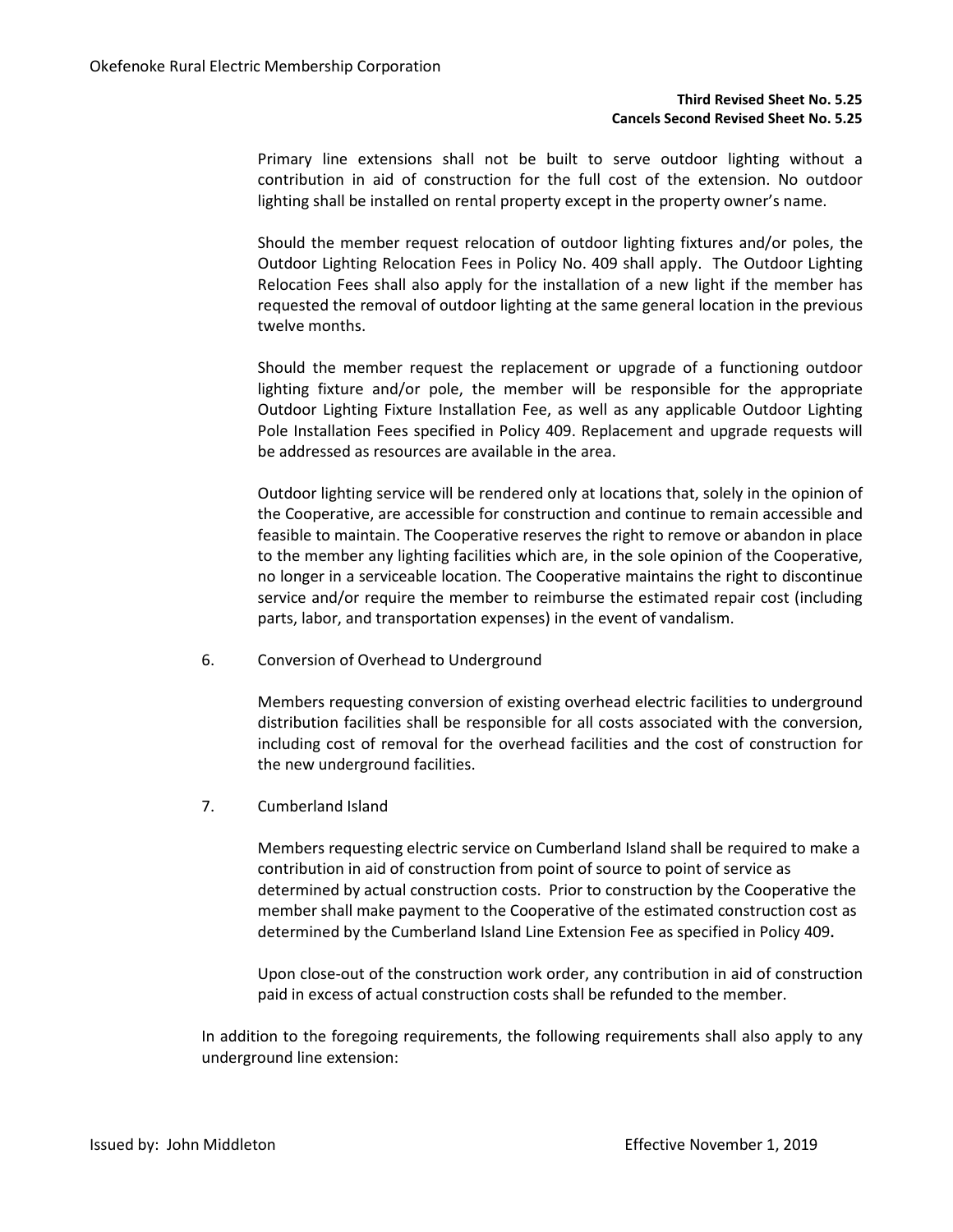- 1. Underground electric service will not be provided in established wetland areas except where as the consumer and or developer provides a total conduit system according to OREMC specifications.
- 2. All underground services shall require installation by the consumer of a conduit system from point of source to point of service according to OREMC specifications.
- 3. The owner or developer shall provide, without cost to the Cooperative clear (free of stumps, debris, and other obstructions) easements and rights-of-way, suitable for the installation, operation, and maintenance of underground facilities. The owner or developer will be required to have the rights-of-way and all streets, alleys, sidewalks, and driveway entrances graded to final grade, and will have lot lines established before construction of the electrical distribution system begins.
- 4. The Cooperative shall determine the preferred method of service based on good engineering design, applicable construction codes and specifications, economics, and other pertinent factors. If the preferred method of service is not acceptable, the member will be required to pay a contribution in aid of construction equal to the estimated additional cost to provide service by the non-preferred method.
- 5. The owner or developer will reimburse the Cooperative for the cost of cutting through and replacing pavement within the development, and all costs of punching and/or boring.
- 6. If underground facilities are desired, it shall be the responsibility of the owner/developer to provide all necessary protection for items including, but not limited to: shrubs, trees, grass sod, irrigation, water and septic systems, and member's communication systems during installation and/or maintenance of underground facilities. The owner or developer will hold the Cooperative and/or its subcontractors harmless against any claims of such damage. Plants, shrubs and trees shall not be planted any closer than ten feet from the front, or five feet from the side or rear of any electrical equipment, transformer, junction boxes, etc. It will be the responsibility of the owner or developer to re-seed and/or maintain the trench cover.
- C. Three Phase Service

The Cooperative will not normally extend three-phase service to installations that can be adequately served by single-phase service. Exceptions may be made where the installation is in close proximity to existing multi-phase lines. In such cases where no primary construction is required, the Cooperative will make available three phase service facilities at the regularly established rates upon payment of the appropriate Overhead or Underground Service Lateral Fee as specified in Policy No. 409.

For overhead three phase service 400 Amp or less, the Overhead or Underground Service Lateral Fee includes the service conductor. For overhead three phase service in excess of 400 Amp, a feasibility study will be performed by the Cooperative to determine the amount of the Three Phase Overhead Lateral Fee.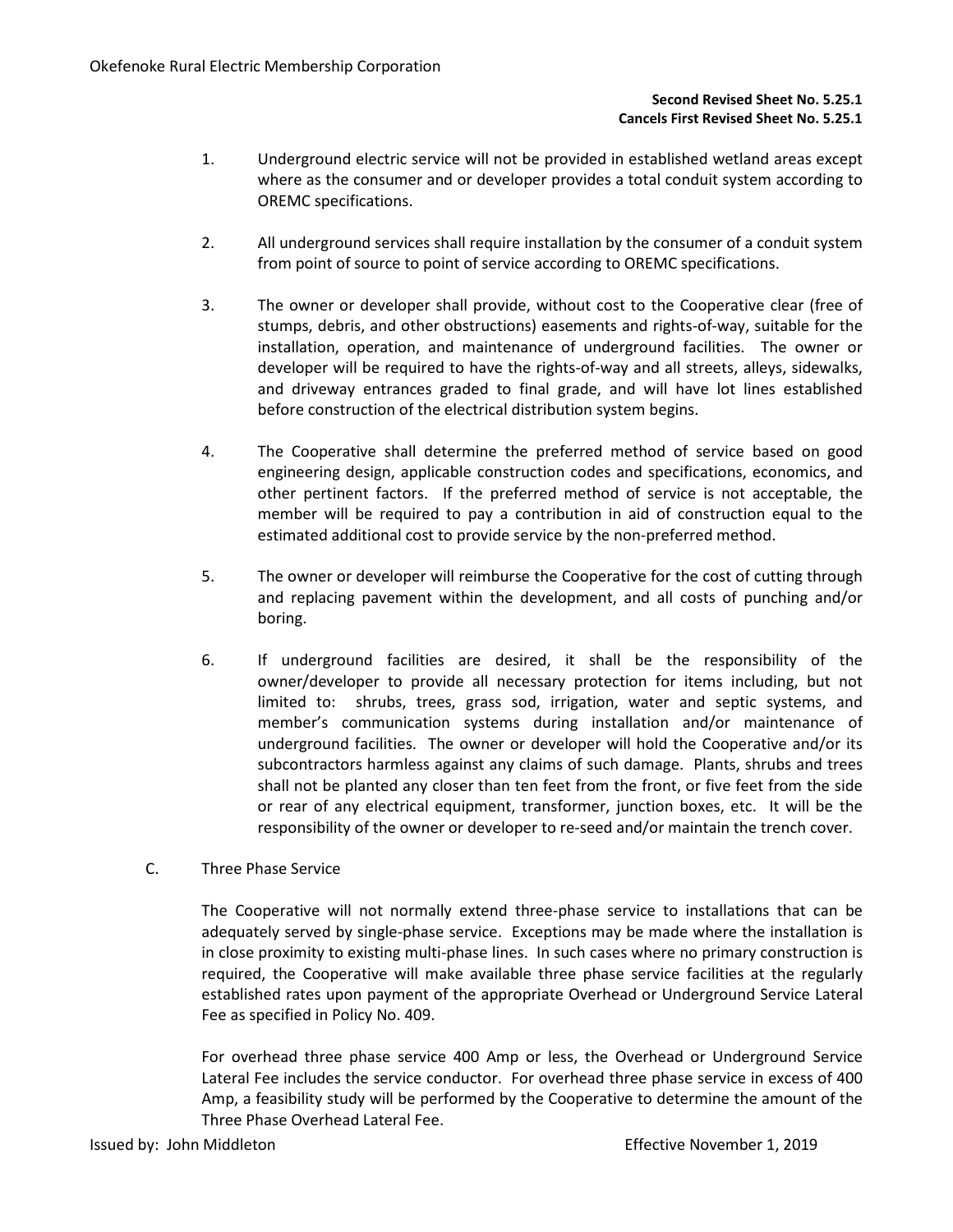### **First Revised Sheet No. 5.25.2 Cancels Original Sheet No. 5.25.2**

For 200 ampere, three phase underground service, the Three Phase Service Lateral Fee includes the service conductor, with the member providing and installing the service conduit to Cooperative specifications. For three phase underground services in excess of 200 ampere, the member shall provide, install, and maintain the service conduit and conductor to Cooperative specifications.

For installations requiring three phase service at a distance from multi-phase lines, a feasibility study will be done by the Cooperative to determine the amount of contribution in aid of construction required.

If the proposed construction is consistent with long range system planning, the required contribution may be mitigated.

- D. Temporary Services
	- 1. Overhead Temporary for Construction

Temporary service of 120/240 volts, single-phase, will be furnished for construction upon payment of the Temporary Service Fee as specified in Policy No. 409, provided that permanent service is to be furnished by the Cooperative. In addition to the above, extensions that require primary construction shall require a contribution in aid of construction in accordance with Schedule A or Schedule B or Policy No. 409. The member applying for temporary service shall be required to furnish and install temporary service equipment conforming to the Cooperative's wiring standards and shall be installed at a location approved by the Cooperative.

2. Underground Temporary for Construction

Temporary service of 120/240 volts, single-phase, will be furnished for construction in areas where the Cooperative has underground facilities in place or the permanent service will be underground. Such installation shall require payment of the Temporary Service Fee specified in Policy No. 409, provided that permanent service is to be furnished by the Cooperative. In addition to the above, extensions that require primary construction shall require a contribution in aid of construction in accordance with Schedule A, Schedule B, or Schedule C of Policy No. 409. The temporary service equipment must be located immediately adjacent to the pad-mount transformer or secondary junction box provided by the Cooperative. Temporary service equipment shall conform to the Cooperative's wiring standards and shall be installed at a location approved by the Cooperative.

3. Service to Temporary Loads

Service will be extended to temporary loads upon receipt of a contribution in aid of construction equal to twice the estimated construction cost to provide the service.

E. Contributions In Aid Of Construction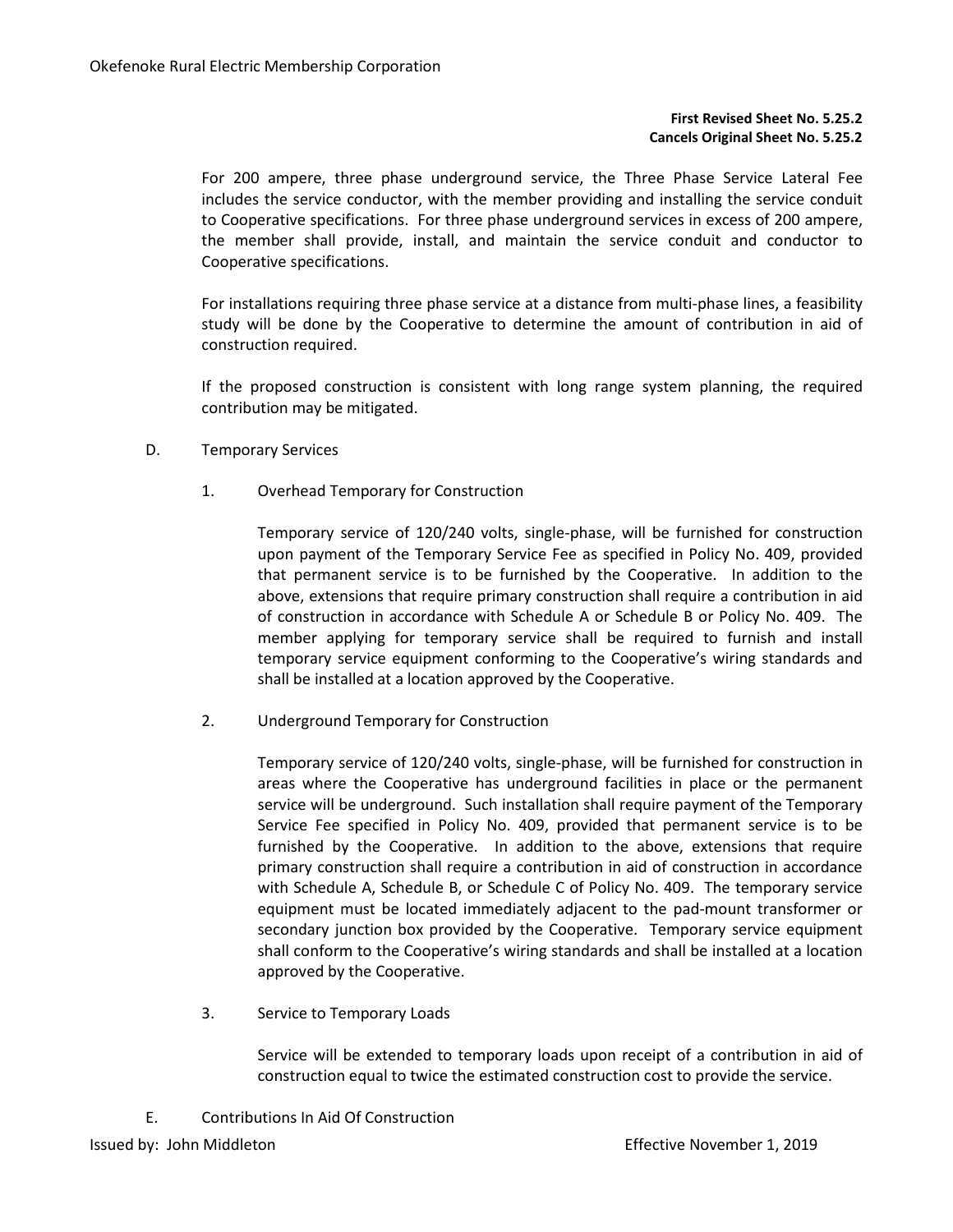#### **First Revised Sheet No. 5.25.3 Cancels Original Sheet No. 5.25.3**

Any required contribution in aid of construction shall be paid prior to construction of facilities.

If determined to be in the best interest of the Cooperative, contributions in aid of construction may be modified or waived upon approval of the Cooperative's General Manager or his designee.

Special consideration may be given to members who pay aid in construction charges when other members may be reasonably expected to take service from the line extension.

F. Facilities Extension Ownership

All line extensions, service wire, and connections no matter who pays or contributes toward paying the cost thereof, are to be made by the Cooperative and remain the property of the Cooperative. In cases where the Member is required by the Cooperative to install the service conductor, the Member retains ownership of, and is responsible for the maintenance of the service conductor. The Cooperative shall not be required to serve any consumer over a line built, owned, operated, or maintained by the member or a third party.

All property of the Cooperative placed in or upon the member's premises, used in supplying service to the member, is placed there under the member's protection. The cost for any loss or damage to such property, normal wear and tear excepted, shall be payable by the member.

The Cooperative shall have access to such property at all reasonable times. The member shall not commit or cause or permit any act that will or may result in damage to or loss of such property or in the loss of life or injury to any person, or the loss of or damage to any property, in relation to such property.

## III. APPLICABILITY

This policy applies to all members and applicants for service of the Cooperative.

#### IV. RESPONSIBILITY

The General Manager or designee will be responsible for carrying out the provisions of this policy.

| Date Adopted:   | September 26, 2019 |
|-----------------|--------------------|
| Supersedes:     | May 30, 2019       |
| Effective Date: | November 1, 2019   |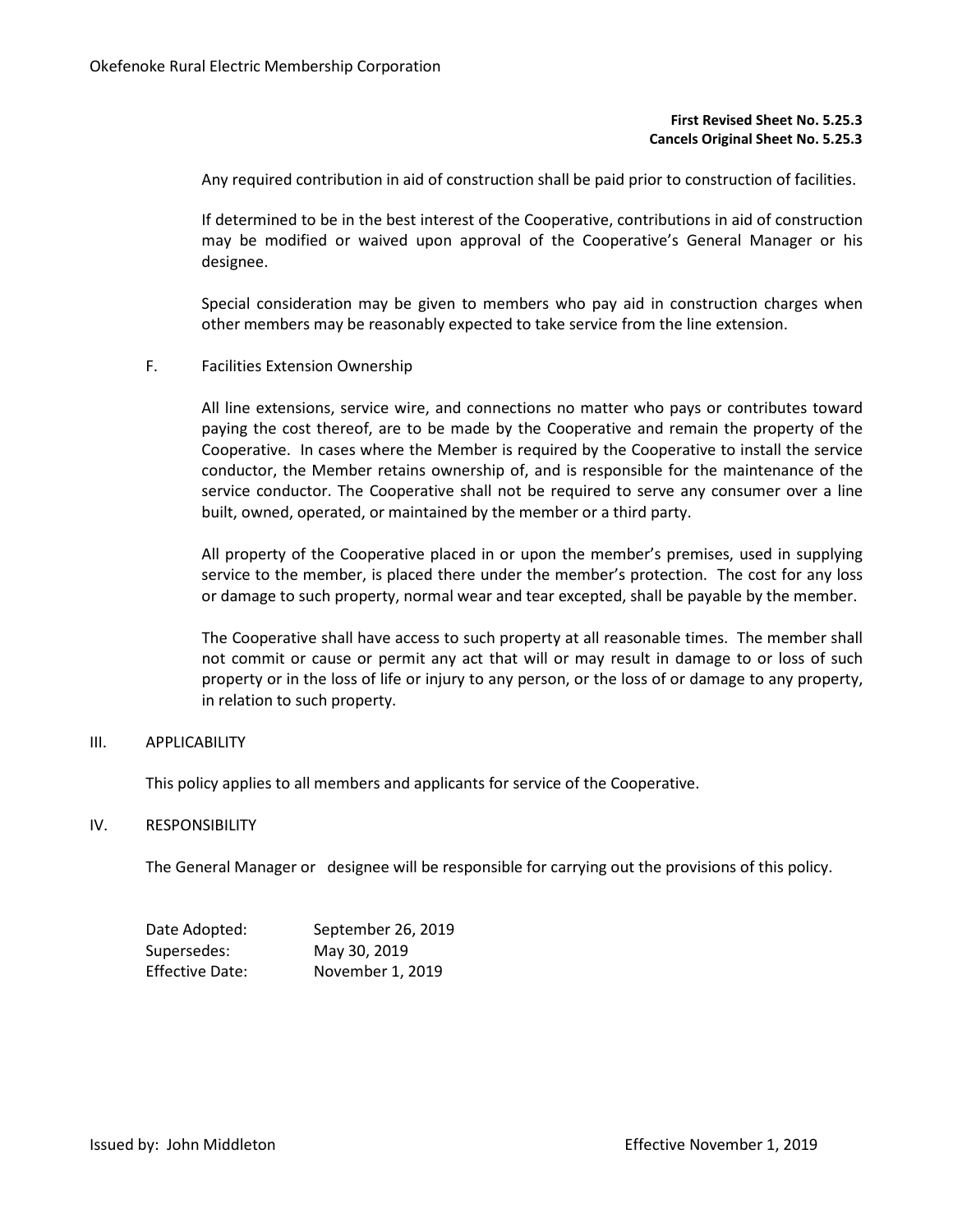Okefenoke Rural Electric Membership Corporation

First Revised Sheet No. 5.26 Cancels Original Sheet No. 5.26

## **OKEFENOKE RURAL ELECTRIC MEMBERSHIP CORPORATION**

## **POLICY NO. 411**

## **RIGHTS-OF-WAY**

## I. OBJECTIVE:

To establish policy for procurement of rights-of-way by applicants for service and to provide for the clearing, reclearing, and maintenance of rights-of-way by the Cooperative.

## II. CONTENT:

Right-of-way easements are required of landowners for the purpose of providing location of and access to electric distribution lines for construction, operation and maintenance.

## A. Procurement by Applicants

Applicants for service may be required to secure to, and for, the Cooperative all necessary and convenient rights-of-way and to pay the costs of securing same.

Applicants for service shall also be responsible for initial clearing of rights-of-way necessary for line extensions for provision of service unless the Cooperative determines that it is in the best interests of the Cooperative to provide said initial clearing.

## B. Delays

Applications for service for an extension to be constructed where right-of-way is not owned by the Cooperative will only be accepted subject to delays incident to obtaining satisfactory right-of-way, highway and railroad crossing permits, or other permits which may be required.

Satisfactory right-of-way clearance for electric lines to the point of delivery of a new service must be accomplished before the service connection will be made.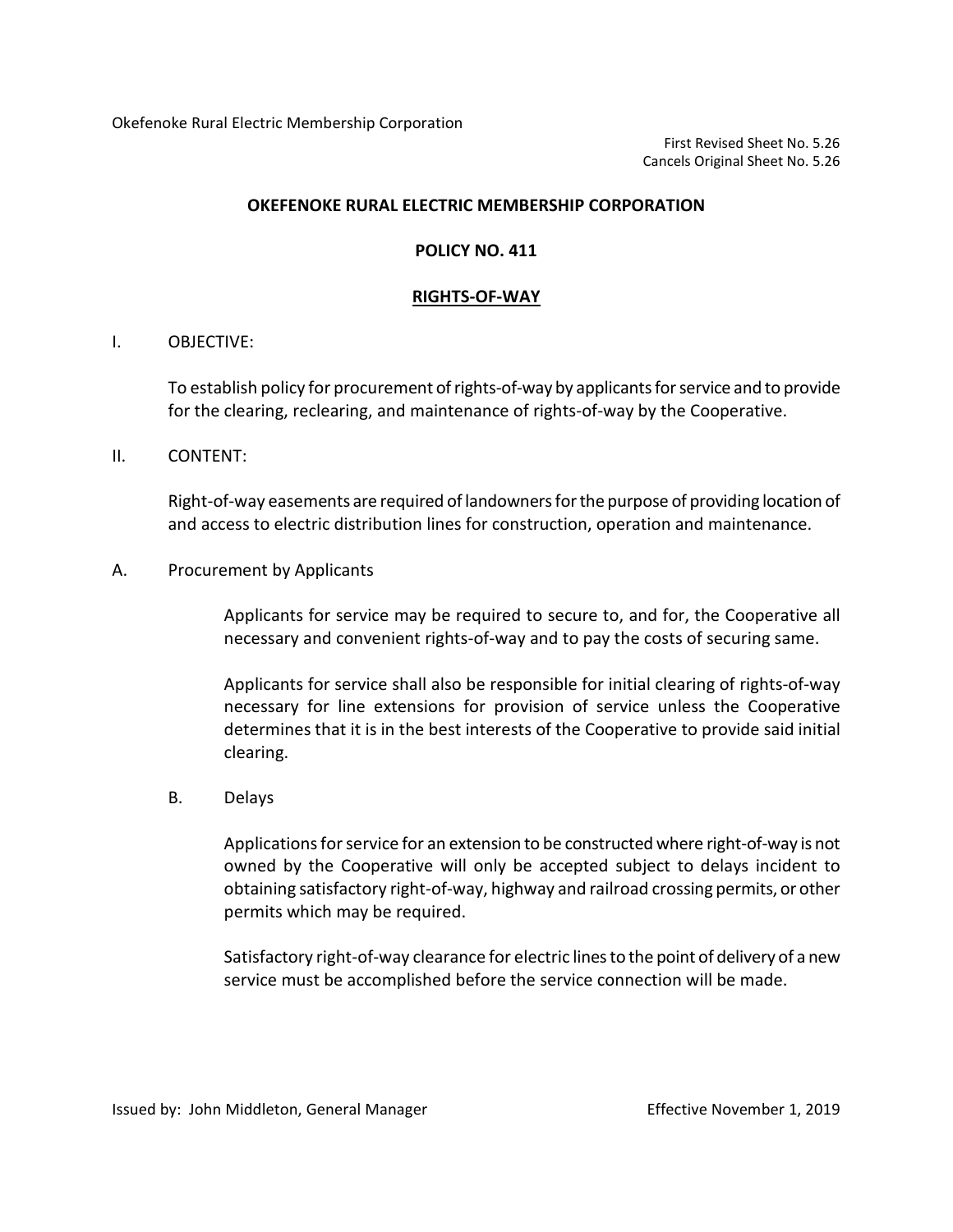C. Clearing, Reclearing, and Maintenance of Rights-of-Way

Normally, a 30-foot right-of-way shall be required. Exceptions from this normal range will be made only by special arrangement in consideration of the Cooperative's requirements and conditions affecting the landowner's property.

The Cooperative shall have the rights of ingress and egress from the premises at reasonable times and as required, and shall have the right to cut and trim trees and shrubbery to the extent necessary to keep them clear of the electric lines and meter bases and to cut all dead, weak, and dangerous trees which may endanger the line by falling.

The member shall allow the Cooperative to maintain the Cooperative's facilities in accordance with prudent utility practices. The member shall also allow the cooperative to clear and trim trees which will endanger the lines of the Cooperative and imperil service to that member or other members. The member shall refrain from:

- 1. Planting trees, shrubs, et cetera along the Cooperative's right-of-way which may at some time in the future endanger the lines.
- 2. Placing structures on the right-of-way. If the member does place vegetation or structures within the right-of-way, the Cooperative will not be responsible for damages done to same. Membersshall gain the approval of the Cooperative before placing fences on the right-of-way. Members may be required to install gates at locations designated by the Cooperative to ensure that access to Cooperative facilities is not inhibited.
- 3. Planting trees, shrubs, et cetera, around underground transformers or switching cabinets.

The Cooperative shall use all reasonable care and diligence in the clearing, reclearing, and maintenance of rights-of-way. The Cooperative shall make reasonable attempt to give notice to the landowners of scheduled or planned clearing and reclearing and alterations within the existing right-of-way.

## III. APPLICABILITY:

This policy applies to all members and applicants for service of the Cooperative.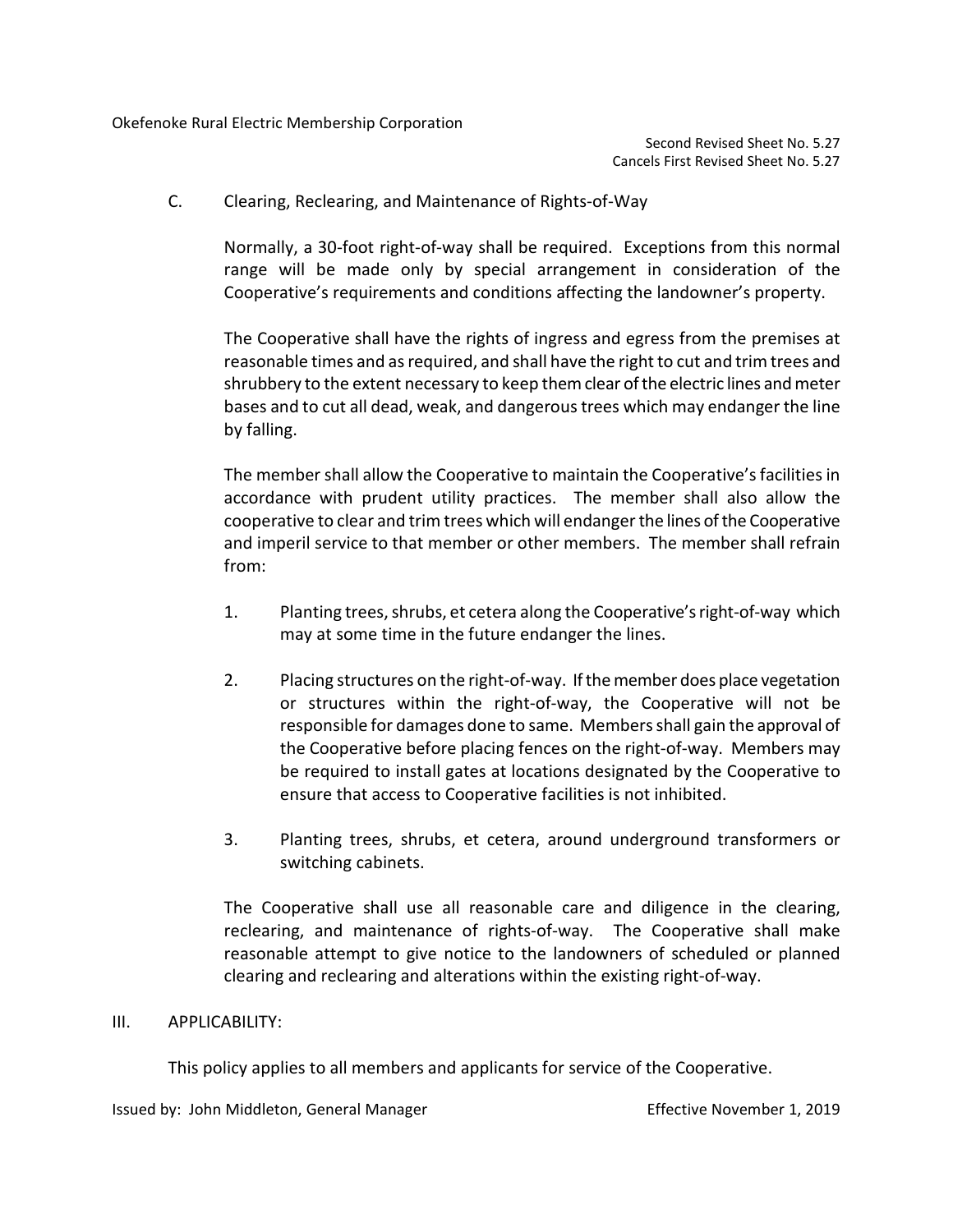Okefenoke Rural Electric Membership Corporation

Second Revised Sheet No. 5.28 Cancels First Revised Sheet No. 5.28

## IV. RESPONSIBILITY:

It shall be the responsibility of the General Manager or designee to carry out the provisions of this policy.

Date Approved: September 26, 2019 Supersedes: July 26, 2016

Effective Date: November 1, 2019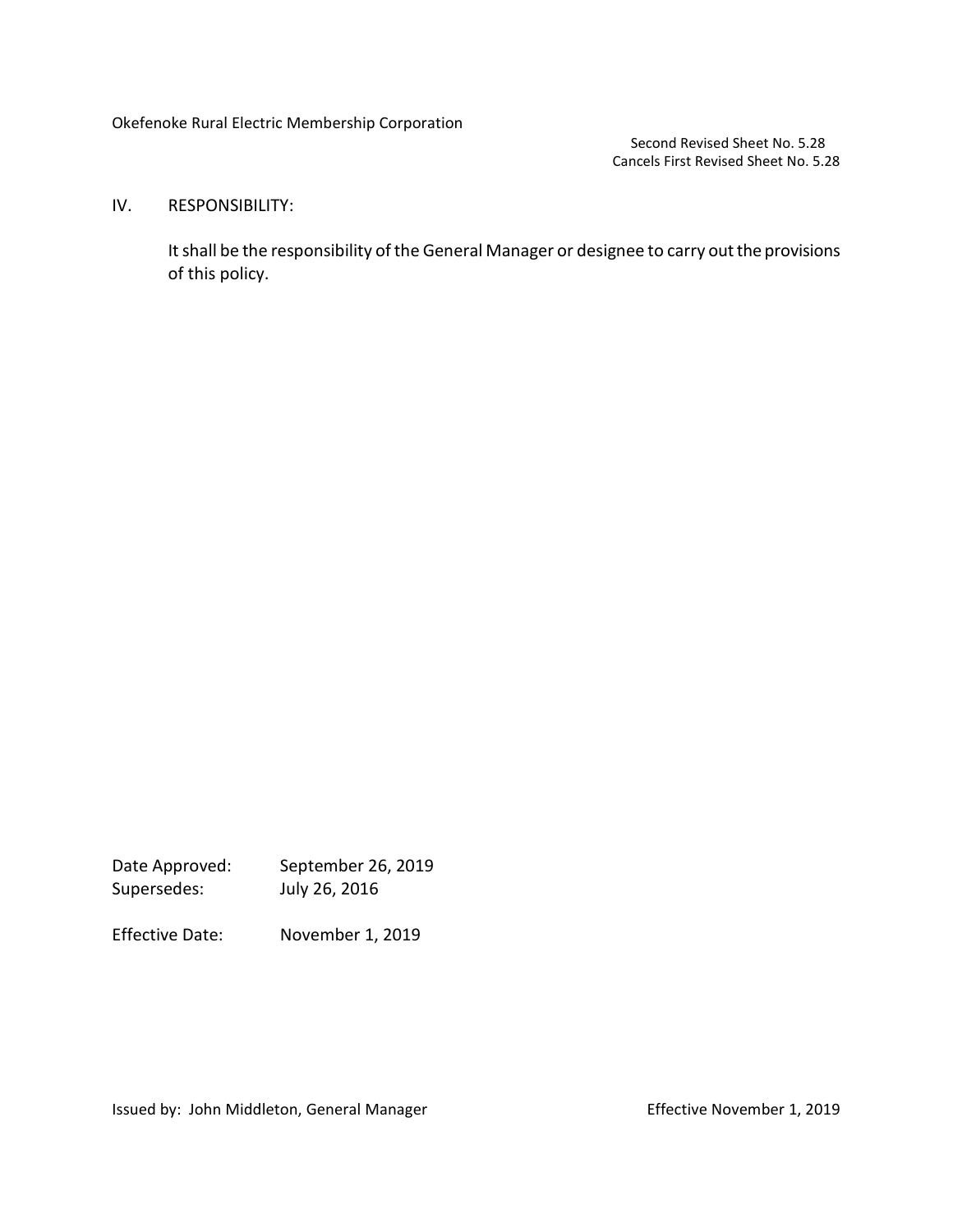## **POLICY NO. 412**

## **STANDARD SUPPLY VOLTAGES**

## I. OBJECTIVE:

To establish standard supply voltages available in the Cooperative's service territory.

## II. CONTENT:

One system of alternating current, 60 Hz, is supplied throughout the Cooperative's system.

The voltages, number of phases, and type of metering which will be supplied depends upon the Cooperative's facilities available and upon the character, size, and location of the load to be served. Therefore, the member shall consult the Cooperative before proceeding with the purchase of installation of wiring or equipment. To avoid misunderstanding, this information should be in writing.

The standard secondary voltages described below are nominal and are subject to a plus or minus five percent variation. Fluctuations caused by lightning or other environmental causes, equipment owned or operated by the member or others, and other causes beyond the control of the Cooperative may exceed five percent.

| Single-phase | 3-wire | 120/240 volts  |
|--------------|--------|----------------|
| Three-phase  | 4-wire | 120/208 volts  |
| Three-phase  | 4-wire | 120/240 volts* |
| Three-phase  | 4-wire | 240/480 volts* |
| Three-phase  | 4-wire | 277/480 volts  |

\*Note: These voltages are not available from pad-mounted transformers.

The standard primary voltages described below are nominal and are subject to a plus or minus ten percent variation:

| Single-phase | 2-wire | 7200 volts        |
|--------------|--------|-------------------|
| Single-phase | 2-wire | 14400 volts       |
| Three-phase  | 4-wire | 7200/12470 volts  |
| Three-phase  | 4-wire | 14400/24940 volts |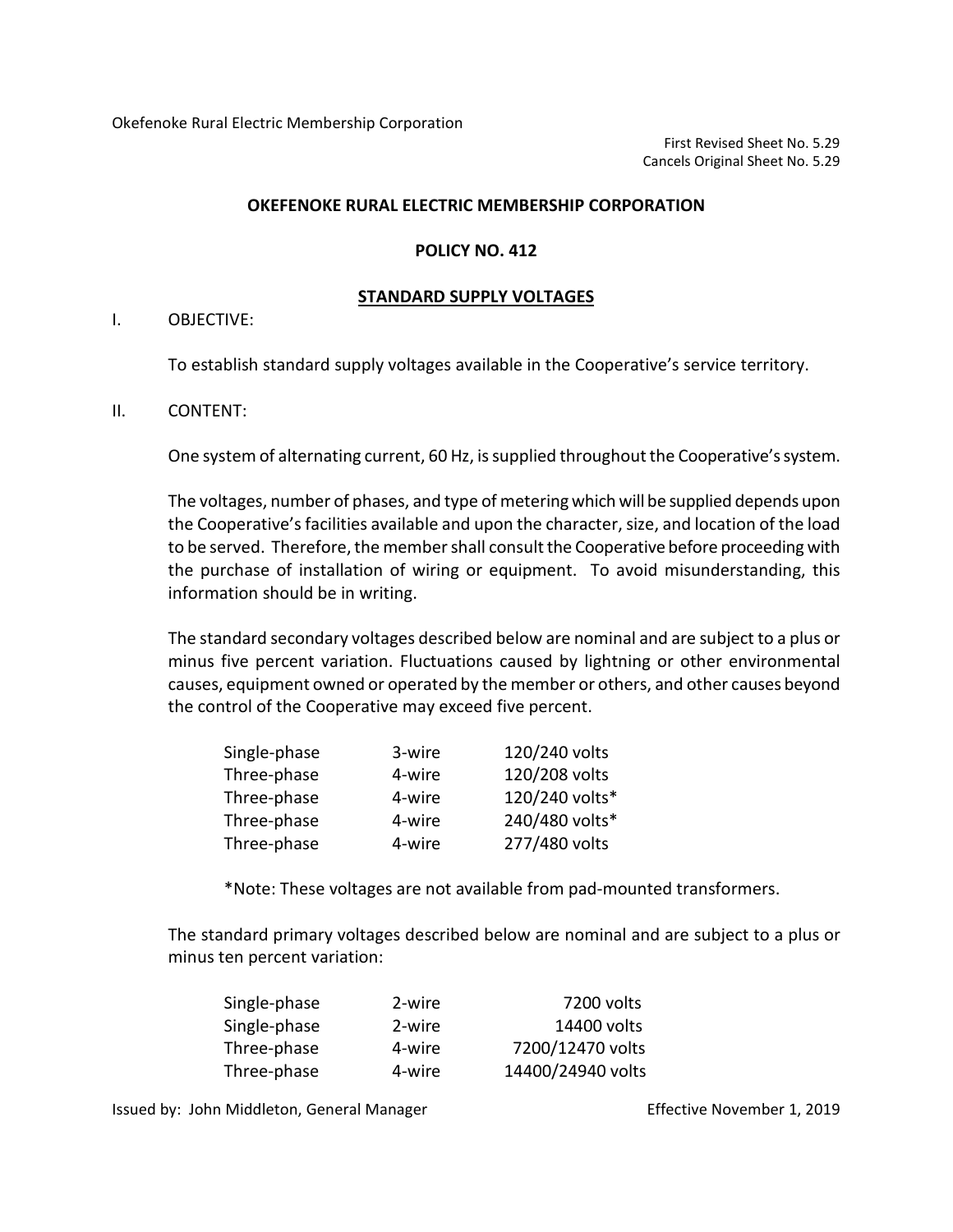Okefenoke Rural Electric Membership Corporation

First Revised Sheet No. 5.30 Cancels Original Sheet No. 5.30

Any member requiring non-standard voltage may be responsible for the costs of the required equipment and/or redundant equipment necessary to provide the non-standard voltage.

It will not be considered a violation when voltages outside of the prescribed limits are caused by any of the following:

- 1. Action of the elements;
- 2. Service interruptions;
- 3. Temporary separation of parts of the system from the main system;
- 4. Infrequent fluctuations not exceeding five minutes duration;
- 5. Other causes beyond the control of the Cooperative.
- III. APPLICABILITY:

This policy applies to all members and services of the Cooperative.

IV. RESPONSIBILITY:

It shall be the responsibility of the General Manager or designee to carry out the provisions of this policy.

| Date Approved:         | September 26, 2019 |
|------------------------|--------------------|
| Supersedes:            | April 26, 1994     |
| <b>Effective Date:</b> | November 1, 2019   |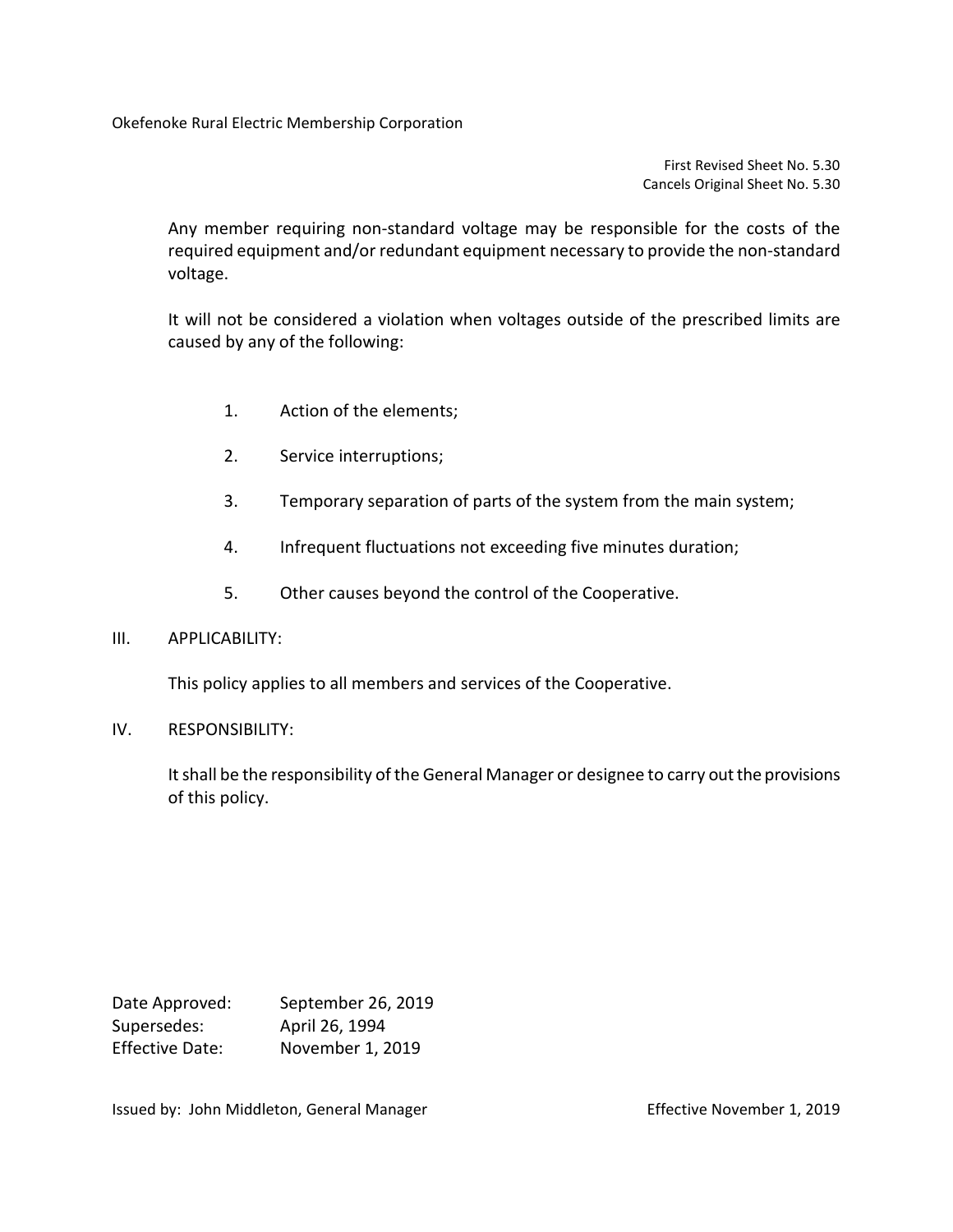### **POLICY NO. 413**

#### **COOPERATIVE'S LIABILITY**

### I. OBJECTIVE:

To establish policy to limit the liability of the Cooperative for damages that occur due to acts or occurrences beyond the control of the Cooperative.

### II. CONTENT:

The Cooperative will use reasonable diligence in furnishing a regular and uninterrupted supply of energy, but does not guarantee uninterrupted service. The Cooperative shall not be liable for damages in case such supply should be interrupted or fail by reason of an act of God, the public enemy, sabotage, accidents, labor disputes, orders or acts of civil or military authority, breakdowns or injury to the machinery, transmission lines, distributions lines or other facilities of the company, extraordinary repairs of any other cause whatsoever, or, by reason of any act of the Cooperative including the interruption of service to any consumer, taken to prevent or limit the extent or duration of interruption, instability or disturbance on the electric system of the Cooperative or any electric system interconnected, directly or indirectly, with the Cooperative's system, whenever such act is necessary or indicated in the sole judgment of the Cooperative. The Cooperative shall not be liable for damages to a member's premises, including but not limited to a member's electronic equipment, caused by lightning or other sources of voltage fluctuation not reasonably under the Cooperative's control, even when transmitted over or through the Cooperative's transmission and/or distribution lines to the member's premises.

Unless otherwise provided in a contract between the Cooperative and the member, the point at which service is delivered by the Cooperative to the member, to be known as "delivery point", shall be the point at which the member's facilities are connected to the Cooperative's facilities. The Cooperative shall not be liable for any loss, injury or damage resulting from the member's use of his equipment or occasioned by the energy furnished by the Cooperative beyond the delivery point.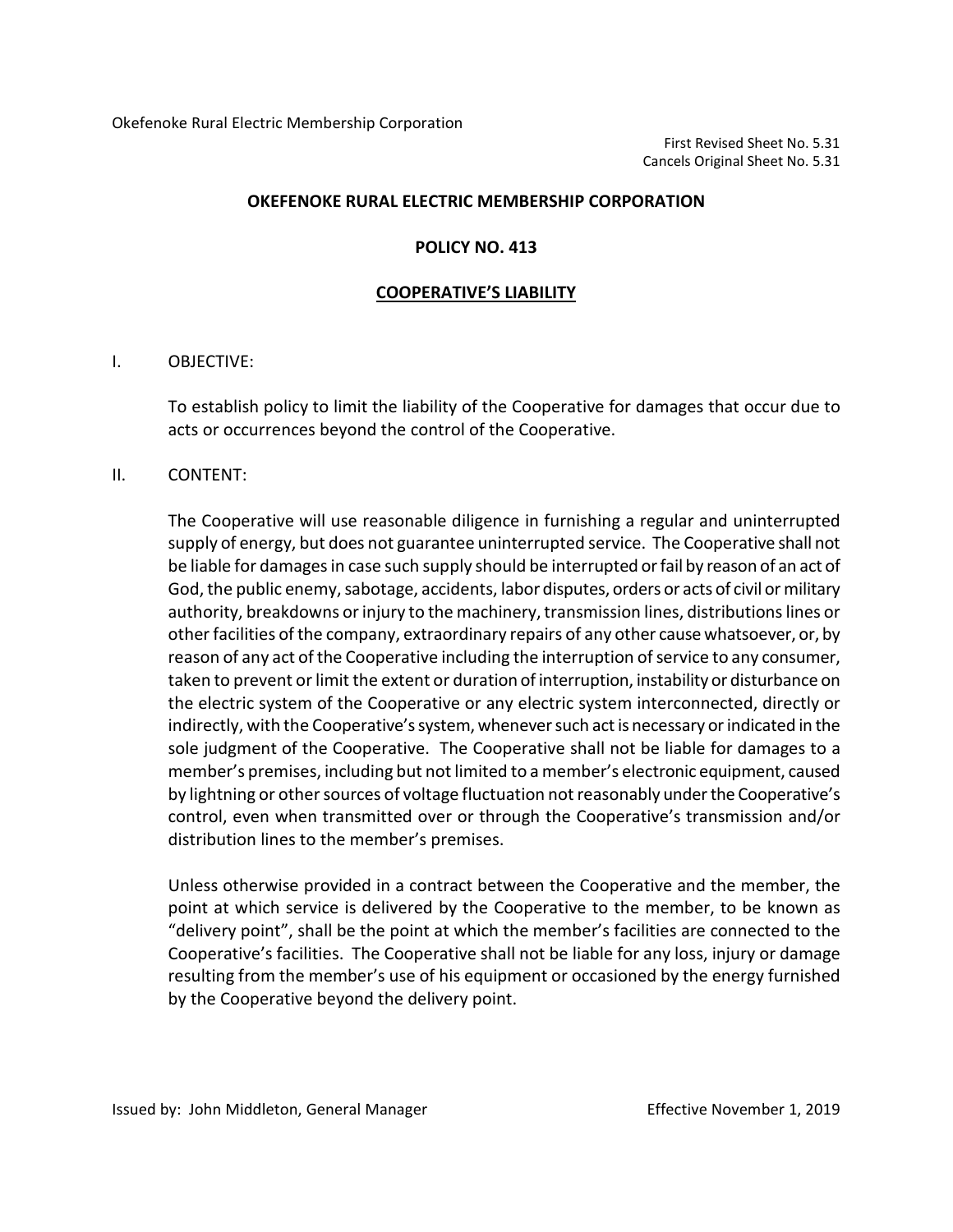Okefenoke Rural Electric Membership Corporation

First Revised Sheet No. 5.32 Cancels Original Sheet No. 5.32

The member shall provide and maintain suitable protective devices on his equipment to prevent any loss, injury or damage that might result from single-phasing conditions or any other fluctuation or irregularity in the supply of energy. The Cooperative shall not be liable for any loss, injury or damage resulting from a single-phasing condition or any other fluctuation or irregularity in the supply of energy.

## III. APPLICABILITY:

This policy applies to all members and services of the Cooperative.

## IV. RESPONSIBILITY:

It shall be the responsibility of the General Manager or designee to carry out the provisions of this policy.

Date Approved: September 26, 2019 Supersedes: April 26, 1994 Effective Date: November 1, 2019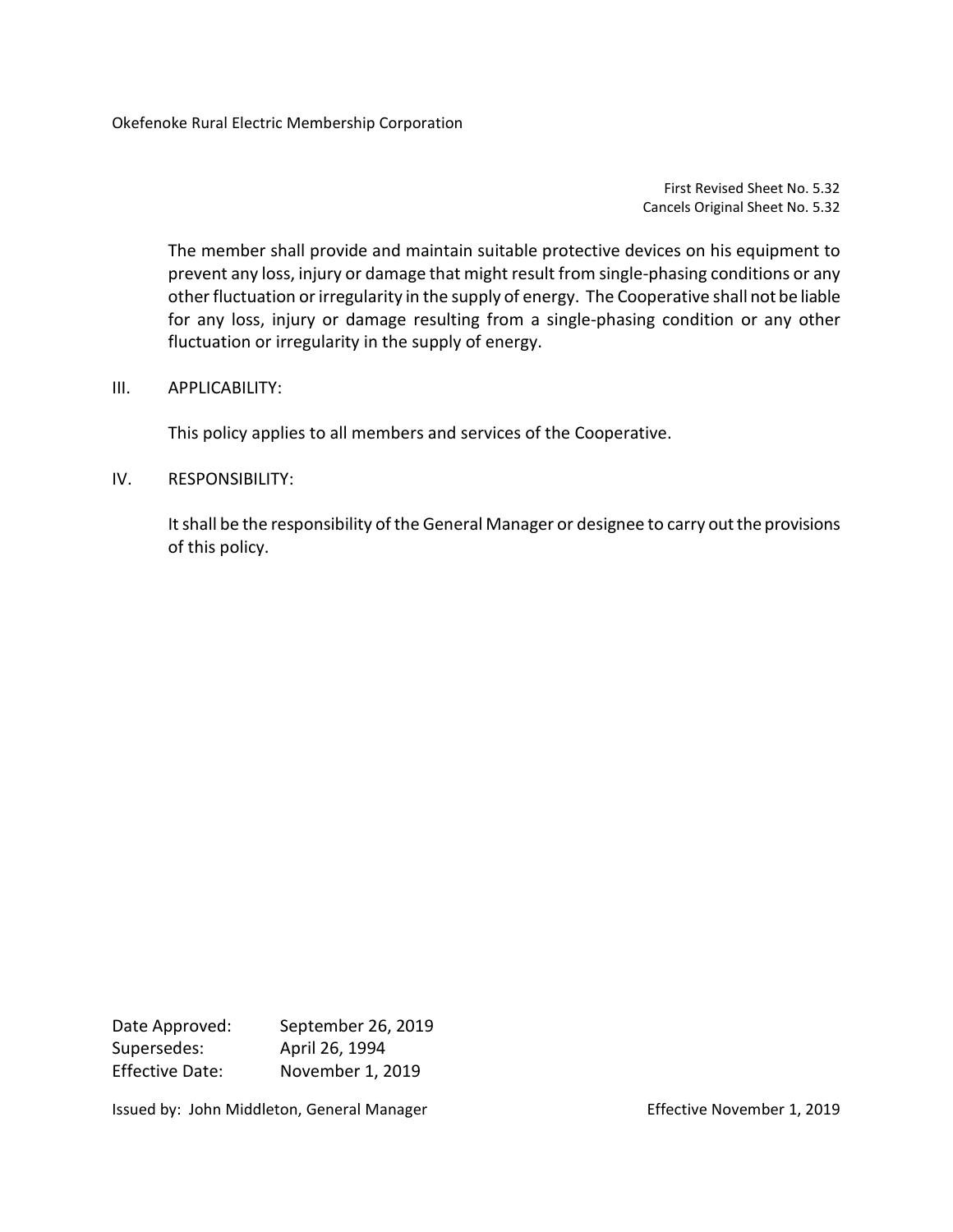Okefenoke Rural Electric Membership Corporation

First Revised Sheet No. 5.33 Cancels Original Sheet No. 5.33

## **OKEFENOKE RURAL ELECTRIC MEMBERSHIP CORPORATION**

## **POLICY NO. 414**

## **CO-GENERATION**

## I. OBJECTIVE:

To establish guidelines for any Cooperative member desiring to co-generate electric energy.

## II. CONTENT:

Any member wishing to become a co-generator or small power producer shall meet all rules and regulations of the Public Utility Regulatory Policies Act of 1978 (PURPA) Sections 201 and 210, the Federal Energy Regulatory Commission (FERC) Order No. 70 issued March 13, 1980 (45FR17959), and the Cooperative.

III. APPLICABILITY:

This policy applies to any member of the Cooperative desiring to become a co-generator.

IV. RESPONSIBILITY:

It shall be the responsibility of the General Manager or designee to carry out the provisions of this policy.

| Date Approved:         | September 26, 2019 |
|------------------------|--------------------|
| Supersedes:            | April 26, 1994     |
| <b>Effective Date:</b> | November 1, 2019   |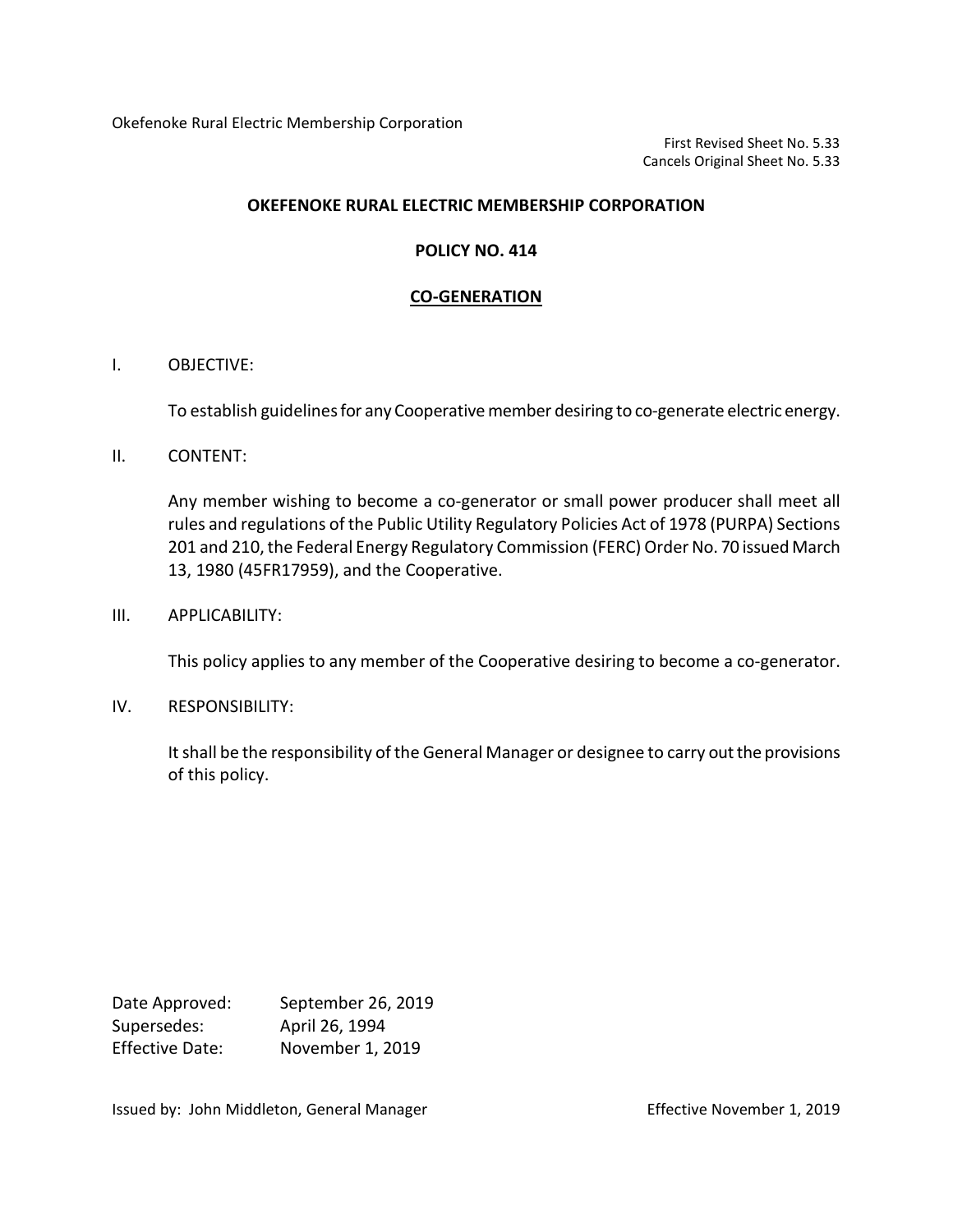## **POLICY NO. 415**

## **RESALE OF POWER**

## I. OBJECTIVE:

To prohibit resale of electricity by members of the Cooperative.

## II. CONTENT:

Membersshall not directly resell energy for any purpose, unless said member is an "electric light and power company", subject to the general supervision of the Georgia Public Service Commission, as defined in the Official Code of Georgia 46-2-20 or an "electric utility" as defined in Florida Statutes 366.02. Members shall not divert electric energy to other premises or use it for purposes other than those permitted by the bylaws, rules and regulations of the Cooperative, and by state or local laws, rules, and codes.

## III. APPLICABILITY:

This policy applies to all members and services of the Cooperative.

## IV. RESPONSIBILITY:

It shall be the responsibility of the General Manager or designee to carry out the provisions of this policy.

| Date Approved:         | September 26, 2019 |
|------------------------|--------------------|
| Supersedes:            | March 23, 2010     |
| <b>Effective Date:</b> | November 1, 2019   |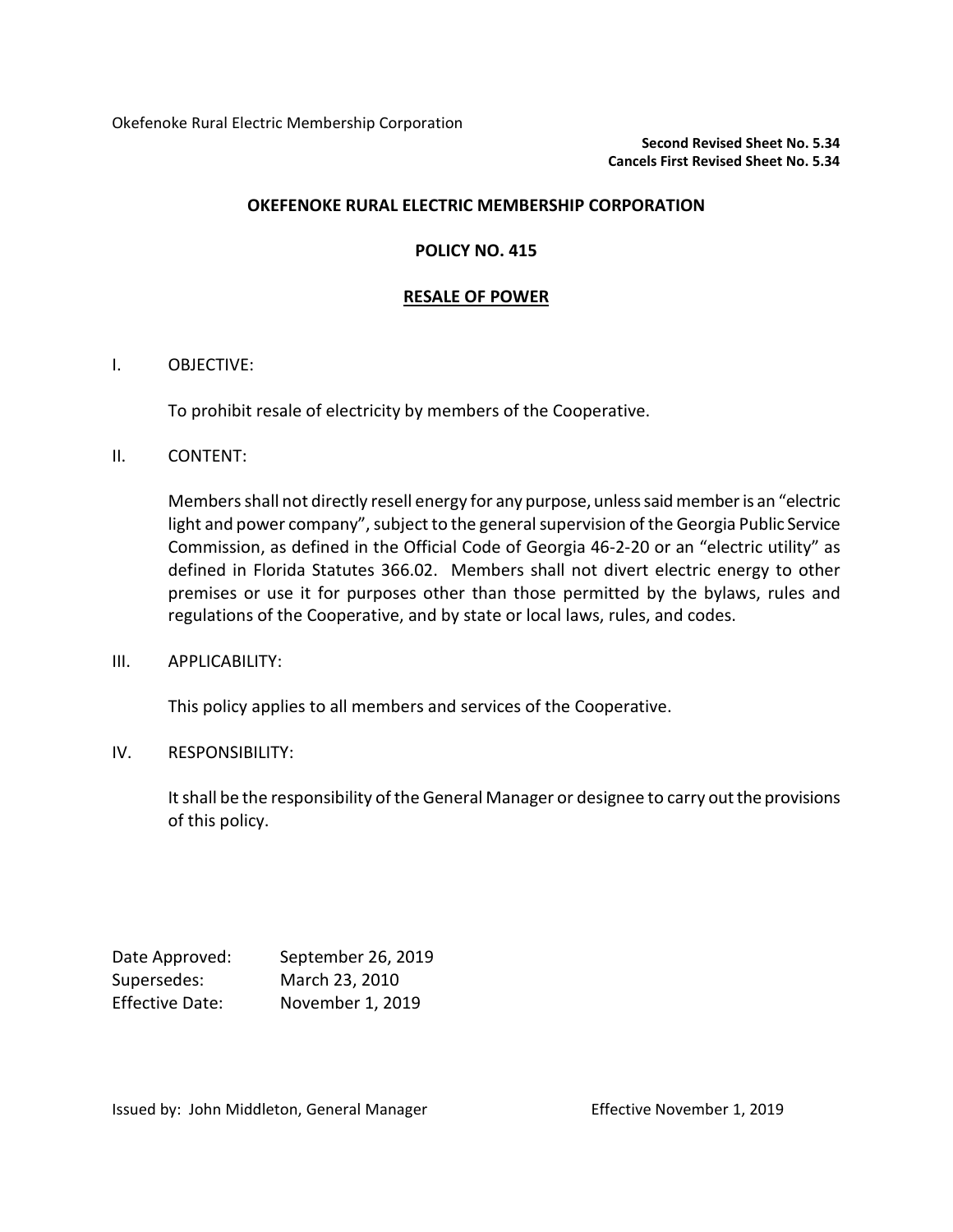#### **POLICY NO. 416**

#### **SERVICE CONNECTIONS, MEMBER WIRING, MEMBER EQUIPMENT**

I. OBJECTIVE:

To establish policy that ensures adequacy and proper installation of member wiring and equipment.

- II. CONTENT:
	- A. Service Connections
		- 1. The Cooperative will furnish and install only one service drop to a metered point. The member must furnish a point of attachment for the Cooperative's service facilities which will meet the National Electrical Safety Code, the National Electric Code, State, local and Cooperative requirements.
		- 2. The point of attachment furnished by the member must be designated by the Cooperative to ensure construction at a reasonable cost and in accordance with sound engineering practices.
		- 3. The Cooperative's responsibility for installation, maintenance, inspection, oversight and/or control of service facilities (except load management devices) shall not extend beyond the point of attachment to the member's building, central distribution point, or the electric power measuring device.
		- 4. When the member's service requirements are of such nature that a point of attachment must be located on a pole, the member will be responsible for furnishing and installing the pole.
		- 5. No more than one residence, mobile home or separate business will be served through one meter.
		- 6. All service facilities and equipment constructed and installed by the Cooperative shall remain the sole property of the Cooperative and shall not become part of the property of premises to which said facilities are attached or on which said facilities are constructed.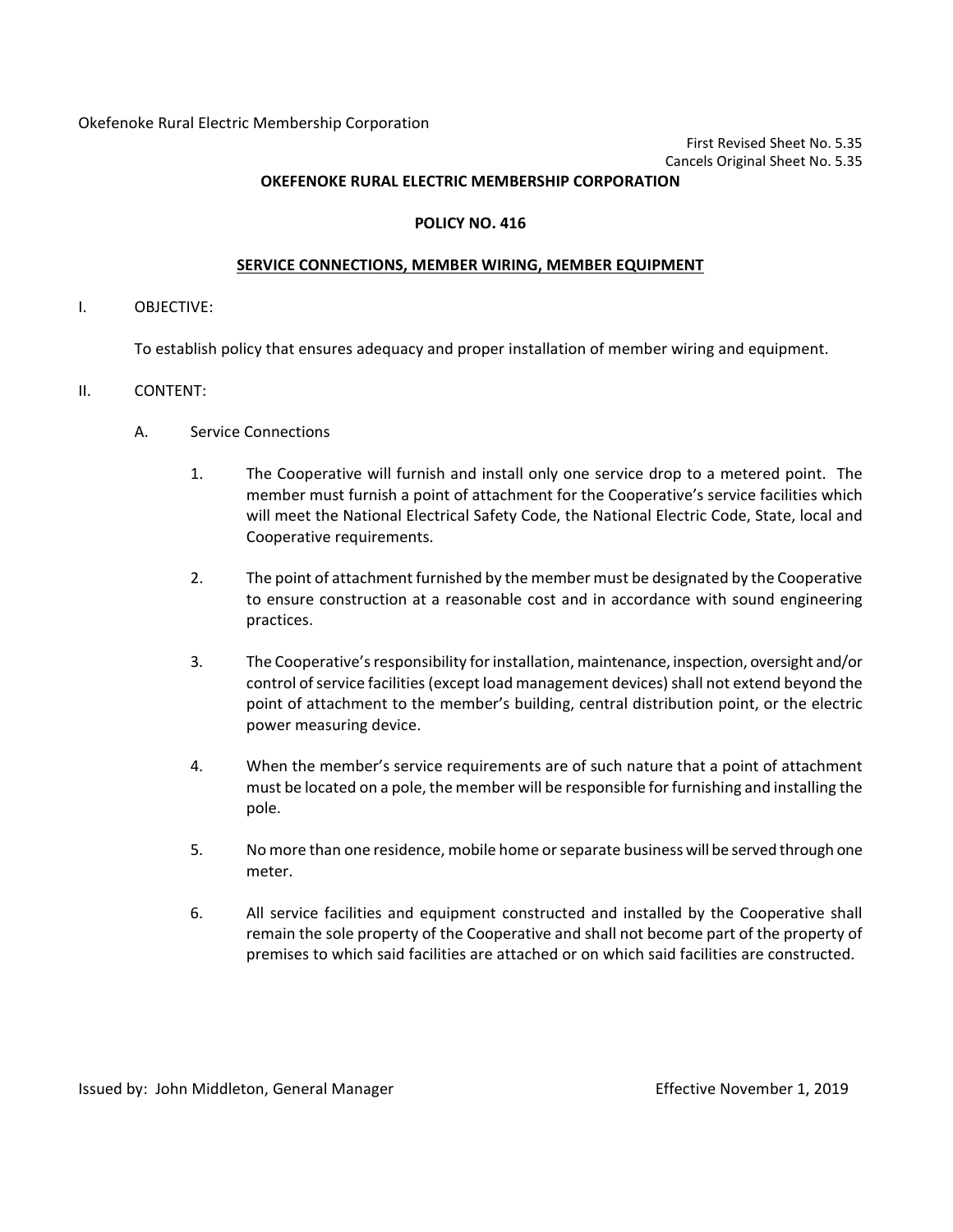### Okefenoke Rural Electric Membership Corporation

First Revised Sheet No. 5.36 Cancels Original Sheet No. 5.36

- B. General Wiring Requirements
	- 1. The Cooperative's responsibility extends only to the supplying of service at the point of attachment. Any change to electrical installations must meet standards of the National Electrical Code, Sate, County, Local, and Cooperative requirements.
	- 2. The member assumes full responsibility for the power on member's premises from the point of attachment thereof and for the wires, apparatus, devices, and appurtenances thereon, used in connection with the service except for load management devices. The member shall indemnify, save harmless, and defend the Cooperative against all claims, demands, costs, expenses, losses, , damage or injury to persons or property in any manner directly or indirectly arising from, connected with, or growing out of, the transmission or use of power by the member at or on the member's side of the point of delivery.
	- 3. It is the responsibility of each member to cause all premises receiving electric service to become and remain wired in accordance with the specifications and requirements of the Cooperative, the National Electrical Code, and any requirement of local government agencies having jurisdiction over the installation of electric wiring.
	- 4. In the event of a known hazardous condition or potentially hazardous condition because of a violation of requirements, electric service will not be connected until the condition is corrected. In the event service is being received, service may be immediately discontinued. The member may also be notified by certified mail with copy to County or Local Inspector, if applicable, that if the deficiencies are not corrected in a reasonable time, service may be discontinued.
	- 5. Where applicable, members will be required to conform to existing State, County and local wiring regulations.
- C. Member Equipment
	- 1. In order for the Cooperative to provide proper voltage and give the best service possible, it is important that members consult the Cooperative prior to motor installations other than motors used in normal home appliances. The Cooperative should also be notified prior to the installation of larger heating and air-conditioning units (5 ton and larger), or large electric motors (5 horsepower or larger). This will provide the Cooperative representatives the opportunity to verify that adequate transformer and service wire capacity is provided to service the member's new equipment. All motor installations on the Cooperative's lines must conform to the rules and regulations as set forth in the National Electrical Code, and such other codes as may be applicable. All motors, single and three-phase, above ten (10) horsepower must be approved by the Cooperative before installation. It is characteristic of most electric motors to draw a heavy momentary current when starting, resulting in many cases in variation of the voltage supplied to the other members who receive service from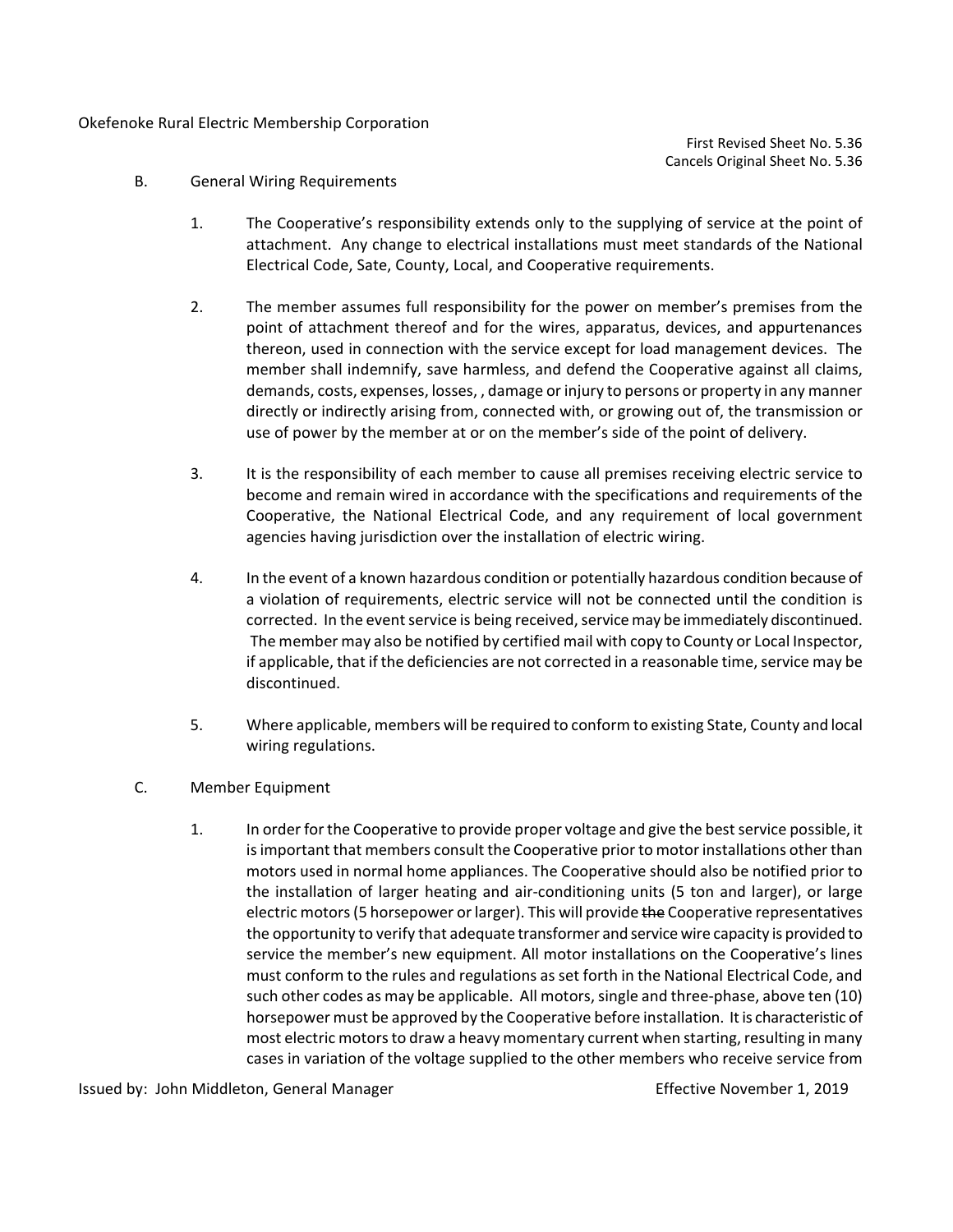First Revised Sheet No. 5.37 Cancels Original Sheet No. 5.37

the same circuits or transformer. The Cooperative shall require the consumer to limit, when necessary, the amount of starting current which may be drawn by a motor. The direction of phase rotation and the continuity of all three-phase currents are guarded with great care, but the Cooperative cannot guarantee against accidental or temporary change in phase rotation or phase failure. Therefore, all motors or other apparatus requiring unchanged phase rotation and/or continuity of three-phase supply shall be equipped with suitable protection against such reversal or phase failure.

- 2. Where auxiliary or standby power is installed by the member to provide emergency power, parallel operation of the member's generating equipment with the Cooperative's system will not be allowed. A double throw switch must be used to prevent possible injury to Cooperative workmen by making it impossible for power to be fed back into the main line from the emergency generator. Any generator found connected to wiring system without an approved double throw switch shall be cause for disconnecting service.
- 3. Members desiring to operate electric welders or other devices with high inrush or fluctuating currents must supply the Cooperative with information regarding the electrical characteristics of the equipment. Service will not be allowed to equipment which adversely affects the Cooperative's equipment or the service to the members. The Cooperative should be consulted before the purchase or installation of the equipment.
- 4. Members shall ensure that the Member's equipment does not cause objectionable voltage flicker, harmonics, or other spurious signals to be injected onto the Cooperative's facilities.
- 5. The member shall own, maintain, and operate all substations and transforming equipment where voltage, phase, or frequency is desired other than that under which service is rendered and metered. All protective devices required by these installations shall be provided by the member and at the member's sole expense.

## III. APPLICABILITY:

This policy applies to all members and services of the Cooperative.

## IV. RESPONSIBILITY:

It shall be the responsibility of the General Manager or designee to carry out the provisions of this policy.

| Date Adopted:          | September 26, 2019 |
|------------------------|--------------------|
| Supersedes:            | April 26, 1994     |
| <b>Effective Date:</b> | November 1, 2019   |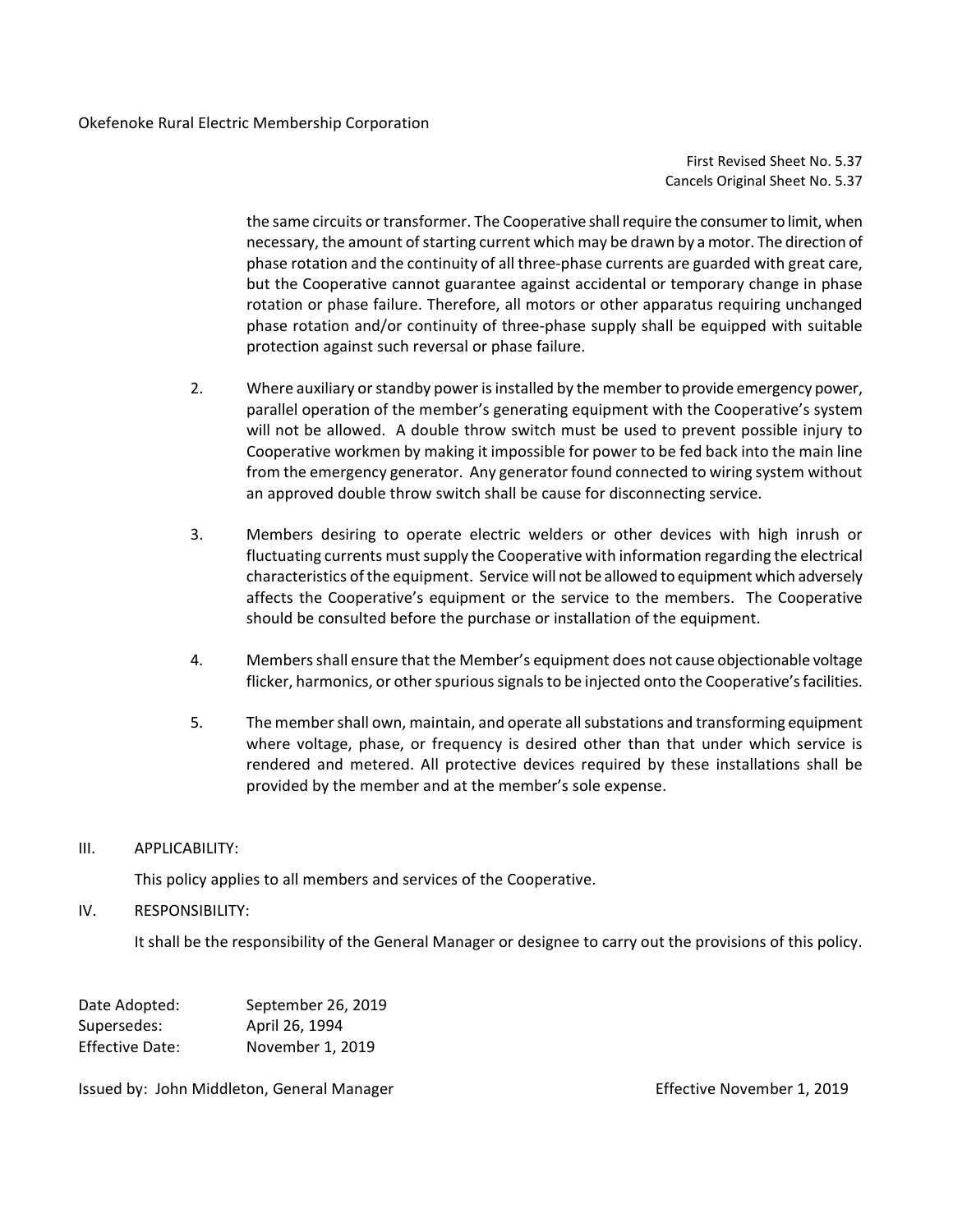#### **POLICY NO. 417**

#### **ELECTRIC METERING EQUIPMENT**

#### I. OBJECTIVE:

To establish policy for the application and installation of electric metering equipment.

#### II. CONTENT:

All meter bases should be installed on an exterior surface or pole as nearly as possible at eye level. Upon receipt of the application for a new service, an authorized representative of the Cooperative shall approve the location of the meter center in a mutually agreeable location.

All meter installations shall be made in accordance with the National Electric Code and all other applicable codes.

All meters shall be placed ahead of all switches and protective devices unless otherwise agreed to by the Cooperative.

For large single-phase installations of over 200 amperes or for three-phase installations, the Cooperative shall specify the type of metering equipment required before installation of same.

In case of new line construction requiring the relocation of the meter, said relocation shall be at the expense of the Cooperative.

An electric meter that becomes enclosed inside a structure or becomes inaccessible to the Cooperative for any reason, shall be relocated to a Cooperative-approved, accessible location at the expense of the member.

The Cooperative will normally furnish a single meter for each class of service at the point of connection to the member's premises. Any member desiring service at two or more separately metered points of connection to the distribution system shall be billed separately at each such point and the metered energy consumption of such members shall not be combined for billing purposes.

Current transformer metering will be used when the magnitude of the load to be served warrants installation ofsuch equipment. However, if requested by member simply for member's convenience, member shall pay additional costs associated with the current transformer metering installation and maintenance.

#### III. APPLICABILITY:

This policy applies to all members and services of the Cooperative.

#### IV. RESPONSIBILITY:

The General Manager or his designee shall be responsible for carrying out the provisions of this policy.

| Date Adopted:          | September 26, 2019 |
|------------------------|--------------------|
| Supersedes:            | April 26, 1994     |
| <b>Effective Date:</b> | November 1, 2019   |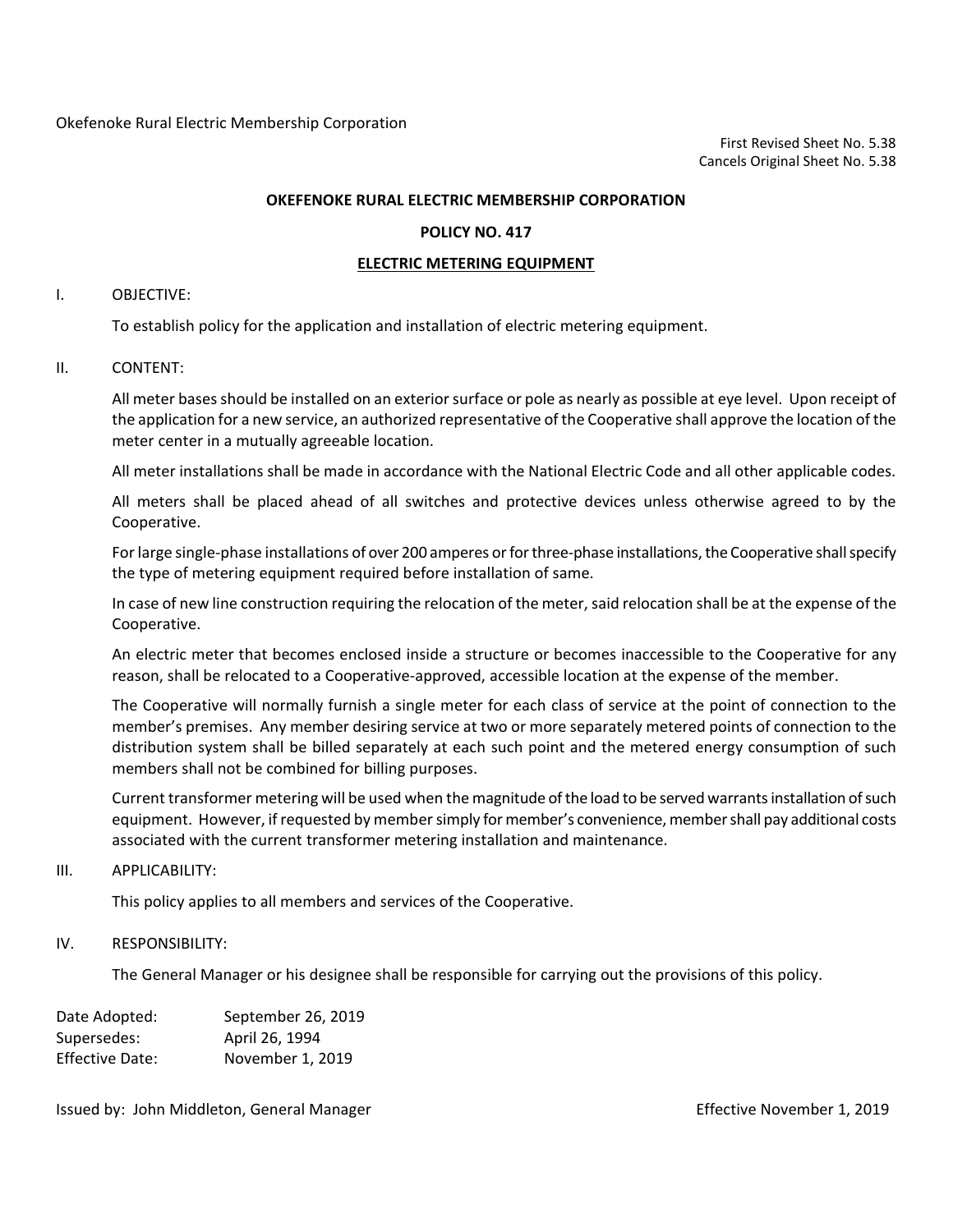## **POLICY NO. 418**

## **SAFEGUARDS AGAINST HIGH VOLTAGE LINES**

## I. OBJECTIVE:

To establish policy assuring compliance with the Georgia High Voltage Safety Act.

## II. CONTENT:

A Purpose of The Act

The purpose of the High Voltage Safety Act (Georgia Code 46-3-30) is to prevent injury to persons or property, and interruptions of utility service resulting from accidental or inadvertent contact with high voltage electrical lines. High voltage electrical lines are defined as overhead high voltage lines in excess of 750 volts between conductors or from any conductor to ground. The Act provides that no work shall be done in the vicinity of such lines unless and until the Cooperative or the Utilities Protection Center (phone number "811" or 1- 800-282-7411) has been notified of such work and the Cooperative has taken one of the following safety measures:

- 1. De-energizing and grounding the line
- 2. Relocating the line
- 3. Installing protective covering or mechanical barriers
- B Applicability of The Act

The High Voltage Safety Act applies to a person or entity in pursuit of his trade or business.

Even though private citizens working on their own property are exempted by this law they shall receive the same response that a person in pursuit of a trade or business would receive.

Any telephone company, cable television company, or other entity which has a joint use contract with the Cooperative is exempted from this act.

C. Compliance with The Act

No person in pursuit of a trade or business shall commence any work within ten feet of any high voltage line unless and until the person responsible for the work has given notice to the Utilities Protection Center during its regular business hours at least 72 hours (excluding weekends and holidays) prior to commencing work.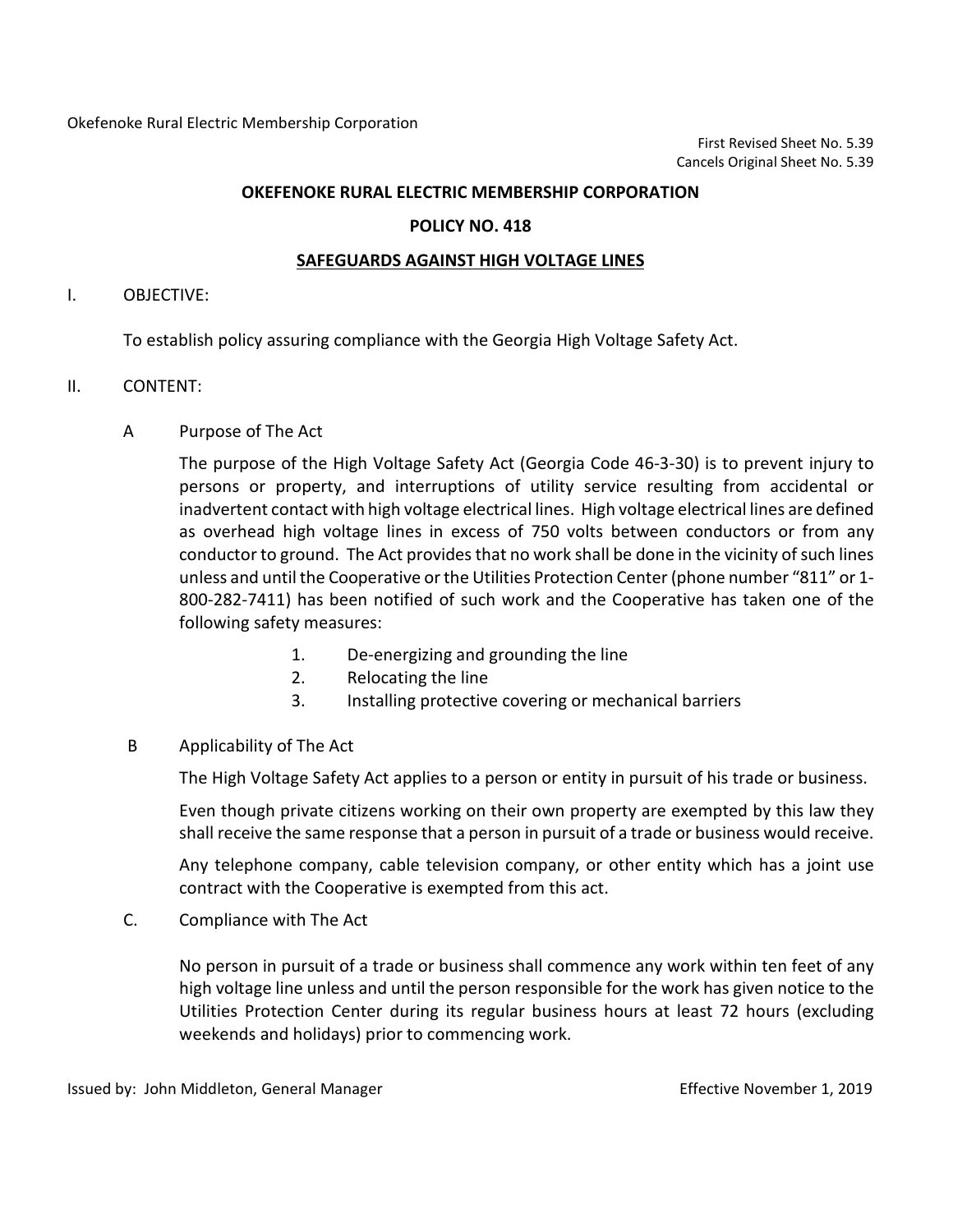# First Revised Sheet No. 5.40 Cancels Original Sheet No. 5.40

If the Cooperative is contacted directly by a person in pursuit of a trade or business concerning work to be performed within ten feet of a high voltage line within the State of Georgia, the Cooperative shall direct the person to the Utilities Protection Center to comply with the law before commencing any work. If the work to be performed is within the State of Florida, the Cooperative shall deal directly with the person making the request.

The Utilities Protection Center will forward to the Cooperative all notices involving Cooperative owned high voltage lines. After receiving notification from the Utilities Protection Center, the Cooperative shall contact the person whose name is given on the Utilities Protection Center notice within a reasonable time.

Information shall be maintained by the Cooperative of actions of the person doing the work in connection with the Act. The following arrangements should be discussed and agreed upon in writing and recorded for the safety precautions required:

- 1. Date and Time
- 2. Name of Owner and Firm
- 3. Name of Person
- 4. Coordination of the work schedule
- 5. Type of work and equipment to be utilized
- 6. Evaluating safeguard deemed to be most feasible under the circumstances
- 7. The specific lines affected by this notification shall be identified, and instructions given that if work is to be done within ten feet of other lines located near the work site, additional notification is necessary.
- 8. Payment and costs to affect such safety precautions if applicable.
- D. Reimbursement of Costs Incurred by The Cooperative

The person or firm planning to perform work near a high voltage line shall be required to reimburse the Cooperative for costs incurred in affecting necessary safety precautions. Such costs shall be determined by an hourly rate for labor and equipment as set forth in Policy No. 409, Fees Schedule. If relocation of facilities is required, the cost of any unsalvageable material shall be recouped in addition to the labor and equipment charges.

The Cooperative shall maintain sole discretion as to the most appropriate safeguard, and as to the men and equipment required to effect the necessary safety precautions.

The cost of providing temporary precautionary measures shall be borne by the Cooperative when: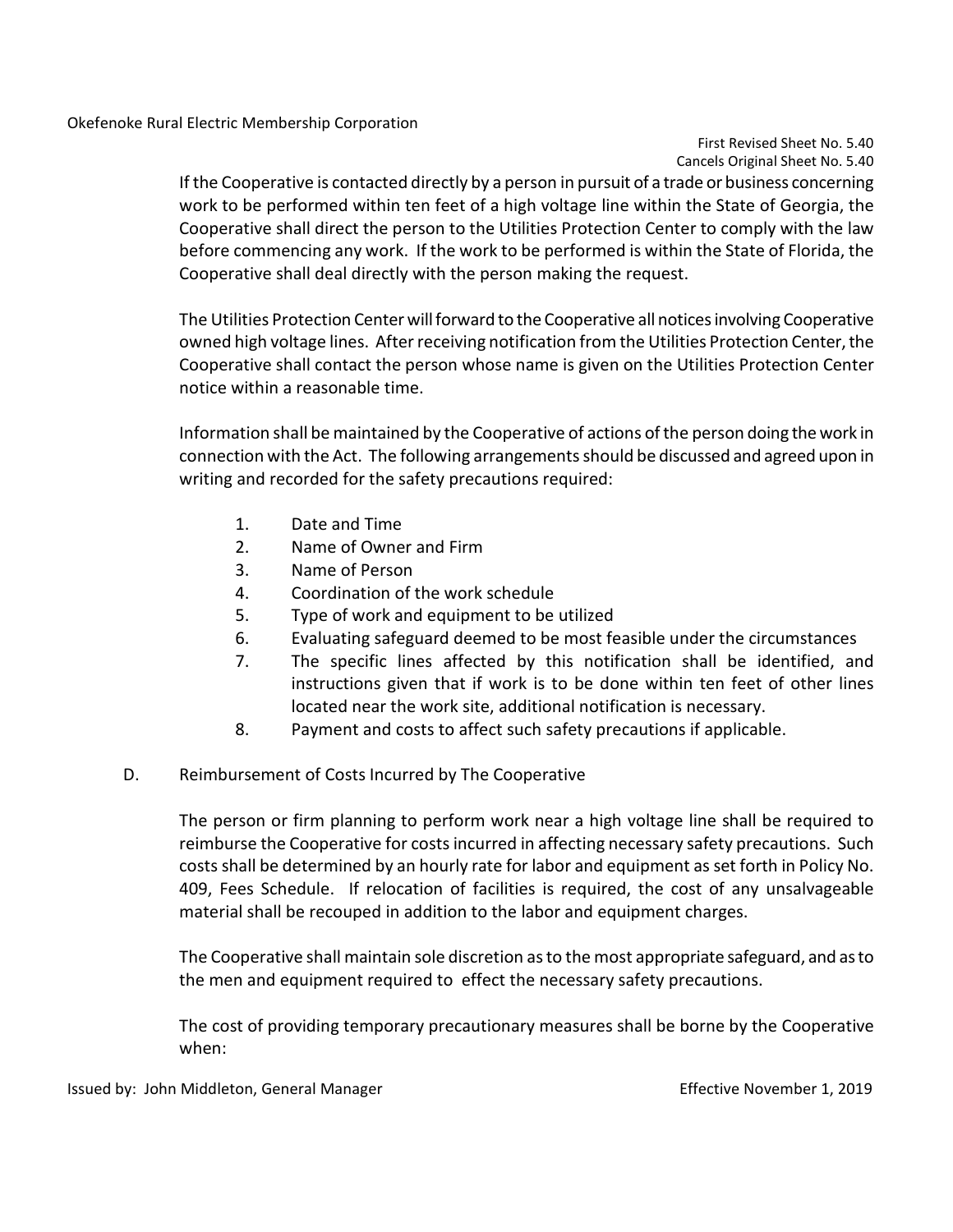Okefenoke Rural Electric Membership Corporation

First Revised Sheet No. 5.41 Cancels Original Sheet No. 5.41

- 1. During public highway construction, high voltage electric lines are located upon public highways or roads (state or county), and
- 2. The construction is undertaken pursuant to a permit issued by the state or county and neither the state or county received consideration for the permit.
	- NOTE: Even though no cost is associated with the above, the law still requires the person that is to perform the work to contact the Utilities Protection Center.
- E. Refusal to Enter an Agreement

If for any reason a person planning to work near a high voltage line refuses to enter an agreement as mentioned above, the Manager of Engineering Services or the Manager of Distribution Services (or designee) will explain the necessity for safety around Cooperative facilities and will take whatever steps are appropriate in an attempt to secure an agreement.

Also, the person to perform such work shall be made aware of the penalty if not in compliance with this Act:

- 1. Guilty of a misdemeanor
- 2. Upon conviction, a fine of \$1,000.00 for a first offense and \$3,000.00 for a second or subsequent offense.

If all attempts to reach an agreement fail, then steps shall be taken immediately to enjoin such person(s) from proceeding with any work in violation of the Act.

# III. APPLICABILITY:

This policy shall apply to all persons who perform work within ten feet of the Cooperative's high voltage lines, within the State of Georgia unless specifically exempted by the Act. In the case of work to be performed in the State of Florida, all persons shall be encouraged to comply with this policy. In any event the requirements of the National Electrical Safety Code must be adhered to.

# IV. RESPONSIBILITY:

It shall be the responsibility of the General Manager or designee to carry out the provisions of this policy.

| Date Adopted:                              | September 26, 2019 |
|--------------------------------------------|--------------------|
| Supersedes:                                | April 26, 1994     |
| <b>Effective Date:</b>                     | November 1, 2019   |
| Issued by: John Middleton, General Manager |                    |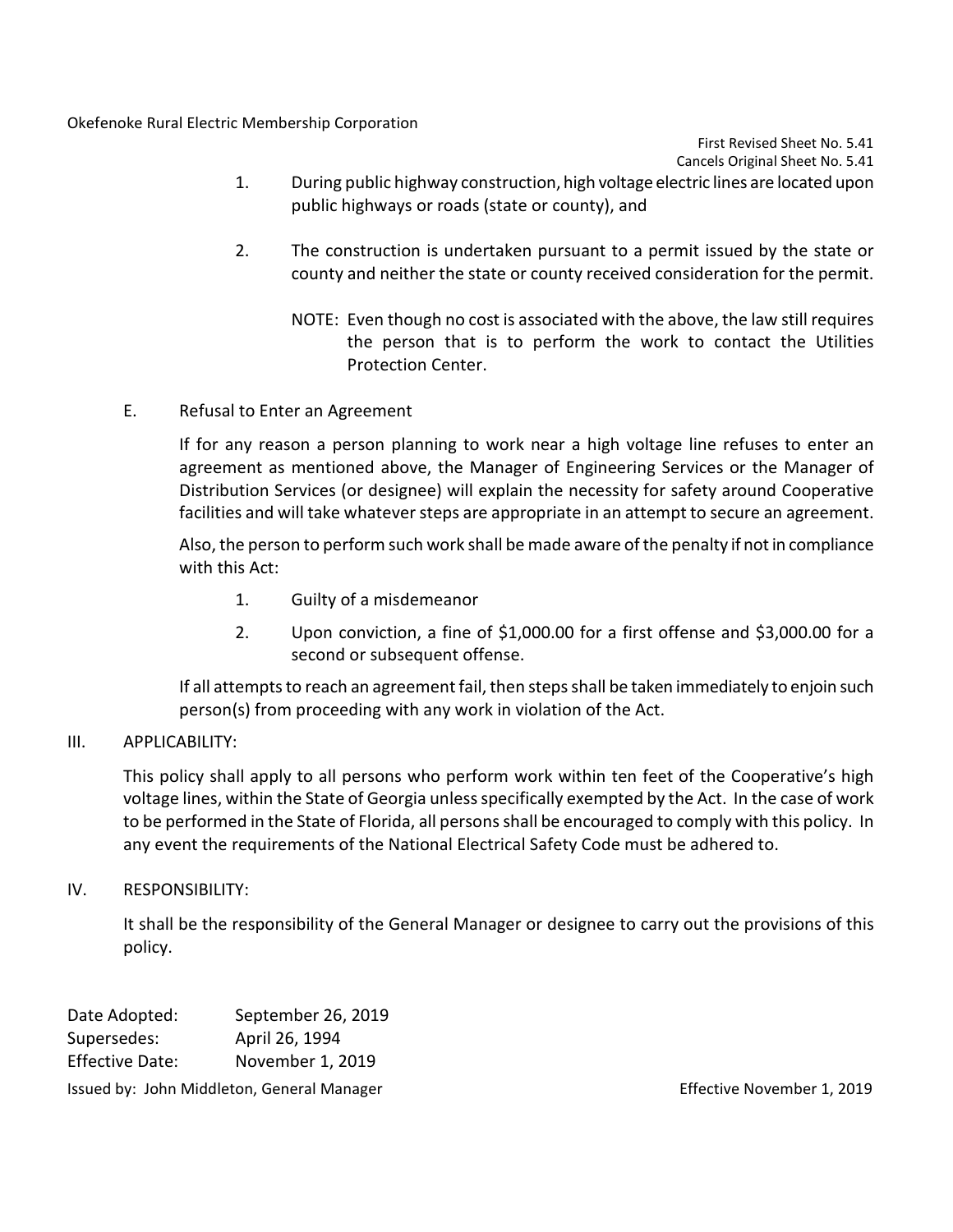## **POLICY NO. 419**

# **REIMBURSEMENT FOR RELOCATION, REPAIR OR REPLACEMENT OF FACILITIES AND MISCELLANEOUS SERVICES**

## I. OBJECTIVE:

To establish policy for recovering costs incurred in relocation, repair, or replacement of Cooperative facilities and for miscellaneous services performed by the Cooperative.

## II. CONTENT:

- A. Relocation of Cooperative Facilities
	- 1. When it is determined to be in the best interest of the Cooperative to relocate existing facilities, the Cooperative shall bear the cost of relocation. If the relocated facilities are not convenient to the existing service facilities of the member, the Cooperative will pay for relocation of the member's service facilities.
	- 2. If the Cooperative should be requested by a member or a third party to relocate or alter any overhead or underground facilities solely for benefit of the member or third party, the member or third party making the request shall bear the cost. Any relocation or alteration must meet all code requirements and sound engineering practices.
	- 3. Costs relating to the replacement of existing overhead facilities with underground shall be borne by the member requesting such replacement.
	- 4. Should the member request the relocation, replacement, or upgrade of a functioning Outdoor Lighting fixture and/or pole, the appropriate fees outlined in Policy No. 409 and Policy No. 410 shall apply.
	- 5. If the relocation or alteration is requested by a State Department of Transportation or a County Road Department, the Cooperative will participate in the cost of the project on a pro rata basis to the extent that the existing facilities were constructed on state or county rights-of-way.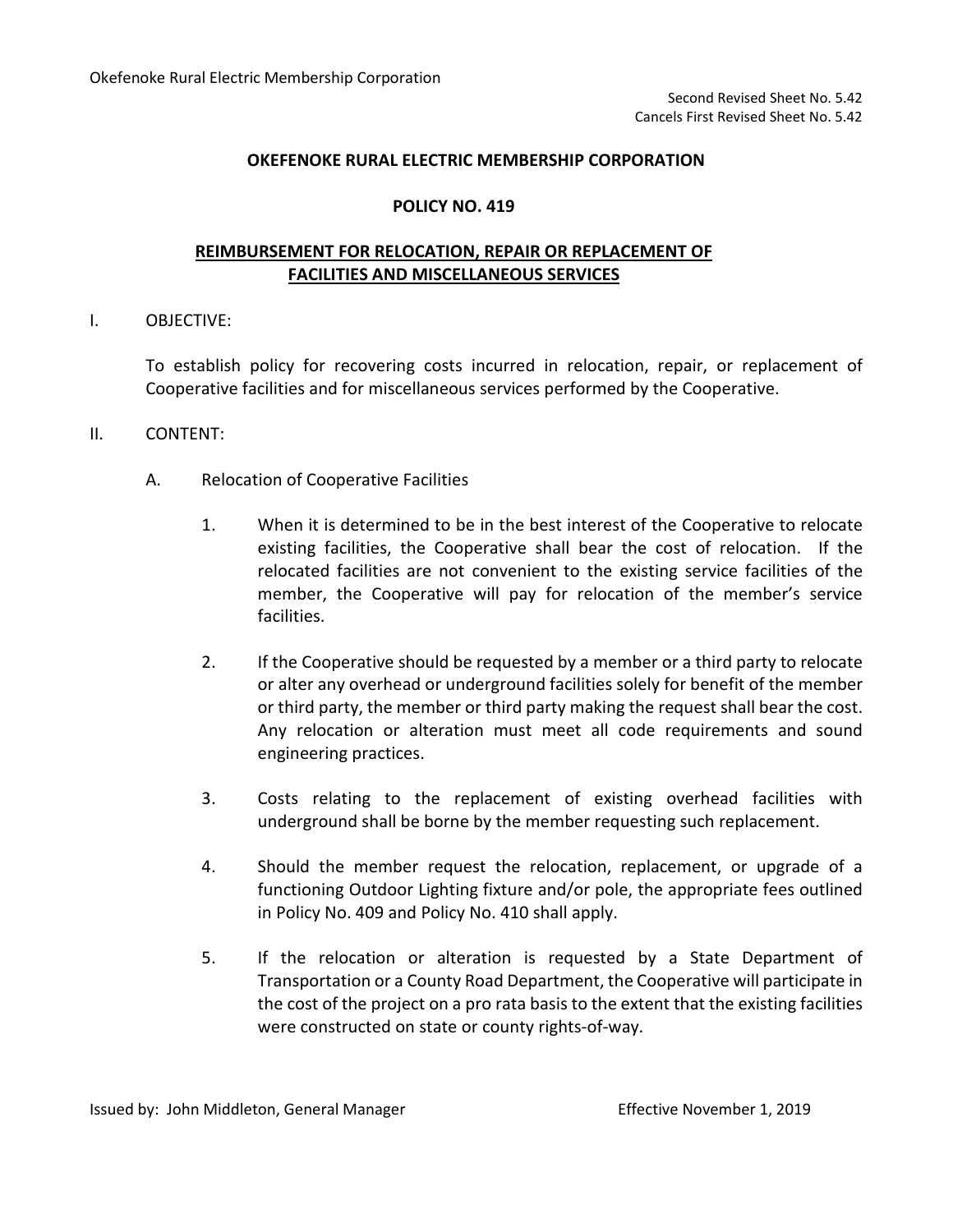B. Repair or Replacement of Cooperative Facilities

If Cooperative facilities require repair or replacement due to damage caused by accident or negligence of a member or third party, the member or third party causing the damage shall bear the cost for necessary repair or replacement. Such cost shall be the cost of materials used plus labor and equipment costs as determined in accordance with Policy No. 409.

C. Miscellaneous Services Performed

When the Cooperative shall from time to time provide escort services for house movers or similar entities, the firm or individual requesting such service shall be billed at the labor and equipment rates specified in Policy No. 409. These same labor and equipment rates shall apply to any other miscellaneous services that the Cooperative may elect to perform.

If the Cooperative's employee(s) are dispatched to repair Cooperative equipment or restore service at a member's premises and there was no problem on the Cooperative's part of the service, the member shall be billed a Service Call Fee as specified in Policy No. 409.

If the Cooperative's construction crew is dispatched to build, alter and/or remove facilities at a premise and is unable to perform the scheduled work because the premise does not meet all necessary requirements for service or a request is made to cancel, postpone or change after the crew is on the premise, a Construction Mobilization Fee shall be required and billed to the account. If the work is to be rescheduled, the fee must be paid before the work is performed.

## III. APPLICABILITY:

This policy shall apply to all parties causing damage to or requesting relocation of Cooperative facilities and to all parties for whom the Cooperative may elect to perform miscellaneous services.

## IV. RESPONSIBILITY:

It shall be the responsibility of the General Manager or designee to carry out the provisions of this policy.

| Date Adopted:          | September 26, 2019 |
|------------------------|--------------------|
| Supersedes:            | July 26, 2016      |
| <b>Effective Date:</b> | November 1, 2019   |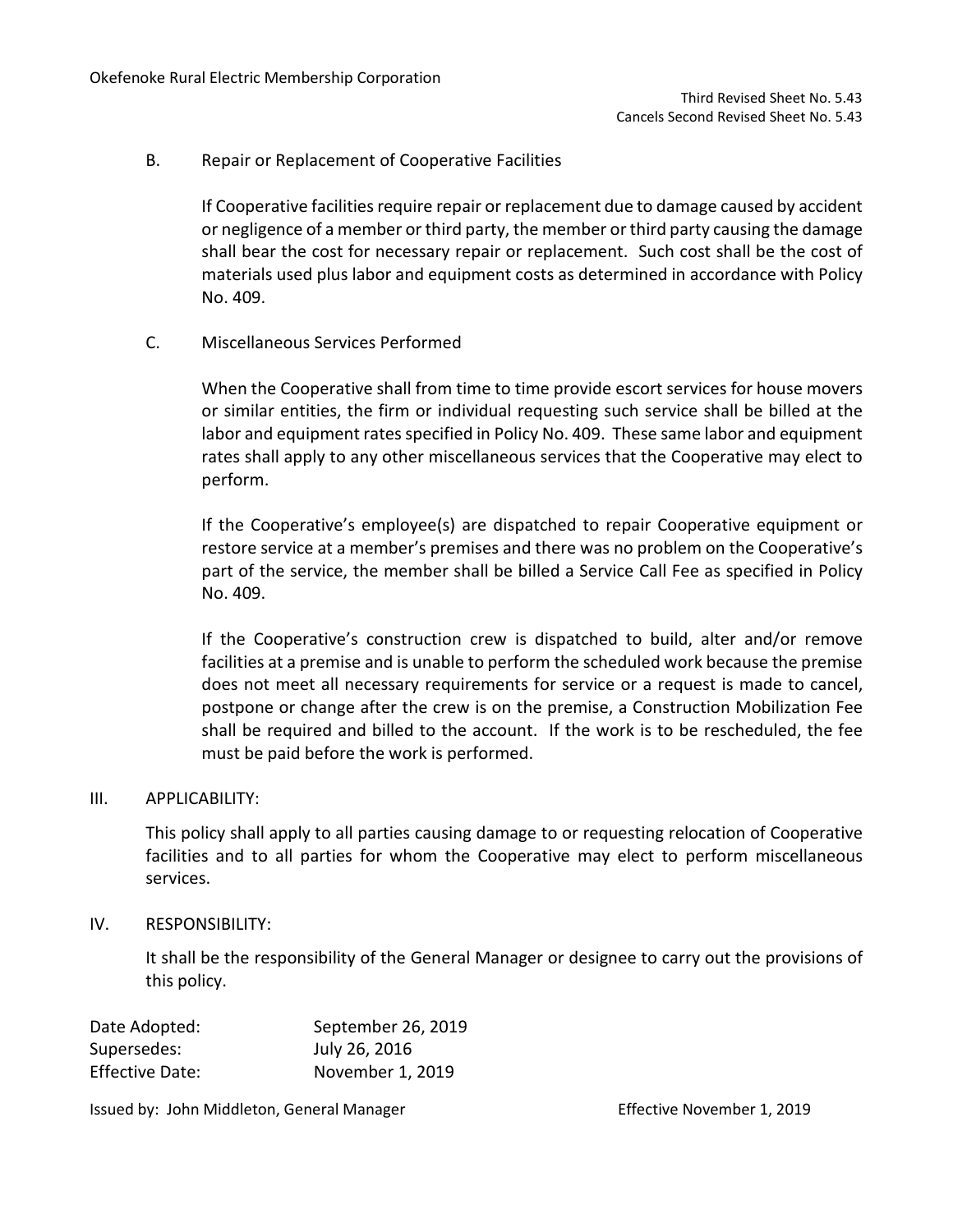## **POLICY NO. 420**

### **ECONOMIC DEVELOPMENT**

## I. OBJECTIVE:

To establish policy for OREMC involvement in promoting economic development within our service territory which results in the increased sale of electricity and/or the betterment of the quality of life for our members.

## II. CONTENT:

We at OREMC recognize that the economic survival of rural areas in America today mandates that a unified and professional approach must be made towards economic development. It is imperative that all entities of a community bring together their respective resources for the purpose of attracting new industry, improving infrastructure and generally meeting the current and future economic needs of that community. This calls for a commitment to the economic development process by OREMC.

The management and staff of OREMC will take an active role in any Chamber of Commerce, Development Authority, or other local body which they deem promotes their knowledge of and input into the local economic development process. They will advise the Board of Directors of all significant developments within the territory and will make recommendations to the Board regarding the appropriateness of committing Cooperative efforts and resources to particular projects.

## III. APPLICABILITY:

This policy applies to all communities, members and services.

## IV. RESPONSIBILITY:

The General Manager will be responsible for carrying out the provisions of this policy.

| Date Adopted:          | September 26, 2019 |
|------------------------|--------------------|
| Supersedes:            | March 21, 1996     |
| <b>Effective Date:</b> | November 1, 2019   |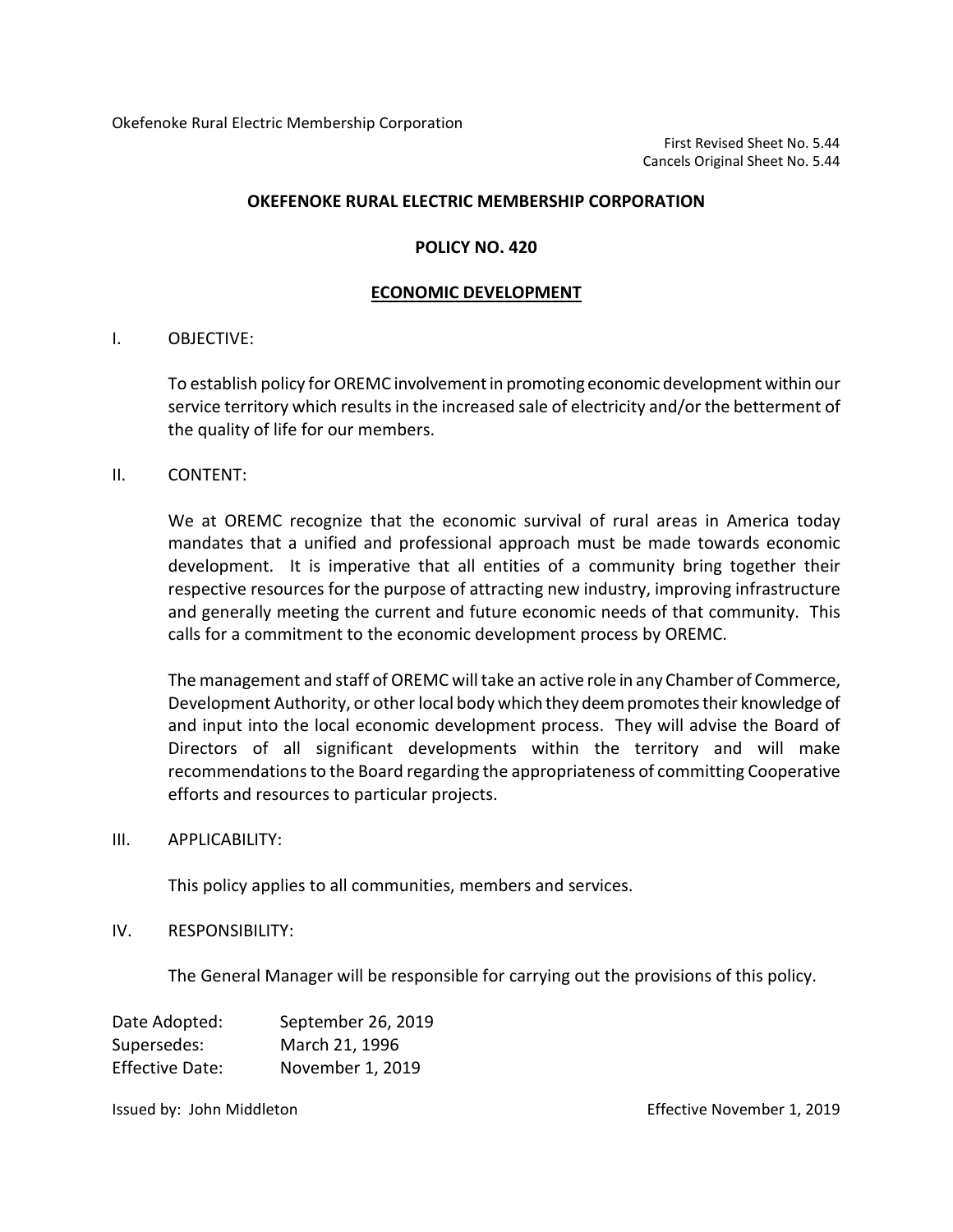## **POLICY NO. 421**

## **Net Metering of Member Owned**

## **Renewable Distributed Generation Facilities**

## **FOREWORD**

Okefenoke Rural Electric Membership Corporation (herein after referred to as "OREMC" or the "Cooperative") seeks to provide its members with the best electric service possible, and at the lowest cost consistent with sound economy and good management. In some cases, Cooperative members may become interested in installing their own electric power generation equipment. In these cases, OREMC stands ready to work with its members to ensure that their generation equipment is installed in a proper and safe manner, and in accordance with all applicable codes, standards, regulations, laws and insurance requirements. In most of these cases, members will need to coordinate the installation and approval of their electric power generator with the local code inspection authority.

## **OBJECTIVES**

This policy outlines the minimum requirements, from the system protection and operations perspective, for the connection of a member's generator to OREMC's distribution system. Such generators can be described by several different names such as distribution generator (DG), independent power producer (IPP), co-generator, or peak shaver. OREMC will refer to all these as Distributed Generation (DG). DG as described in this policy is a source of electric power that is not directly connected to a bulk power transmission system, but is connected to the distribution system.

This policy is applicable only to distributed generation facilities defined in Section A.6 of this policy. The interconnection of other DG to OREMC's distribution system will be addressed with each member on a case-by-case basis. This policy is not applicable to generation intended strictly for emergency backups, open transfer peak shaving, or any other stand-alone operations where DG is never tied directly with OREMC's distribution system.

This Distributed Generation Policy establishes the terms and conditions for the interconnection of distributed generation facilities and for providing net energy metering services.

## **A. Definitions**

The following words and terms shall have the following meanings unless the context clearly indicates otherwise:

- 1. "**Billing period**" means, as to a particular member, the time period between the dates on which the Cooperative normally reads the retail service meter for billing purposes.
- 2. "**Bi-directional meter**" is a meter capable of measuring (but not necessarily displaying) electricity flow in both directions.
- 3. "**Bi-directional metering**" means measuring the amount of electricity supplied by the Cooperative and the amount of electricity fed back to the Cooperative by the member's distributed generation facility using a single meter.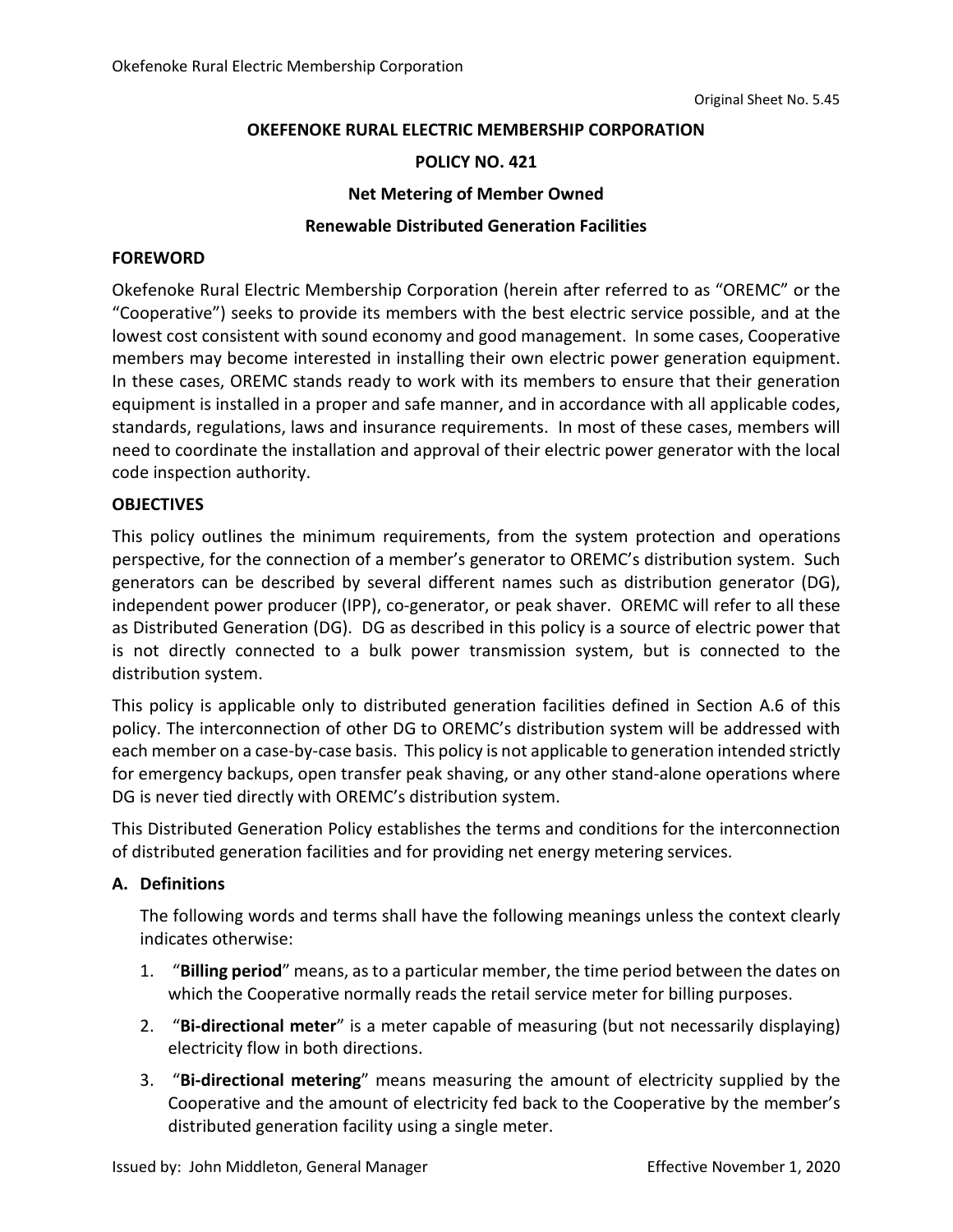Cancels Original Sheet No. 5.46

- 4. "**Member**" means a member of Okefenoke Rural Electric Membership Corporation.
- 5. "**Member Generator**" means a member who is the owner or operator of a distributed generation facility.
- 6. "**Distributed generation facility**" means a facility owned and operated by a member of the Cooperative for the production of electrical energy that:
	- a. Uses a fuel cell or a renewable energy source;
	- b. Has peak generating capacity of not more than 10 kW for a residential application and 100 kW for a non-residential application;
	- c. Is located on the member's premises;
	- d. Operates in parallel with the Cooperative's distribution facilities;
	- e. Is connected to the Cooperative's distribution system on either side of the Cooperative's retail service meter; and
	- f. Is intended primarily to offset part or all of the member generator's requirements for electricity.
- 7. "**Electric distribution system**" is the wires, poles, reclosers, breakers, regulators, transformers, and other associated equipment and facilities owned, operated, and maintained by OREMC for the purposes of the timely and reliable delivery of electrical energy to its members.
- 8. "**Excess net energy**" is the amount of energy received by the electric distribution system from the member generator that exceeds the amount of energy delivered to the member from the electric distribution system during the billing period.
- 9. "**Net metering**" means measuring the difference, over the billing period, between electricity supplied to a Member Generator from the electric grid and the electricity generated and fed into the electric grid by the Member Generator, using a bi-directional meter or an additional single direction meter.
- 10. "**Renewable energy sources**" means energy supplied from technologies such as a solar photovoltaic system, wind turbine, biomass system, or other technologies approved in the Georgia Green Pricing Accreditation Program.

## **B. Application Process**

A prospective Member Generator that intends to interconnect with the Cooperative's distribution system must:

(1) Submit a completed Application for Interconnection of Distributed Generation Facility, including all attachments thereto, accompanied by payment of a distributed generation application fee in the amount as specified in Policy No. 409. The completed application and fee must be submitted at least thirty (30) business days prior to the date the member intends to interconnect the distributed generation facility to the Cooperative's electric distribution facilities;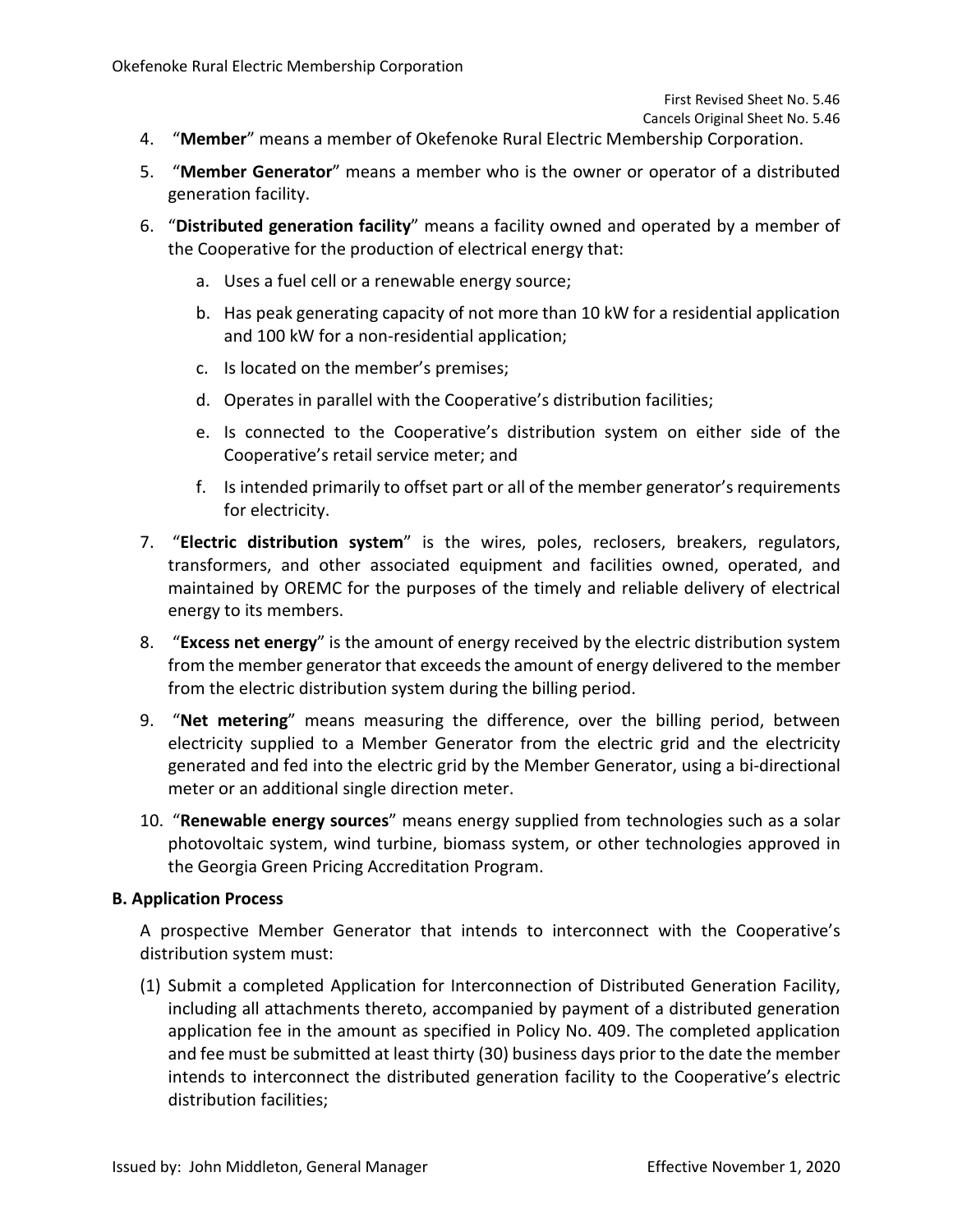(2) A representative from OREMC will review the Application and notify the prospective member generator within twenty (20) business days if the Application is approved or not approved. Any review or acceptance of the Application by the Cooperative shall not impose any liability on the Cooperative and does not guarantee the adequacy of the member generator's equipment to perform its intended function. The Cooperative disclaims any expertise or special knowledge relating to the design or performance of the member's distributed generation facility and does not warrant the efficiency, costeffectiveness, safety, durability, or reliability of that distributed generation facility.

## **C. Requirements for Initial Interconnection**

- 1. A Member Generator may begin operation of his distributed generation facility on an interconnected basis when:
	- a. The Application Process set forth in Section B above has been completed;
	- b. The member has executed the Distributed Generation Facility Interconnection Agreement with the Cooperative and is in compliance with all requirements set forth therein, including all applicable safety, power quality, and interconnection requirements established by the most recent versions of the National Electric Code, National Electric Safety Code, the Institute of Electrical and Electronic Engineers, and Underwriters Laboratories. The Cooperative may adopt additional safety, power quality, and interconnection requirements.
	- c. The Member Generator has paid to the Cooperative all applicable charges and fees set forth in the Distributed Generation Facility Interconnection Agreement.
	- d. The Member Generator has made all payments required by and has otherwise complied with the conditions for extension or modification of the Cooperative's electric distribution system as may be determined herein and as set forth in the Cooperative's service rules and regulations.
	- e. The Member Generator has submitted to the Cooperative a copy of the final, signed, jurisdictional approval (Permit) for the member's distributed generation facility from any local government entity with jurisdiction over the member's distributed generation facility (generally the local building and inspection department).
	- f. The Cooperative has provided the Member Generator with written authorization to begin parallel operation of his distributed generation facility.
- 2. Any existing Member Generator who desires to modify, improve, or increase production of an approved Distributed Generation Facility shall contact Okefenoke Member Services Department for approval prior to initiating any change to the Distributed Generation Facility described in the signed Distributed Generation Facility Interconnection Agreement. Existing Member Generator requests shall be addressed on a case-by-case basis.

## **D. Net Metering**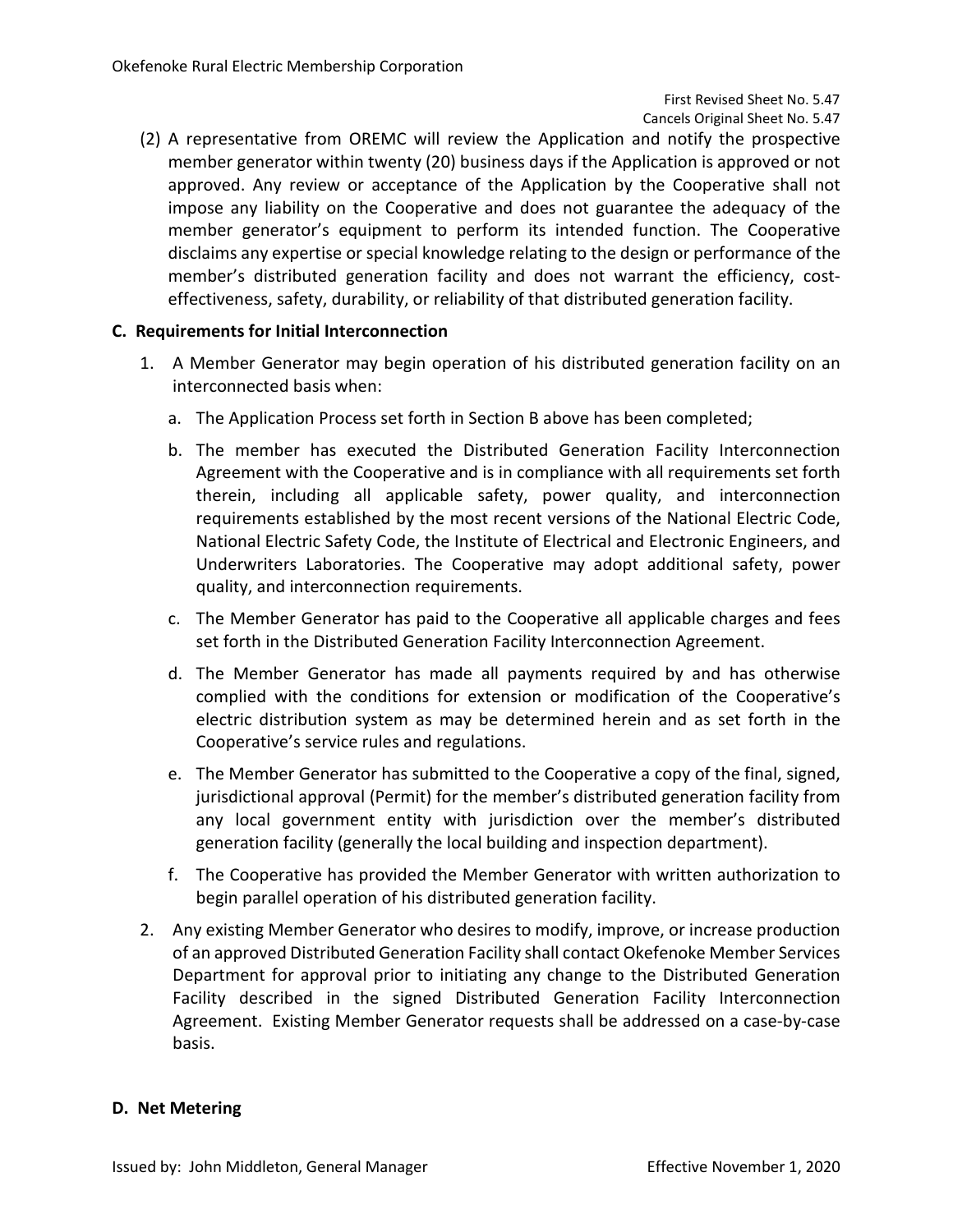The Cooperative will use either a single-directional or bi-directional meter depending upon how the distributed generation facility is connected to the distribution system. If the distributed generation facility is connected to the distribution system on the Member Generator's side of the retail service meter, the Cooperative will use a bi-directional meter for net metering. If the distributed generation facility is connected to the distribution system on the Cooperative's side of the retail service meter, the Cooperative will install an additional single directional meter for net metering at the member's expense.

## **E. Obligations to Purchase Excess Net Energy**

When the electricity generated by the Member Generator's distributed generation facility exceeds the electricity supplied by the Cooperative during the billing period, the Member Generator shall receive payment for the excess net energy pursuant to the Cooperative's Net Metering Service, Rider NMTR-001. However, the Cooperative will only be required to purchase such energy from Member Generators on a first-come, first-served basis until the cumulative generating capacity of all renewable energy resources equals 0.2 percent of the Cooperative's annual peak demand in the previous year.

## **F. Charges for Interconnection And Net Metering**

The Member Generator shall be responsible for all costs of installing, operating and maintaining protective equipment and/or electrical facilities required to interconnect with the Cooperative's distribution system. The Member Generator shall be charged for the direct cost incurred by the Cooperative as a result of the interconnection and for providing net metering service.

## **APPLICABILITY**

This policy applies only to Distributed Generation Interconnection Agreements dated prior to November 1, 2020.

## **RESPONSIBILITY**

The General Manager or designee will be responsible for carrying out the provisions of this policy.

| Date Adopted: | September 24, 2020 |
|---------------|--------------------|
| Supersedes:   | September 26, 2019 |
|               |                    |

Effective Date: November 1, 2020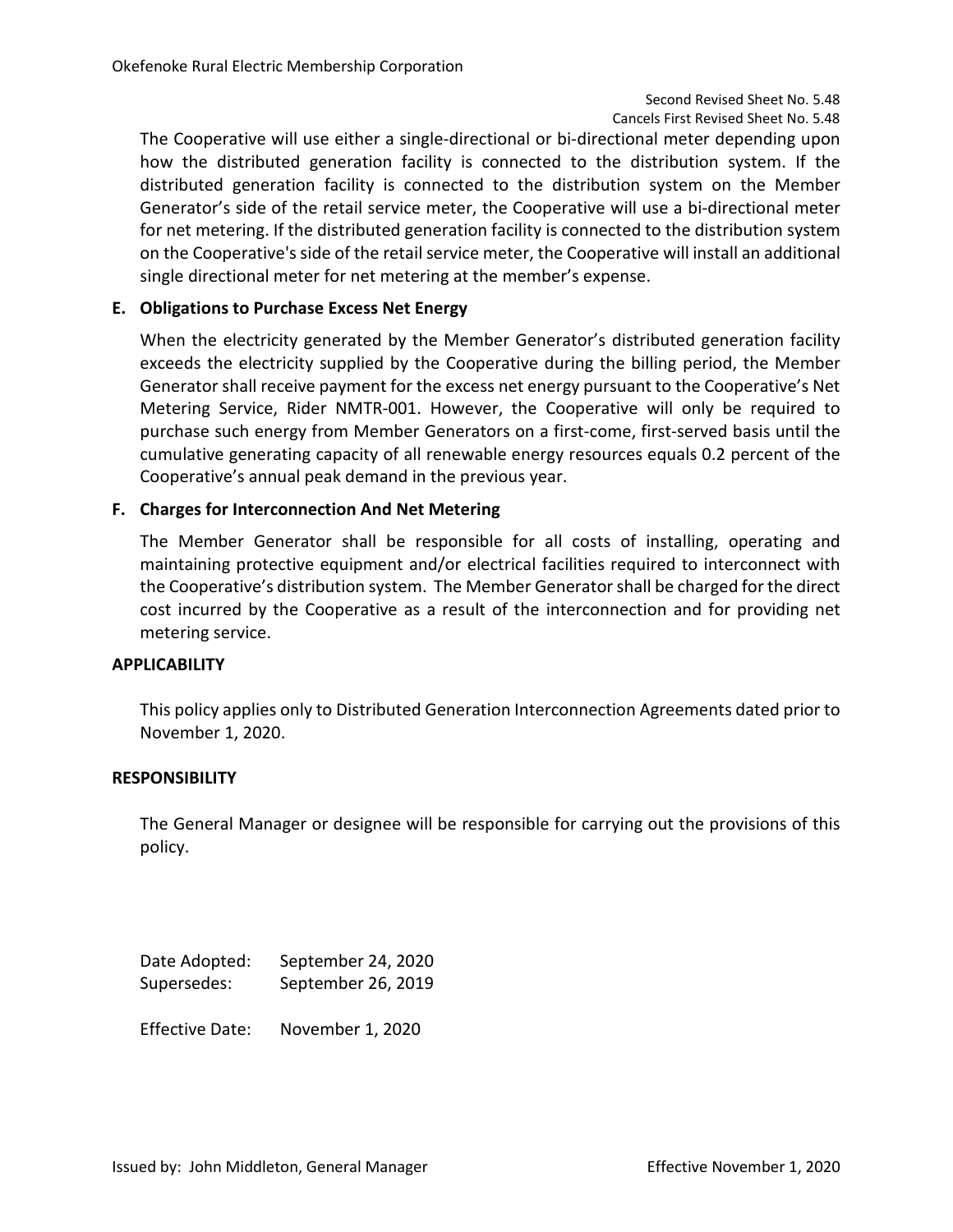# **Interconnection of Distributed Generation Resources to the Electric Distribution System**

### I. OBJECTIVE

To describe the business terms and conditions and the operational expectations and limitations under which Okefenoke Rural Electric Membership Corporation (herein after referred to as the "Cooperative") will connect Member owned distributed generation to the Cooperative's electric distribution system.

### II. CONTENT

## **A. Definitions**

Throughout this policy and the associated forms and interconnection process, there is terminology used that is specific to the policy and the associated business practices and processes that warrant a clear, mutually understood definition. To that end the following definitions are provided:

- 1. "**Distributed Generation**" "(**DG**)" is a generating facility (e.g. land, equipment, materials, other items associated with a generator site) that is owned or operated by a Member and:
	- a) Is located on the Member's premises;
	- b) Is connected to, and operated in parallel with the Cooperative's electric distribution system;
	- c) Is intended to supply a process need within the Member's facilities or provide part or all of the Member's electrical energy requirements as supplied by the Cooperative;
	- d) Has a capacity rating of no greater than 250 kW (AC). DG facilities with capacity exceeding 100 kW (AC) will be examined on a case by case basis.
- 2. "**Electric distribution system**" is the wires, poles, reclosers, breakers, regulators, transformers, and other associated equipment and facilities owned, operated, and maintained by the Cooperative for the purposes of the timely and reliable delivery of electrical energy to its Members.
- 3. "**Interconnection**" is the facility, equipment and materials that connect two systems such as a non-utility generator to a utility electric system.
- 4. "**Member**" means a member of Okefenoke Rural Electric Membership Corporation.
- 5. "**Member Generator**" means a Member who is the owner or operator of a distributed generation facility.
- 6. **"Qualifying Facility" or "QF"** means a generating facility which meets the requirements set forth in Federal Energy Regulatory Rules promulgated under Sections 201 and 210 of the Public Utility Regulatory Policies Act of 1978 (PURPA) and has been granted status as meeting such requirements. In general, a QF must either produce useful thermal energy and electricity through sequential use of energy or have a renewable resource (e.g. biomass, waste, geothermal) as its primary energy source.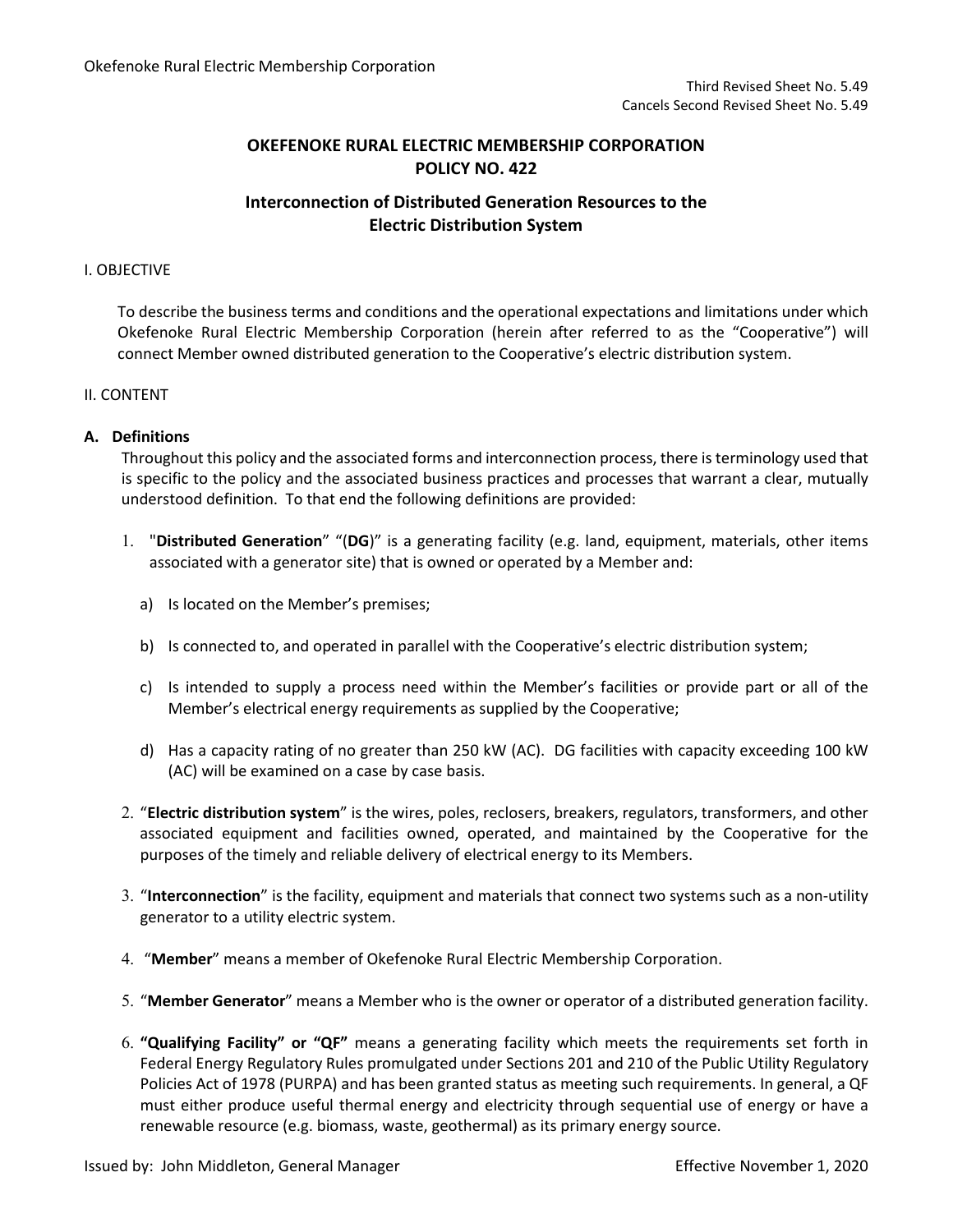## **B. Scope**

This policy applies to all persons who desire to install, interconnect, own or operate Distributed Generation on the Cooperative's electric distribution system. Any Member may own, install and/or operate Distributed Generation on their premises as long as they shall abide by all cooperative policies and the terms and conditions of the Distributed Generation Facility Interconnection Agreement executed between the Cooperative and the respective Member Generator.

## **C. Notice of Interconnection**

A Member that intends to install Distributed Generation must pay a Distributed Generation Application Fee and submit a completed Application for Interconnection of Distributed Generation Facility form to the Cooperative for engineering review and approval. Upon receipt of a completed Interconnection Application, the Cooperative shall have twenty (20) days to approve or deny the application. The cooperative recommends that the Member not proceed with purchase or installation of the Distributed Generation facility prior to approval of the Application for Interconnection.

## **D. Safety**

Safety of the general public, and the Cooperative's staff, facilities and equipment is the first and foremost consideration with any interconnection. The interconnection of Distributed Generation shall not under any circumstances be allowed to reduce, minimize or impair the safety to the general public, the Cooperative's staff, facilities and equipment. To the extent necessary to ensure safe operation of the Cooperative's electric distribution system, the Member Generator's Distributed Generation installation shall adhere to the most current edition of: 1) the National Electric Safety Code (NESC), 2) the National Electric Code, 3) IEEE 1547, 4) UL1741 and 5) the Cooperative's safety rules and procedures.

In order to ensure electrical isolation from the electric distribution system when necessary for routine maintenance of the electric distribution system or during emergency conditions affecting the electric system, a manual, air-gap disconnect switch, preapproved by the Cooperative, capable of being tagged open shall be installed by the Member Generator at a location which is approved by the Cooperative and is available and readily accessible to the Cooperative's personnel for operation twenty-four hours per day, seven (7) days per week.

The Cooperative shall inspect the final installation of the Distributed Generation facility and the connection to the electric distribution system. If any defects or problems are found with the interconnection, the Cooperative may prohibit the Member Generator from closing the disconnect switch interconnecting the electric distribution system. However, under no circumstances shall this inspection by the Cooperative be deemed to warrant, validate or otherwise certify the interconnection or the proper installation of the Distributed Generation. That certification is exclusively the responsibility of the Member Generator's licensed engineer and/or the supplier(s) of the Distributed Generation equipment.

## **E. Reliability of Operation**

The Cooperative is required by the members, state regulatory authorities, and prudent engineering practice to operate its electric distribution system in a secure and reliable manner for the benefit of the members. As such, all Member Generator applicants are required to be familiar with and shall be compliant with the most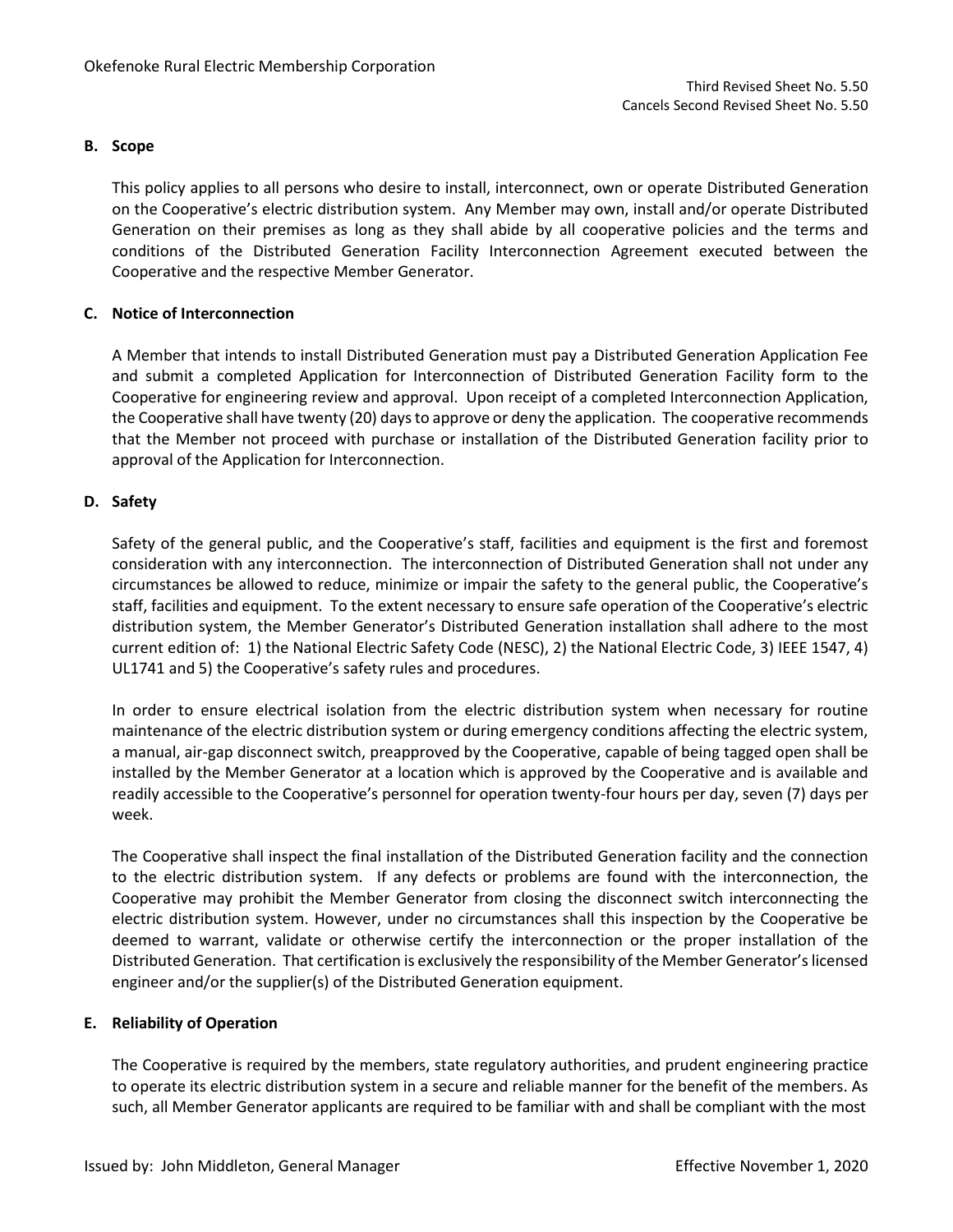current edition of the following standards Institute of Electrical and Electronics Engineers (IEEE) standard 1547 and 1547.1, "IEEE 1547 Standard for Interconnecting Distributed Resources with Electric Power Systems" and "IEEE 1547.1 Standard for Conformance Test Procedures for Equipment Interconnecting Distributed Resources with Electric Power Systems", the National Electrical Code (NEC), and the Underwriters Laboratory (UL) regulations in UL 1741, as well as local, county and state regulations governing the installation of distributed generation on a Member's premise.

The Member Generator shall not be authorized to proceed with energizing the interconnection until such time as the Cooperative has provided notice and received approved copies of all local, county and state notices, permits and other instruments conveying approval to proceed with the installation and operation from these local authorities.

The Member Generator shall annually test the interconnection protective equipment and maintain records of testing as specified in the Interconnection Agreement. If the Member Generator fails to comply with the annual testing and documentation requirements, the Cooperative may, at its discretion, perform the necessary tests to ensure proper operations of the interconnection equipment. If the Cooperative performs such testing, the Distributed Generation Protective Equipment Inspection Fee as specified in Policy 409 shall apply.

## **F. Cost**

The Member Generator shall be responsible for all costs of installing, operating, testing and maintaining protective equipment and/or electrical facilities required to interconnect with the Cooperative's electric distribution system.

The Member Generator may be charged for the direct and indirect costs incurred by the Cooperative as a result of the interconnection of the Distributed Generation facility. The Cooperative will provide the Member Generator applicant an estimate of the total cost to interconnect the Distributed Generation following submittal of the completed Application for Interconnection. As part of the Application for Interconnection process the Member Generator shall pay the total amount of the estimated cost up front before the Cooperative will initiate any work on the interconnection. Once the interconnection is completed and all actual costs are received and totaled for the interconnection, the Member Generator shall be responsible for payment of any additional costs in excess of the original estimate. In the event the actual total cost of the interconnection is less than the original cost estimate paid by the Member Generator, the Cooperative will refund the difference to the Member Generator.

All future costs necessary to meet requirements for public safety or system reliability as a direct result of new conditions issued by the state, the public service commission or other governmental authority shall be solely the responsibility of the Member Generator.

## **G. Liability**

With respect to the Cooperative's provision of electric service to the Member Generator and the services provided by the Cooperative pursuant to the applicable Interconnection Agreement, the Cooperative's liability to the Member Generator shall be limited as set forth in the Cooperative's currently effective tariffs, riders, Service Rules and Regulations Policies and other terms and conditions for electric service.

The Member Generator shall assume all liability for and shall indemnify the Cooperative and its members,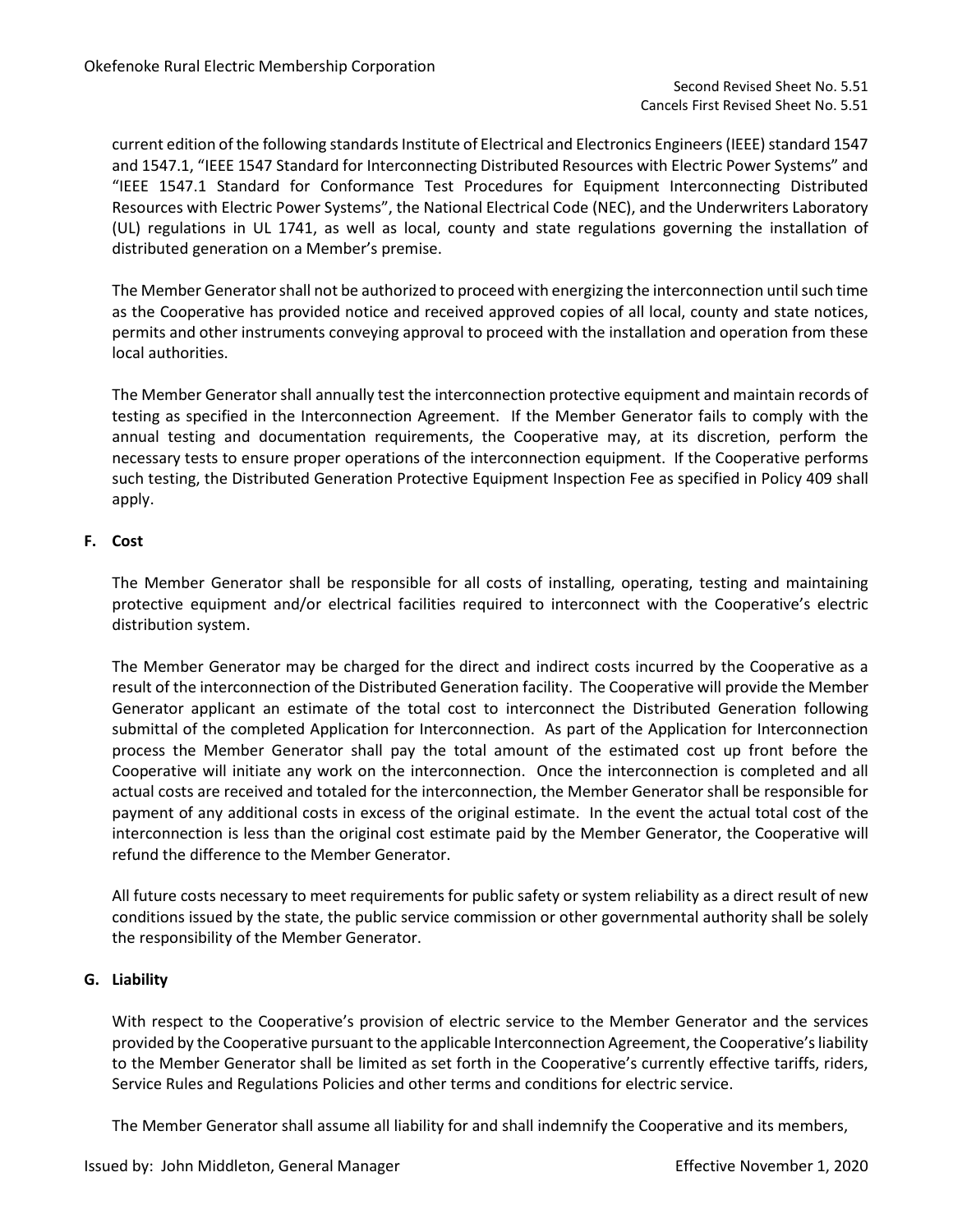trustees, directors, officers, managers, employees, agents, representatives, affiliates, successors and assigns for and shall hold them harmless from and against any claims, losses, costs, and expenses of any kind or character to the extent that they result, in whole or in part, from the Member Generator's negligence or wrongful conduct in connection with the design, construction, installation, testing, operation or maintenance of the Distributed Generation or Interconnection facilities. Such indemnity shall include, but is not limited to financial responsibility for (a) monetary losses (b) reasonable costs and expenses defending an action or claim (c) damages related to death or injury (d) damages to property and (e) damages for the disruption of business.

### **H. Interconnection**

The Cooperative will provide the option for any Member in good standing with the Cooperative to interconnect with its electric distribution system when the Member meets the terms and conditions set forth in this policy and the applicable Interconnection Agreement. The Cooperative will work with the Member Generator to determine the capacity requirements and design criteria of the interconnection facilities necessary to meet the capacity requirements of the proposed Distributed Generation.

Since this interconnection will provide for the delivery of electric energy purchased by the Member Generator and will provide an electrical path for the delivery of excess energy produced by the Distributed Generation facility, the Cooperative will utilize industry standard electrical metering equipment appropriate to the capacity and configuration of the interconnection.

### **I. Metering Reading and Billing**

To the extent practical the Cooperative's existing automatic meter reading system will be used to read the meters and record the energy data from the meters installed at each Distributed Generation location. Each Distributed Generation facility shall be charged for electric service under that rate schedule which would otherwise be applicable if the Member was not a Member Generator. Excess energy produced by the Distributed Generation shall be credited to the Member pursuant to the appropriate tariff or rider.

Any purchases by the Cooperative from a DG facility that has formal status as a QF shall be in accordance with the provisions described below.

- 1. Type of Service
	- a) Type of service is 60 Hz, alternating current, single or three phase, at the Cooperative's standard voltages.
- 2. Conditions of Service
	- a) The DG facility must have been granted Qualifying Facility status by the Federal Energy Regulatory Commission.
	- b) The QF must meet all of the requirements of and execute the Cooperative's interconnection agreement prior to connecting any generation facilities to the Cooperative's electric distribution system.
- 3. Purchase Rates
	- a) DG facilities that are QFs will receive payment for the electrical energy produced by the facility and delivered to the Cooperative' electric distribution system at the Cooperative's avoided energy cost.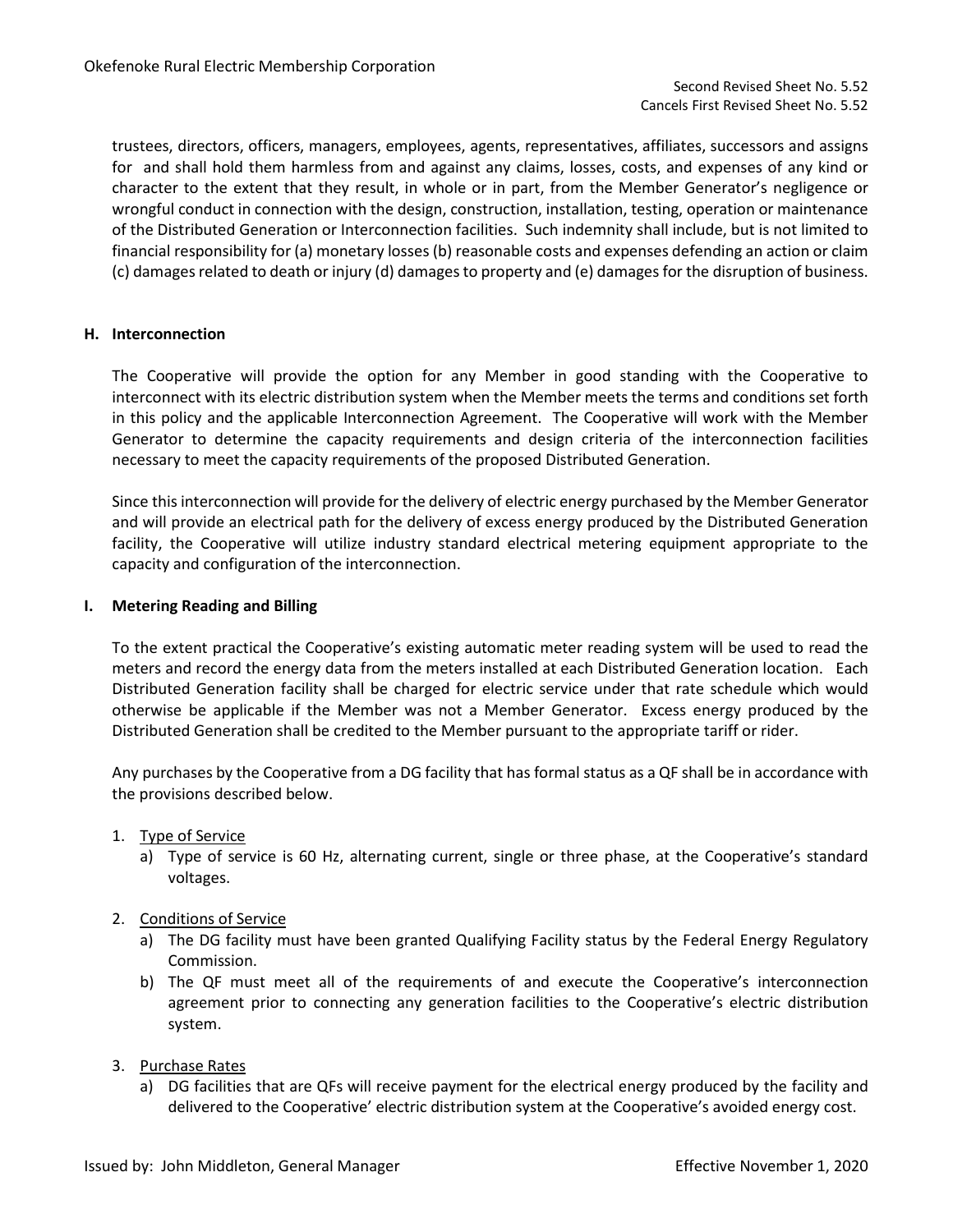## 4. Terms of Payment

- a) Terms of payment will be determined on a case by case basis.
- 5. Wholesale Cost Adjustment
	- a) Should there be any change in the manner in which the Cooperative purchases or supplies power, including but not limited to changes in rates, terms or conditions, the cost of power, the method of service or other such factors, the Cooperative reserves the right to modify the charges and provisions stated above accordingly.
- 6. Franchise Fee, Gross Receipt, or Occupation Tax
	- a) The above rates are subject to Rate Schedule T and all other applicable taxes.

## **J. Diagrams Required**

The Member Generator shall provide a single-line diagram of their proposed Distributed Generation facilities indicating the planned electrical configuration, interconnection and electrical relationship to the Cooperative metering installation. The Cooperative may require that the single-line diagram be prepared and stamped by a registered professional engineer working directly with the Member Generator or directly for the supplier of the Distributed Generation equipment.

## III. APPLICABILITY

This policy applies to all members and applicants for service of Okefenoke Rural Electric Membership Corporation.

## IV. RESPONSIBILITY

The General Manager or designee will be responsible for carrying out the provisions of this policy.

| Date Adopted:          | September 24, 2020 |
|------------------------|--------------------|
| Supersedes:            | September 26, 2019 |
| <b>Effective Date:</b> | November 1, 2020   |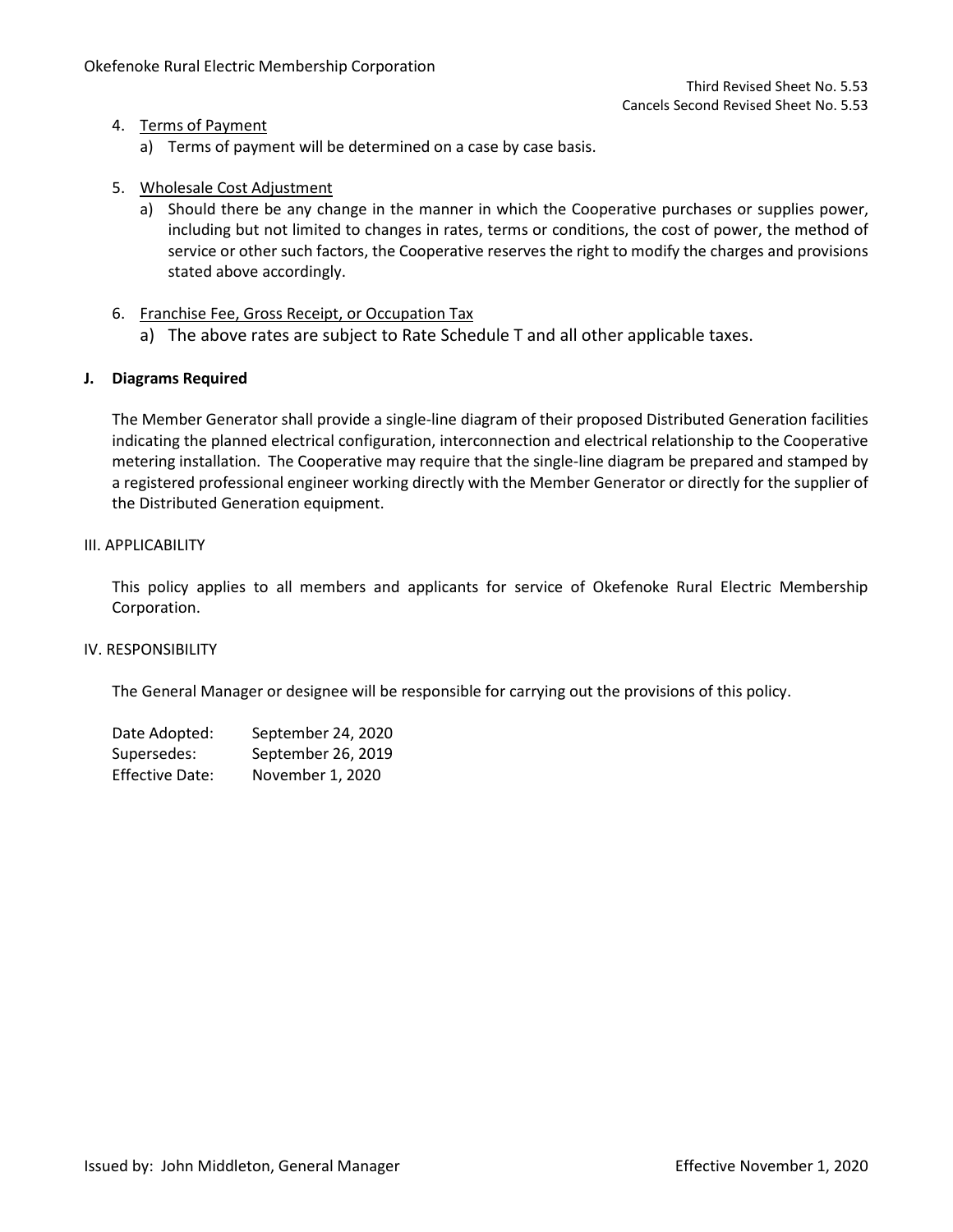Original Sheet No. 5.6

## **OKEFENOKE RURAL ELECTRIC MEMBERSHIP CORPORATION**

### **POLICY NO. 423**

### **COOPERATIVE SOLAR PROGRAM**

## I. OBJECTIVE:

To establish policy to provide guidelines for the administration of the Cooperative Solar Program.

II. CONTENT:

## Definitions

The terms "Cooperative Solar Block(s)", "Net Energy", "Cooperative Solar Facilities" and "Excess Cooperative Solar Energy" as used in this policy are defined in the Cooperative Solar Rider CSOL-001.

### Eligibility

The Cooperative Solar Program is available to all Members' accounts subject to the following provisions:

- 1. The account must be an active metered account.
- 2. The Cooperative Solar Program billing structure in combination with other billing components of the respective account must be compatible with the Cooperative's billing software.
- 3. Member shall complete a "Cooperative Solar Program Agreement" for each account to be enrolled.

# **Participation**

Member agrees to participate for a minimum of one (1) month per respective account before the account is eligible to terminate participation in the program. If a participating account no longer meets the eligibility requirements of the program, participation in the program shall be terminated. When an account ceases to participate in the program all rights to the block(s) allocated to it are relinquished.